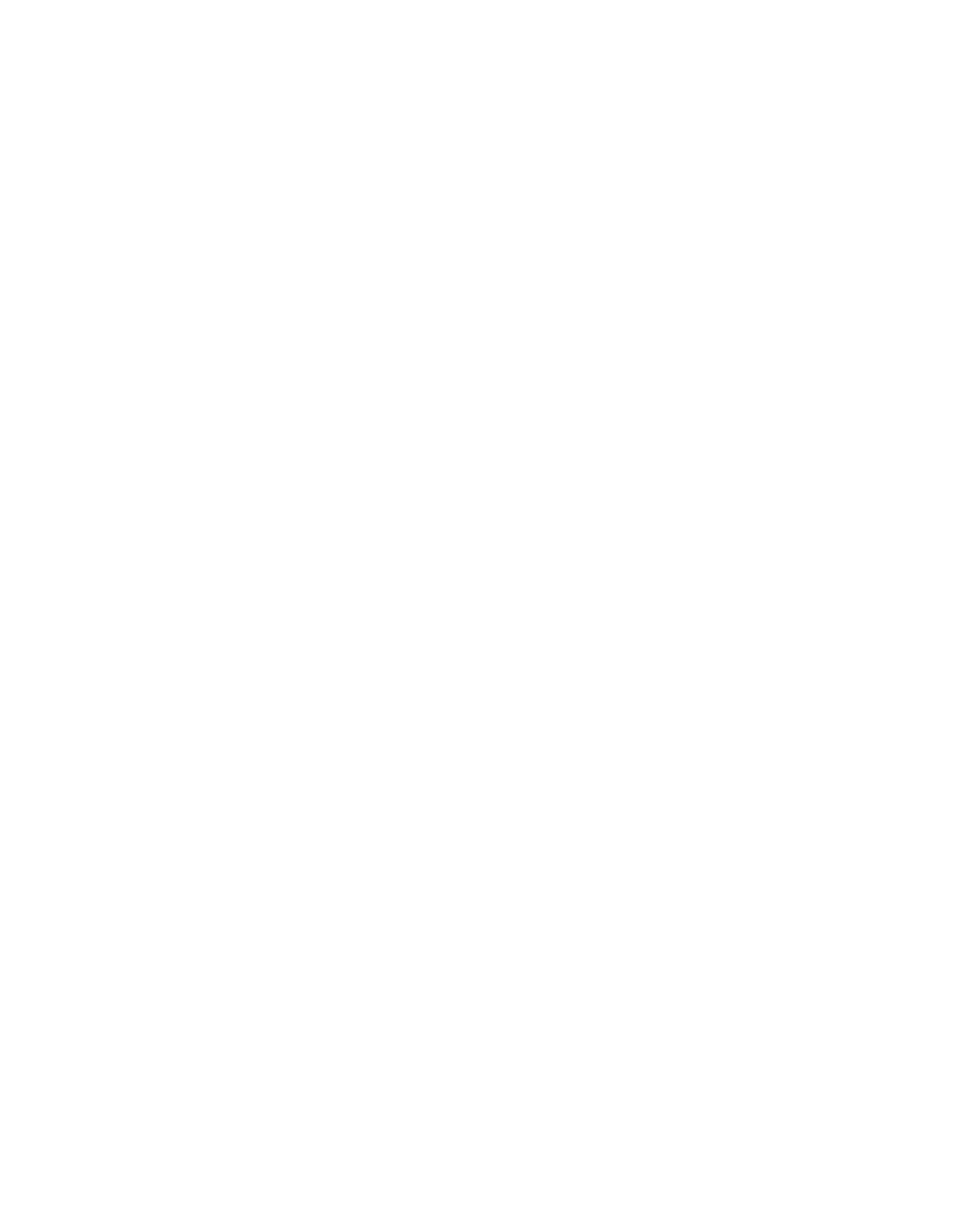

### **Office of the State Auditor Financial and Compliance Division Investigations Law Enforcement Division Performance Audit Division**

**Property Division**

A legally mandated account of misappropriated or misspent public funds and the actions taken by the Office of the State Auditor for their recovery and their return to the appropriate entities in Fiscal Year 2018.

## AUDIT EXCEPTIONS REPORT FISCAL YEAR 2018

#### **PUBLISHED IN ACCORDANCE WITH THE REQUIREMENTS OF SECTIONS 7-7-77, 7-7-79, 7-7-217 AND 7-7-219 MISSISSIPPI CODE ANNOTATED (1972)**

### **Shad White STATE AUDITOR**

*The Office of the State Auditor does not discriminate on the basis of race, religion, national origin, sex, age or disability.*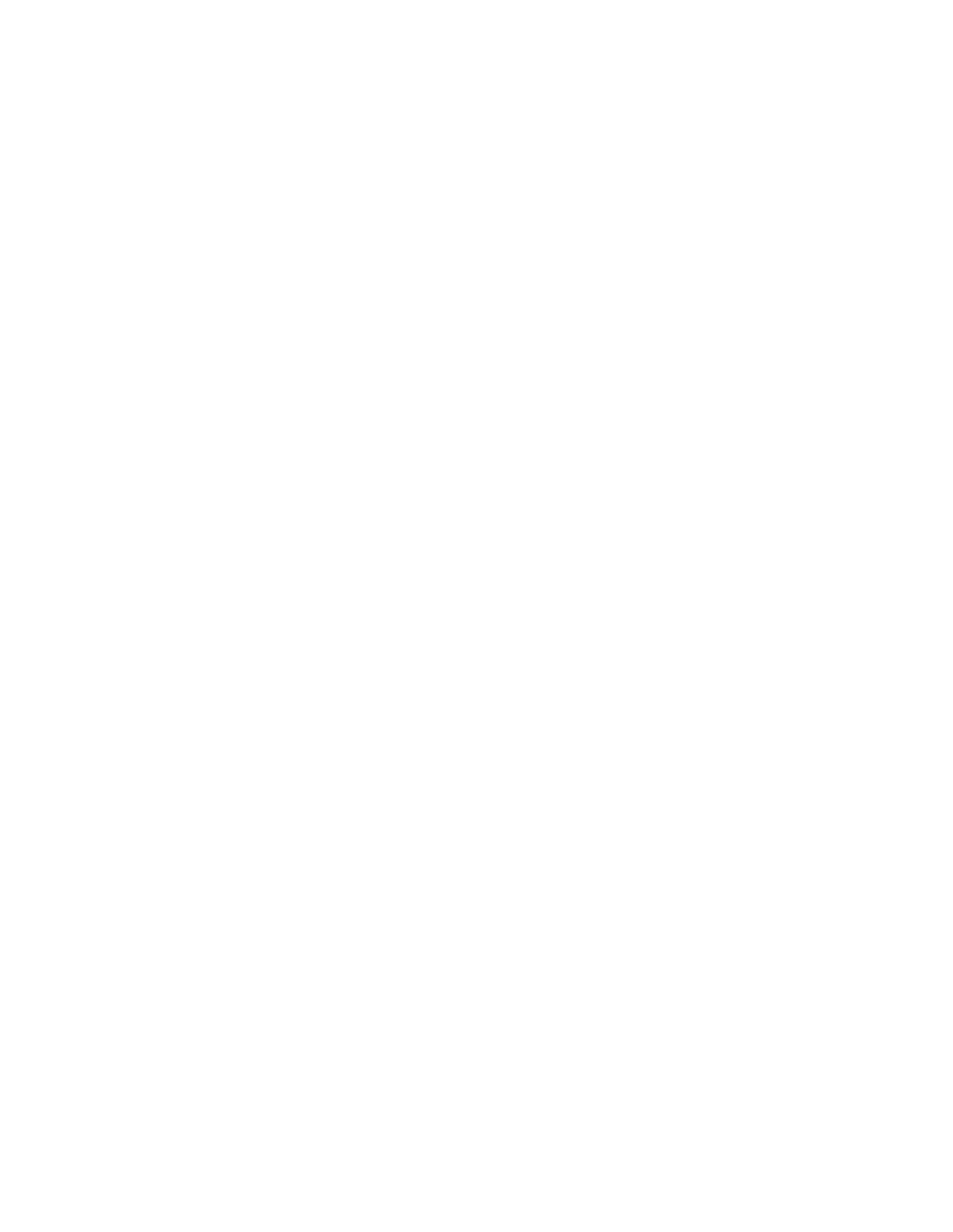

#### **OFFICE OF THE STATE AUDITOR Shad White AUDITOR**

August 1, 2018

Honorable Phil Bryant, Governor Honorable Tate Reeves, Lieutenant Governor Honorable Lynn Fitch, Treasurer Honorable Philip Gunn, Speaker of the House Honorable Terry Burton, President Pro Tempore of the Senate Honorable Greg Snowden, Speaker Pro Tempore of the House Members of the Mississippi State Legislature

Dear Ladies and Gentlemen:

As you are aware, it is my duty to report to you the specific exceptions taken by the Office of the State Auditor during Fiscal Year 2018, as required by Sections 7-7-77, 7-7-79, 7-7-217 and 7- 7-219, Mississippi Code Annotated (1972). This letter is a summary of the Special Report on Audit Exceptions for Fiscal Year 2018. The full report can be accessed on the internet at [http://www.osa.ms.gov/documents/investigative/inv2018.pdf.](http://www.osa.ms.gov/documents/investigative/inv2018.pdf)

An audit *"exception"* indicates that a violation of the law or an accounting error has resulted in a misappropriation or an incorrect expenditure of public funds. As a result, the money must be repaid.

The *"exceptions"* included in this report may refer to disallowed expenditures by officials who assumed the responsibility of reimbursing the appropriate entity when an audit exception was taken by the Office of the State Auditor. To those officials who cooperated with this effort we are sincerely grateful. Both the taxpayers and this agency benefited from their willingness to assure accountability in government.

The County Audit Section recovered disallowed expenditures totaling **\$26,057.08**. These exceptions involved officials exceeding the fee cap and miscellaneous disallowed expenditures by chancery clerks and circuit clerks and are recorded as "paid in full and settled to the appropriate fund directly."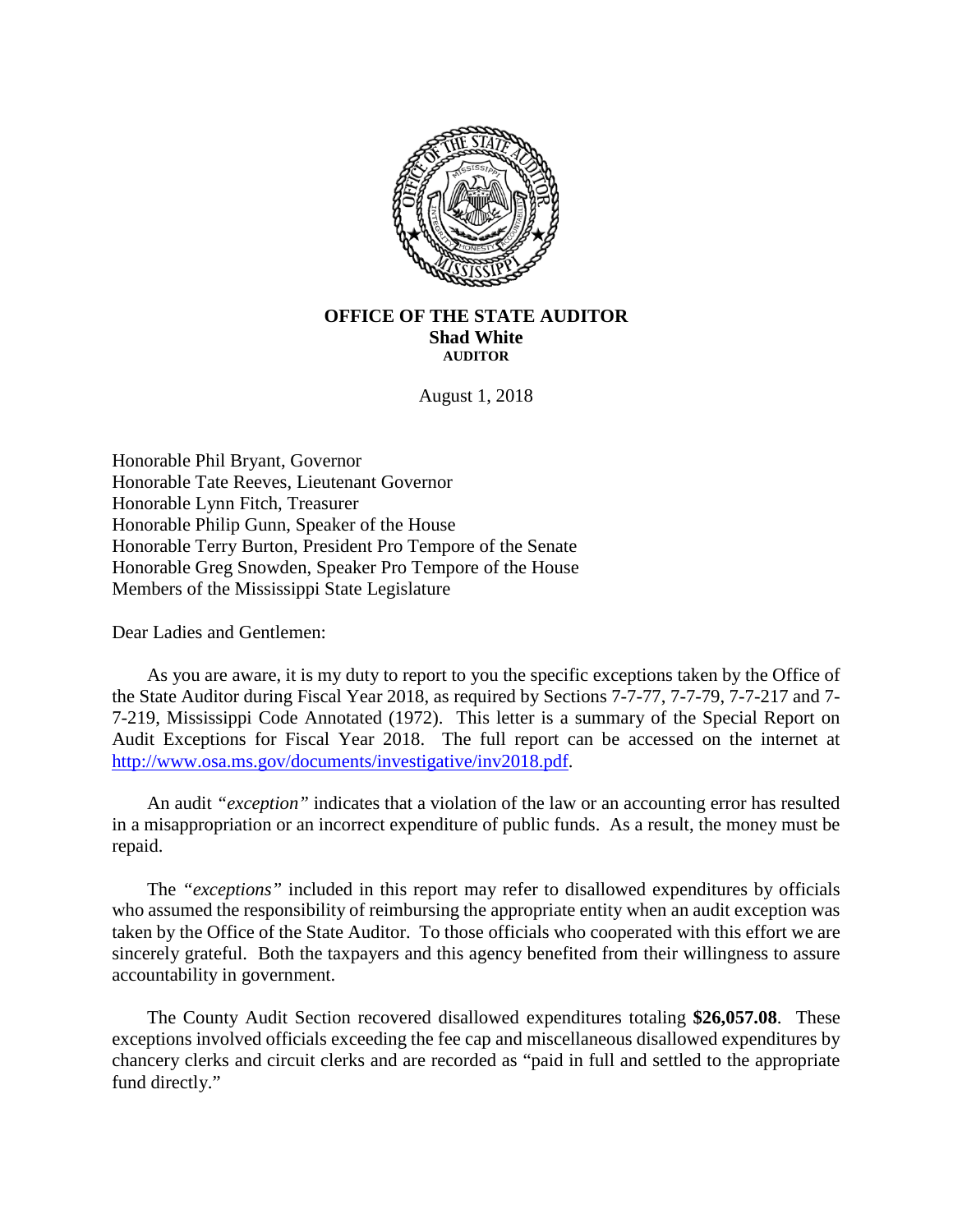Page Two August 1, 2018

The Investigations Law Enforcement Division issued forty formal demands for a total of \$2,127,364.84, twelve informal demands for a total of \$28,704.91, and recovered misspent or embezzled funds totaling **\$1,276,429.04**. [1](#page-5-0)

The Performance Audit Division issued three formal demands for a total of \$99,605,112.80, and recovered funds in the amount of **\$1,567,337.91**.

The Property Division recovered funds totaling **\$3,799.12**. These incidents involved missing equipment and are recorded as "paid in full and settled to the appropriate entity."

The total amount of funds recovered by the Office of the State Auditor for Fiscal Year ending June 30, 2018, was **\$2,873,623.15.**

The Office of the State Auditor continues to serve as a watchdog organization to ensure that tax dollars are protected, and we pledge to perform our jobs with integrity, honesty and a commitment to excellence. We continue to protect the public's trust through evaluations of accounting practices and aggressive investigations of alleged wrongdoing. We believe the taxpayers of Mississippi deserve no less.

Serving Mississippi Together,

Shad White State Auditor

SW/sss

<span id="page-5-0"></span> <sup>1</sup> *This amount reflects funds collected on current and previous fiscal year exceptions and current fiscal year monies paid and settled to the appropriate entities directly. Prior Fiscal Year payments are not included in these amounts.*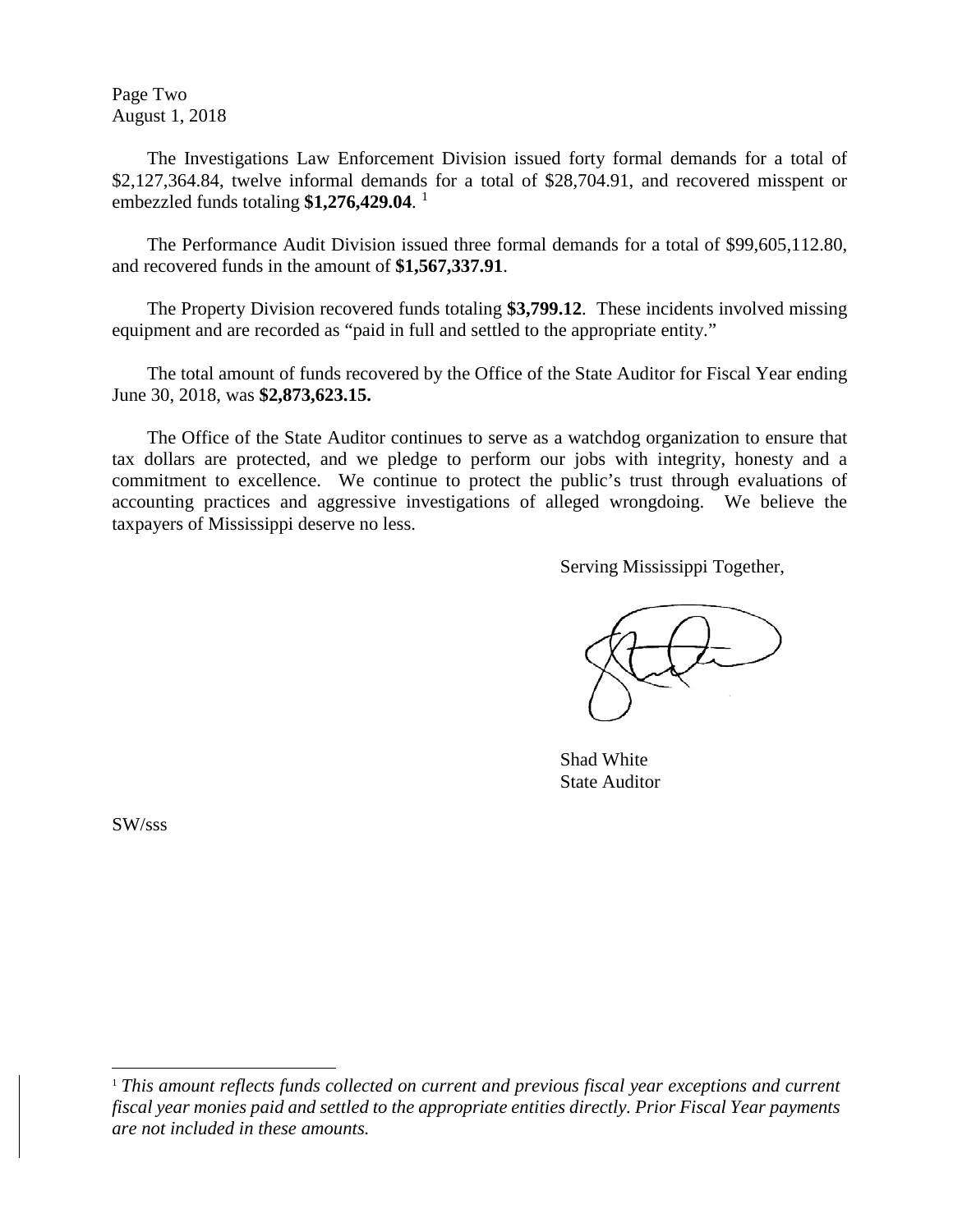

## *TABLE OF CONTENTS*

|  | 1. Financial and Compliance Division |  |  |  |  |
|--|--------------------------------------|--|--|--|--|
|--|--------------------------------------|--|--|--|--|

| No Exceptions Taken by the State Agency Audit Section<br><b>Exceptions Against State Agency Officials</b>                         |
|-----------------------------------------------------------------------------------------------------------------------------------|
| No Exceptions Taken by the CPA Audit Review Section<br><b>Exceptions Against Government Officials</b>                             |
| <b>Exceptions Against County Officials</b>                                                                                        |
| 2. Investigations Division<br><b>Civil and Criminal Cases</b>                                                                     |
| <b>Exceptions Taken by the Investigations Law Enforcement Division 9-40</b><br><b>Exceptions Taken and Criminal Charges Filed</b> |
| 3. Performance Audit Division                                                                                                     |
| Exceptions Taken by the Performance Audit Division42-46<br><b>Exceptions Taken</b>                                                |
| 4. Property Division                                                                                                              |
| <b>Exceptions Taken for Missing Property</b>                                                                                      |
| .52                                                                                                                               |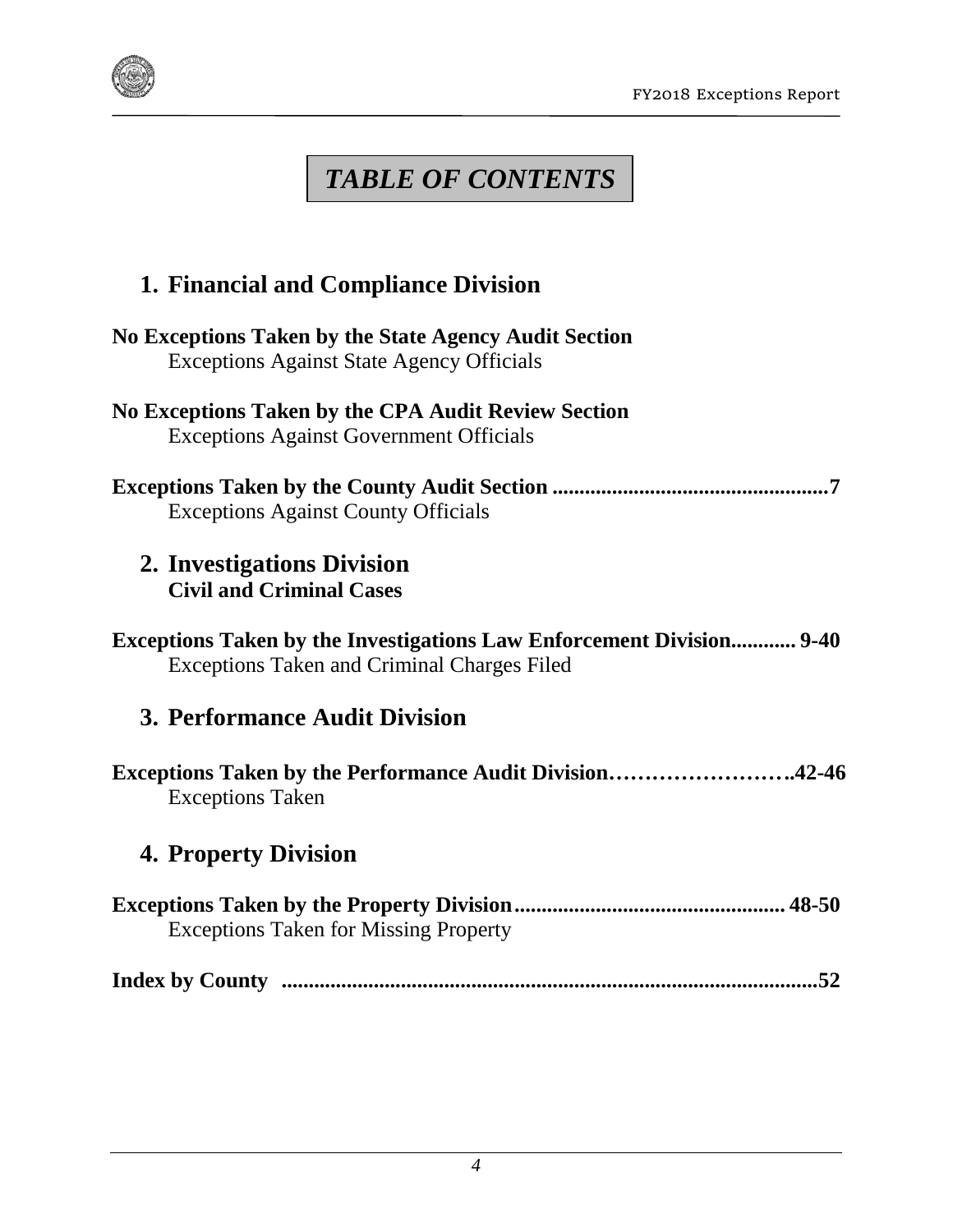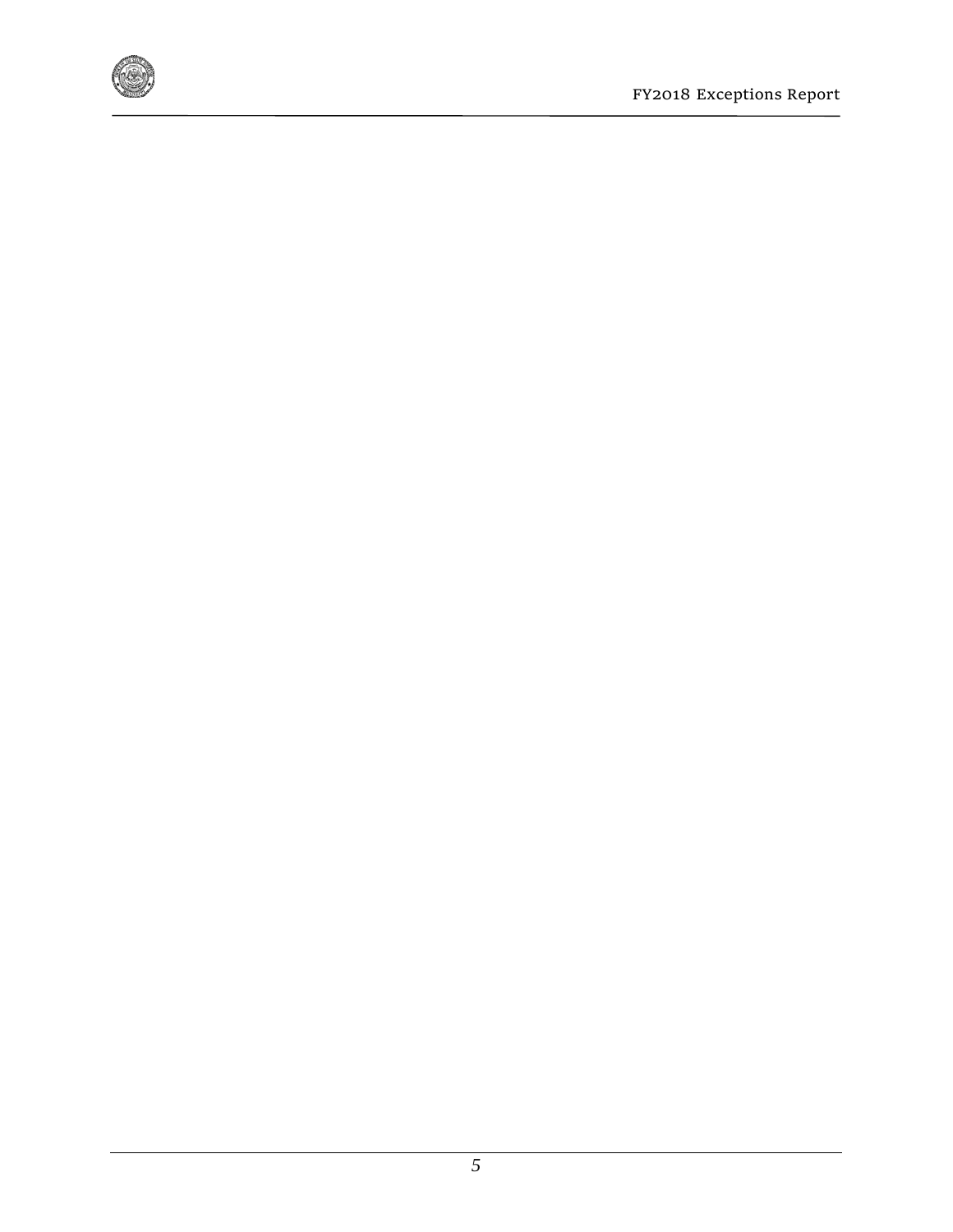



## **EXCEPTIONS TAKEN BY THE COUNTY AUDIT SECTION**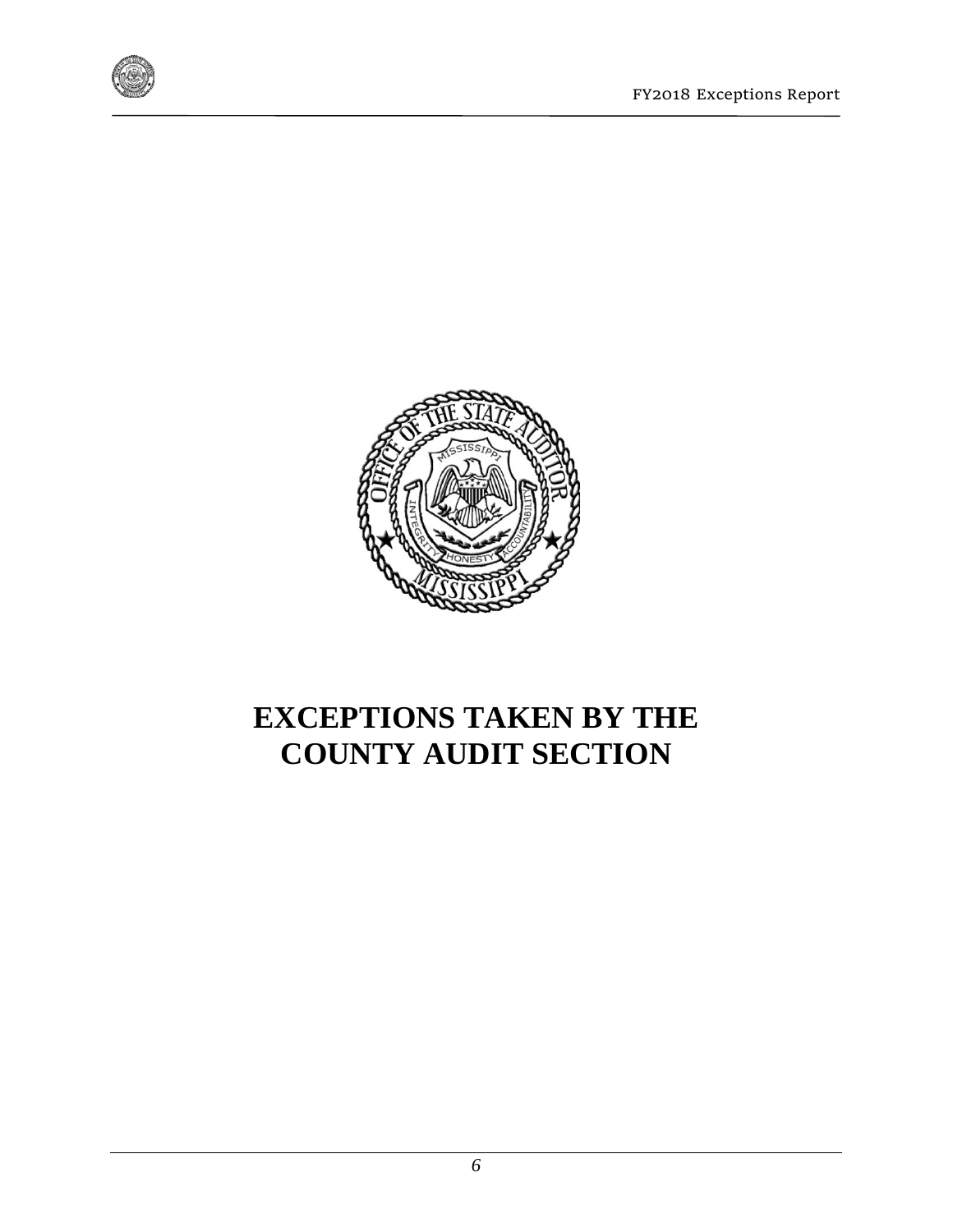#### FY2018 Exceptions Report

### *JONES COUNTY*

#### *COUNTY OFFICIALS*

#### **Supervisor, Jerome Wyatt \$2,713.58**

Reimbursed for travel not related to official duties.

**Status**: Paid in full and settled to the appropriate fund directly.

### *LEAKE COUNTY*

*COUNTY OFFICIALS* **Chancery Clerk, Dot Merchant \$3,500.00** Exceeded Fee Cap

**Status**: Paid in full and settled to the appropriate fund directly.

### *SIMPSON COUNTY*

| <b>COUNTY OFFICIALS</b>                                                   |             |
|---------------------------------------------------------------------------|-------------|
| <b>Chancery Clerk, Tommy Joe Harvey</b>                                   | \$3,398.50  |
| <b>Exceeded Fee Cap</b>                                                   |             |
| <b>Status:</b> Paid in full and settled to the appropriate fund directly. |             |
| <b>Circuit Clerk, Steve Womack</b>                                        | \$16,445.00 |
| <b>Exceeded Fee Cap</b>                                                   |             |
| <b>Status:</b> Paid in full and settled to the appropriate fund directly. |             |

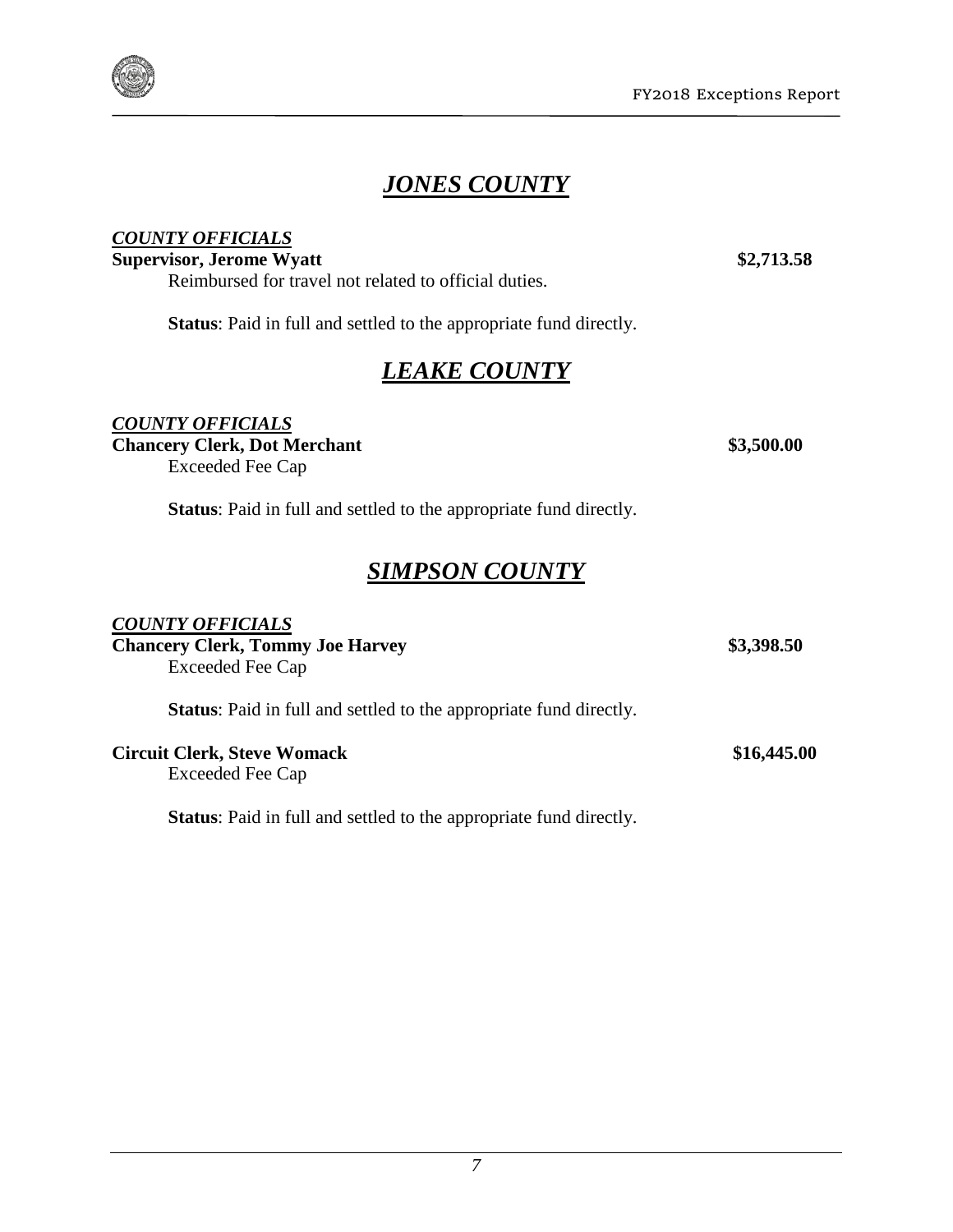



## **EXCEPTIONS TAKEN AND CRIMINAL CHARGES FILED BY THE INVESTIGATIONS LAW ENFORCEMENT DIVISION**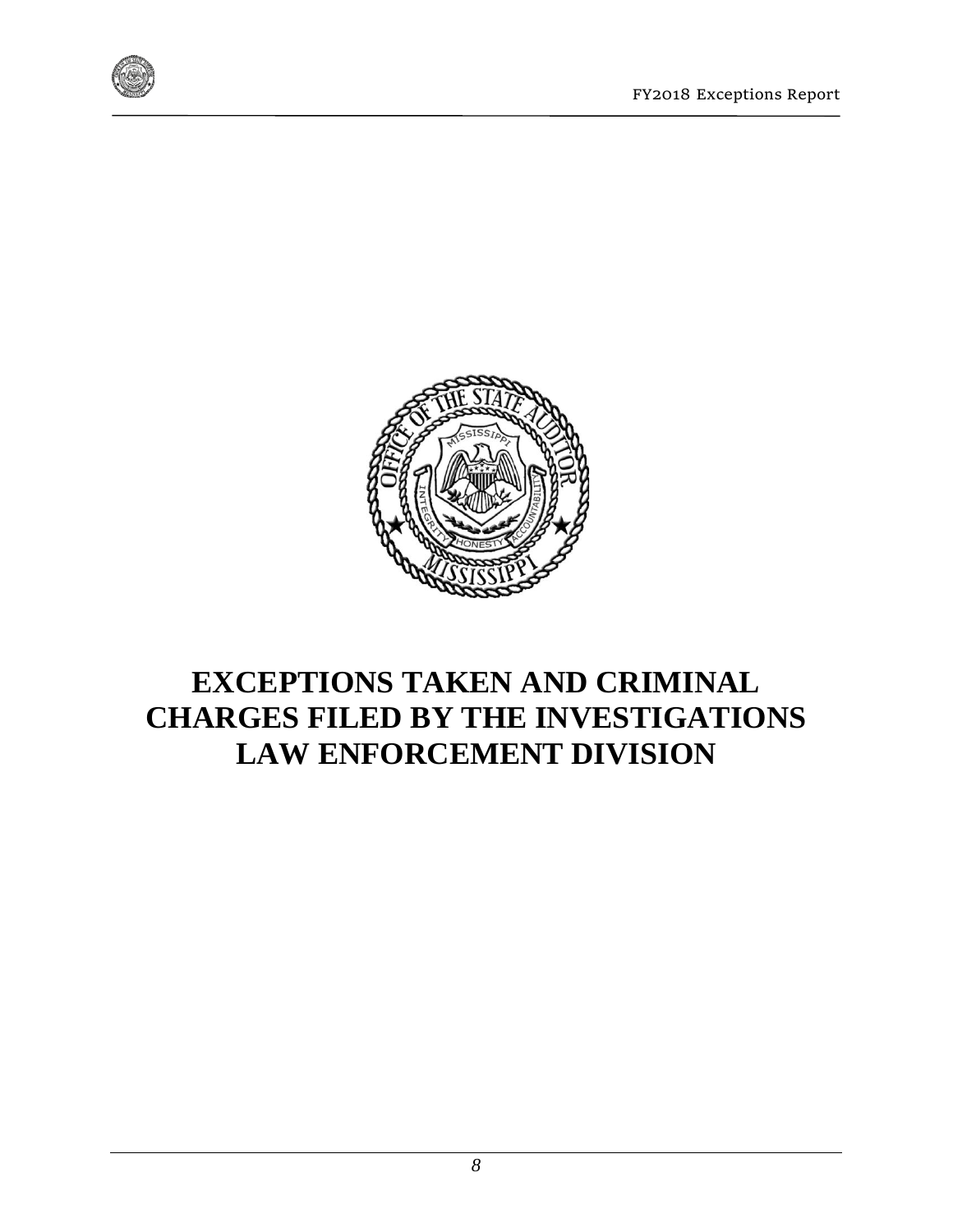### *ALCORN COUNTY*

#### *COUNTY OFFICIAL* **Sheriff, Charles Rinehart \$181,161.93** Fraud

**Status:** On June 18, 2015, a formal demand in the amount of \$181,161.93 was issued regarding funds relating to the Justice Center and the Alcorn County Jail and was transmitted to the Office of the Attorney General on October 6, 2015. In addition to the demand, \$67,631.15 was recovered and paid to the Mississippi Department of Corrections. On December 1, 2015, the Alcorn County Board of Supervisors voted to resolve and reallocate \$81,639.96 towards the principal amount of the demand. For Fiscal Year 2018, members of the Alcorn County Board of Supervisors reallocated \$107,729.11 towards the demand; balance has been paid in full.

#### *ALCORN COUNTY JUSTICE COURT*

**Former Deputy Court Clerk, Jeannette Tullis \$4,140.00**

Embezzlement

**Status:** On April 26, 2018, Tullis was indicted for Embezzlement. On May 3, 2018, a formal demand in the amount of \$4,140.00, was issued.

### *COUNTY VENDORS*

**Vendor, Douglas Essary \$44,168.17** 

Fraud

**Status:** On August 20, 2015, a demand in the amount of \$44,168.17 was issued, and the case was transmitted to the Office of the Attorney General on May 26, 2017. On December 11, 2017, Essary was sentenced to serve 20 years in the custody of the MDOC, 15 years of which are suspended, leaving 5 years to serve. The 5 years are broken down as 3 years of house arrest and 2 years of post-release supervision. For Fiscal Year 2018, balance has been paid in full and returned to the appropriate deserving entity.

### *ATTALA COUNTY*

#### *CITY OF MCCOOL*

**Former City Clerk, Kathy Courtney <b>\$35,219.03** Misappropriation of Funds

**Status:** On August 23, 2017, a formal demand in the amount of \$35,219.03 was issued. For Fiscal Year 2018, payment from the bond company was received, balance paid in full, and returned to the appropriate deserving entity.

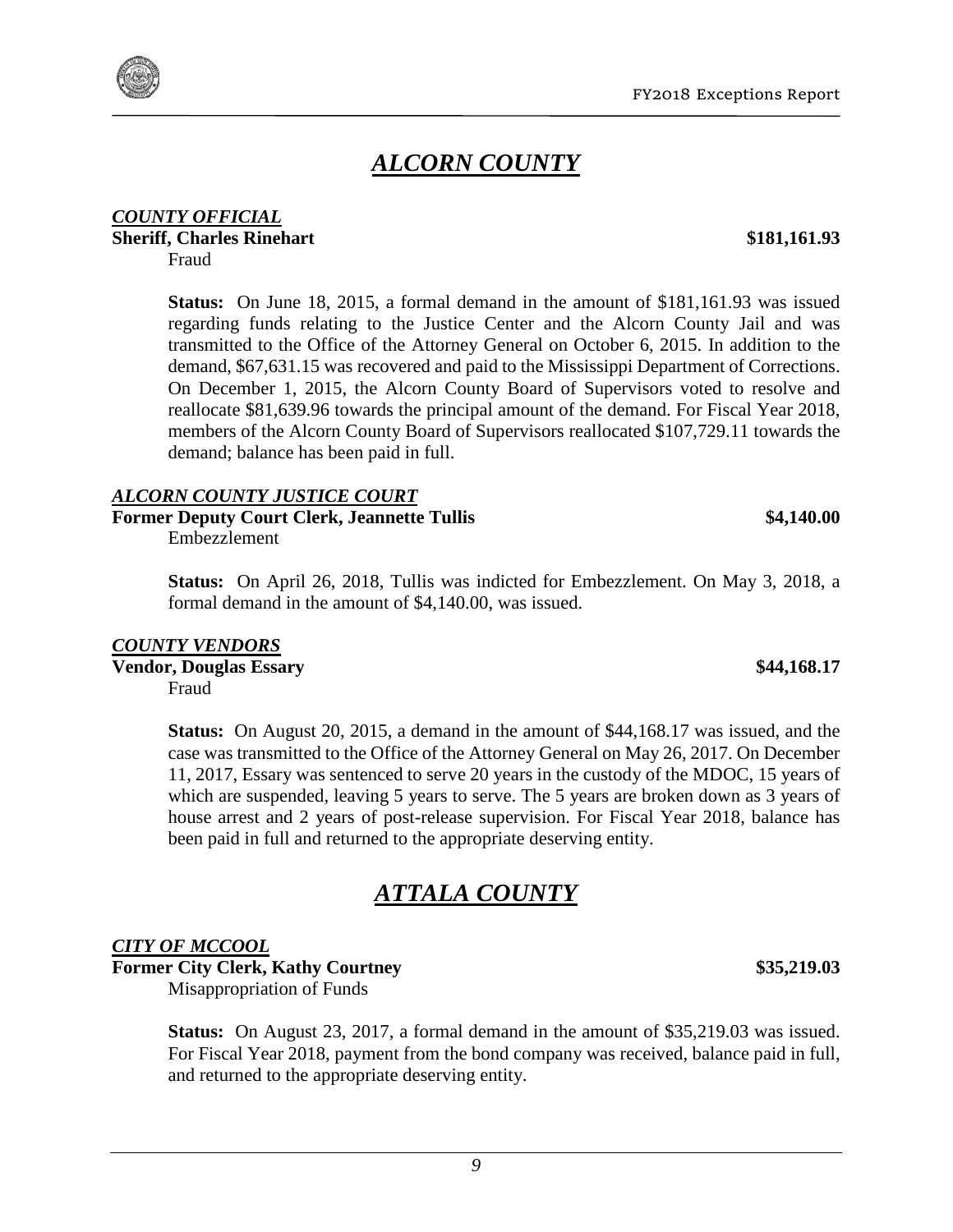



### *BOLIVAR COUNTY*

### *TOWN OF GUNNISON* **Former Town Clerk, Marquita Payne \$70,392.66**

Embezzlement

**Status:** A formal demand in the amount of \$70,392.66 was issued on August 25, 2015. On October 1, 2015, Payne was sentenced to serve 1 year in the intensive supervision program. Upon completion, Payne shall serve 9 years of probation under MDOC. She was also ordered to pay restitution in the amount of \$70,408.23. For Fiscal Year 2018, payments in the amount of \$2,950.00 have been received, leaving a balance of \$15,720.81.

#### *FORMER WEST BOLIVAR CONSOLIDATED SCHOOL DISTRICT* **\$109,263.65**

**Former West Bolivar Consolidated School District Superintendent, Dr. Beverly Culley Former Board Members: Sarah Howard Catherine Jones Isaac Lidge Ruby Miller Emogene Smith** Salary Overpayments

**Status:** A formal demand in the amount of \$21,852.73 was issued on September 22, 2016, to each board member, for a total demand amount of \$109,263.65, and was transmitted to the Office of the Attorney General on March 17, 2017. On October 18, 2017, a formal demand in the amount of \$109,263.65 (the full amount that was given to the board members) was issued to Dr. Culley. For Fiscal Year 2018, a settlement with the bond company was reached and payment in the amount of \$136,808.88 was received, balance paid in full and returned to the appropriate deserving entity.

### *CHICKASAW COUNTY*

#### *MUNICIPALITY OF OKOLONA*

**Councilmember, Mary Gates \$ 709.08** Salary Overpayments

**Status:** On January 29, 2018, a formal demand in the amount of \$709.08 was issued. On March 5, 2018, this case was transmitted to the Office of the Attorney General. For Fiscal Year 2018, balance has been paid in full and returned to the appropriate deserving entity.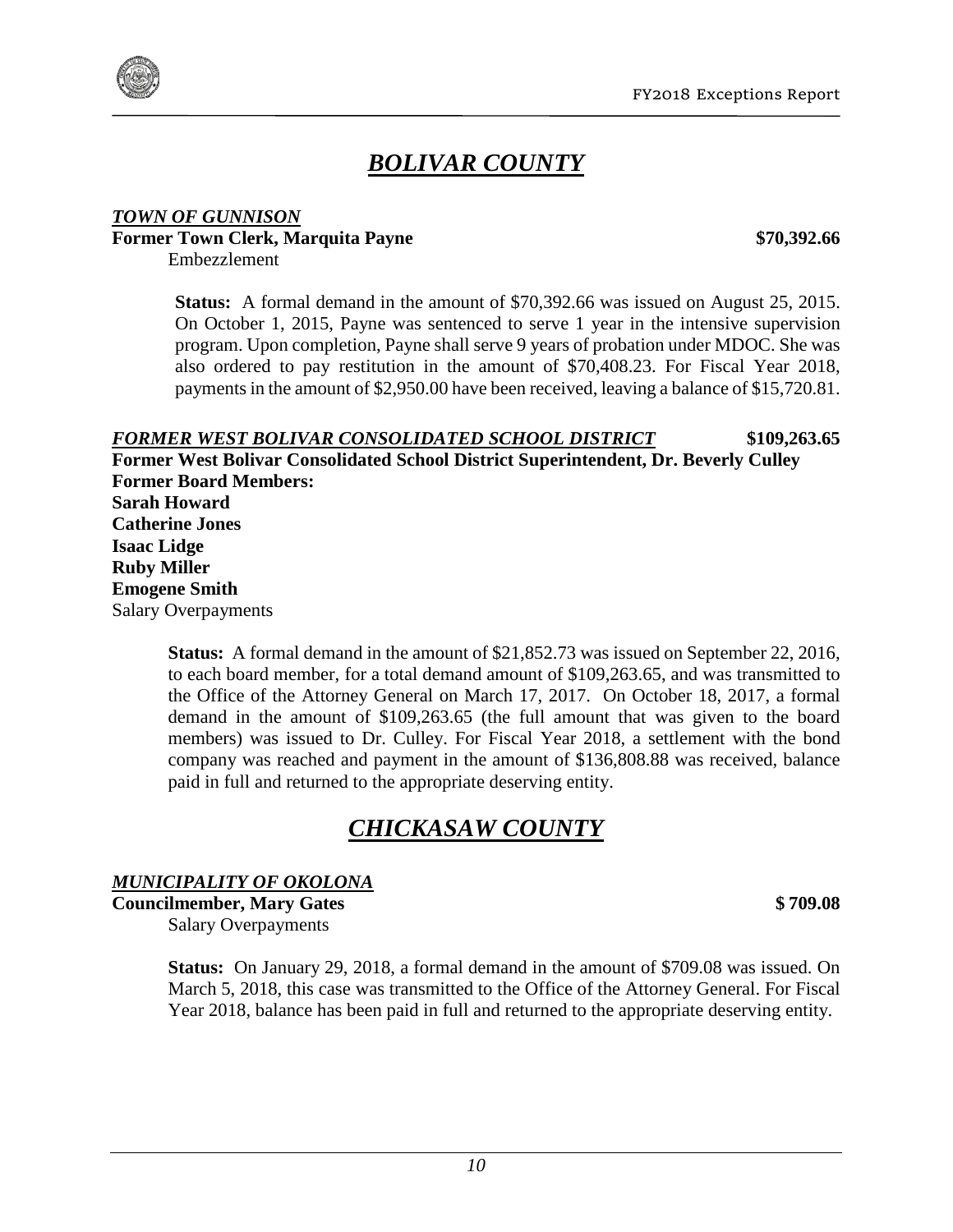### *CHICKASAW COUNTY Cont'd*

#### **Councilmember, Kennith McVay \$ 709.08**

Salary Overpayments

**Status:** On January 29, 2018, a formal demand in the amount of \$709.08 was issued. For Fiscal Year 2018, balance has been paid in full and returned to the appropriate deserving entity.

#### **Councilmember, Regina Pickens \$ 709.08**

Salary Overpayments

**Status:** On January 29, 2018, a formal demand in the amount of \$709.08 was issued. On March 5, 2018, this case was transmitted to the Office of the Attorney General.

### *CLARKE COUNTY*

#### *CLARKE COUNTY ELECTION COMMISSION*

#### **Commissioner, Troy Dew \$184.80**

Unauthorized Per Diem

**Status:** On March 1, 2018, a formal demand in the amount of \$184.80 was issued. For Fiscal Year 2018, balance has been paid in full and returned to the appropriate deserving entity.

#### **Former Commissioner, Viola Davis 1988 1988 1988 1988 1988 1988 1988 1988 1988 1988 1988 1988 1988 1988 1988 1988 1988 1988 1988 1988 1988 1988 1988 1988 1988 1988 1988**

Unauthorized Per Diem

**Status:** On March 1, 2018, a formal demand in the amount of \$381.36 was issued. For Fiscal Year 2018, balance has been paid in full and returned to the appropriate deserving entity.

#### **Former Commissioner, William Goodman \$283.92**

Unauthorized Per Diem

**Status:** On March 1, 2018, a formal demand in the amount of \$283.92 was issued. For Fiscal Year 2018, balance has been paid in full and returned to the appropriate deserving entity.

#### **Former Commissioner, Dora McKenzie \$3,247.44**

Unauthorized Per Diem

**Status:** On March 1, 2018, a formal demand in the amount of \$3,247.44 was issued. For Fiscal Year 2018, balance has been paid in full and returned to the appropriate deserving entity.

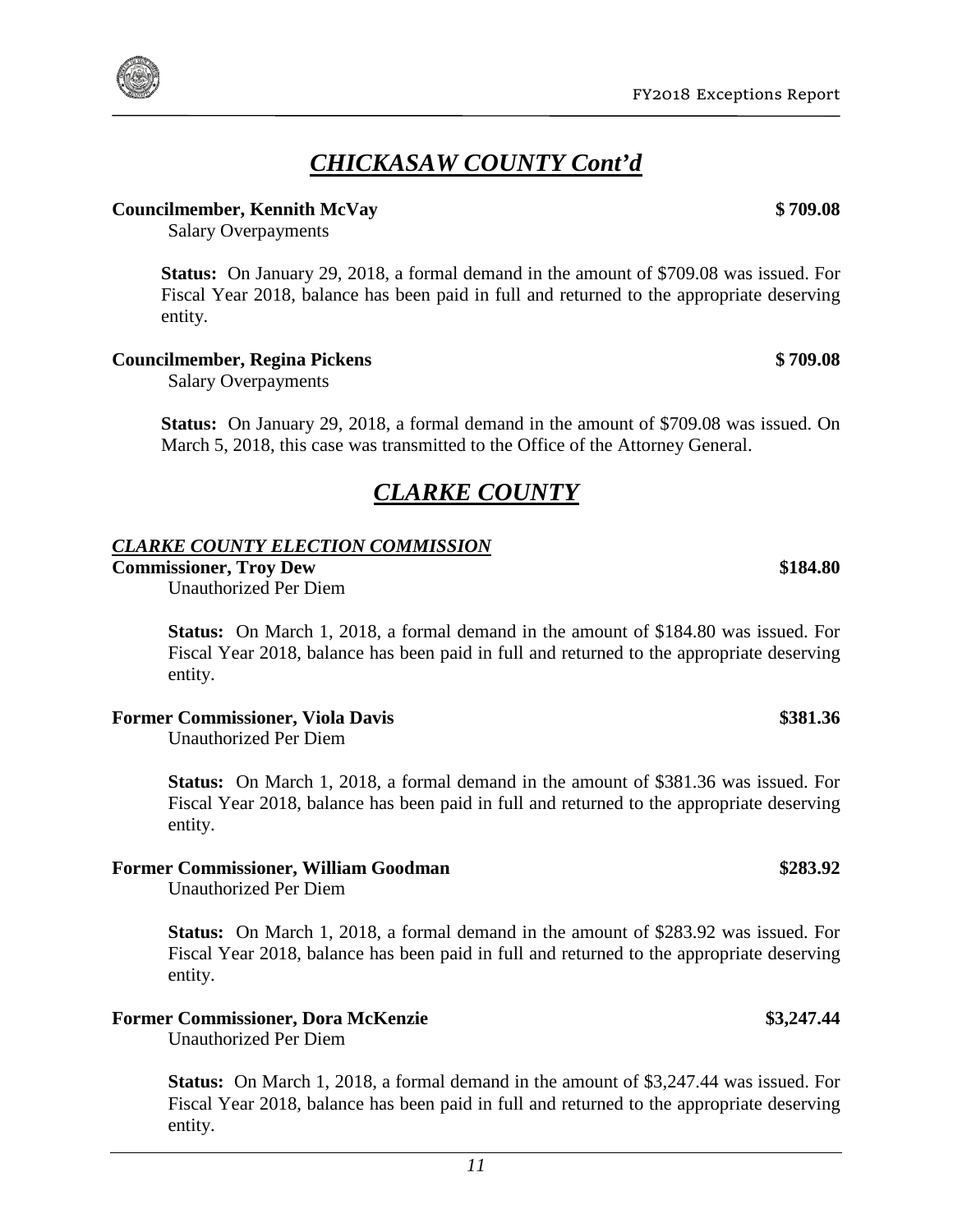### *CLARKE COUNTY Cont'd*

#### **Former Commissioner, James Purvis \$94.08**

Unauthorized Per Diem

**Status:** On March 1, 2018, a formal demand in the amount of \$94.08 was issued. For Fiscal Year 2018, balance has been paid in full and returned to the appropriate deserving entity.

### *COAHOMA COUNTY*

#### *CLARKSDALE PUBLIC UTILITIES*

**Former Office Manager, Maple Melton \$3,871.92**

Embezzlement

**Status:** On December 8, 2015, Melton was indicted on 9 counts of Embezzlement. A formal demand in the amount of \$3,871.92 was issued on December 14, 2015. For Fiscal Year 2018, no payments have been received. Melton is currently awaiting trial.

### *COVINGTON COUNTY*

#### *SOUTHWEST COVINGTON VOLUNTEER FIRE DEPARTMENT*

**Former Chief, Jerry Warren \$20,618.86**

Misuse of Public Funds

**Status:** A formal demand in the amount of \$20,618.86 was issued on July 21, 2014. On February 4, 2015, Warren pled guilty to 1 count of Grand Larceny and was sentenced to 5 years non-adjudicated probation and ordered to pay restitution in the amount of \$9,807.35. For Fiscal Year 2018, payments in the amount of \$3,900.00 have been received, leaving a balance of \$10,811.51.

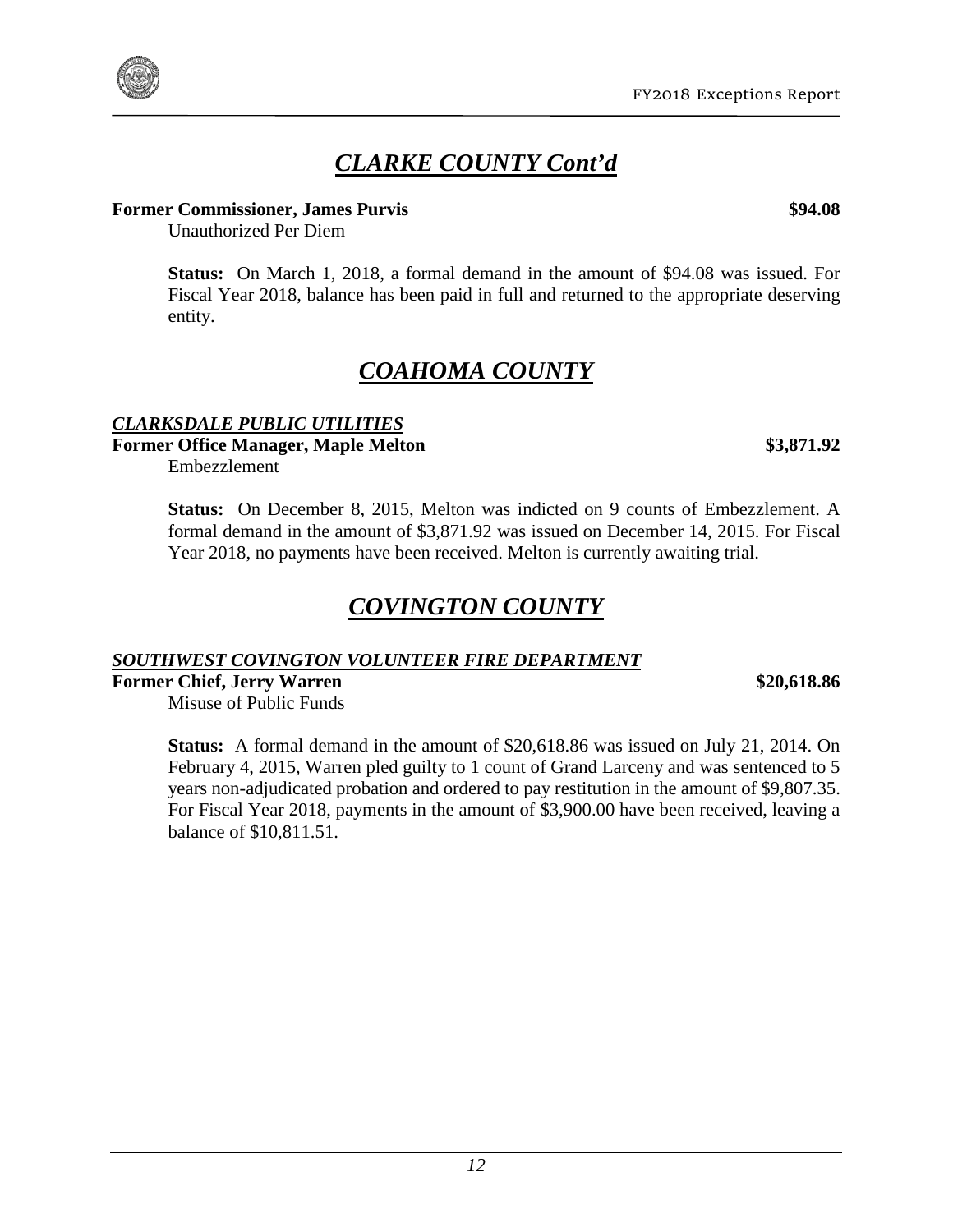### *FORREST COUNTY*

#### *MISSISSIPPI MILITARY DEPARTMENT*

#### **Former MS Youth Challenge Dining Facility Manager, Jerry Howard \$157,385.40** Embezzlement

**Status:** On September 11, 2015, a formal demand in the amount of \$157,385.40 was issued. On December 29, 2015, Howard pled guilty and was sentenced to 10 years in custody of MDOC, with 8 years to serve, and 5 years of post-release supervision. On August 22, 2016, Howard was ordered to pay restitution in the amount of \$100,461.96 to the Camp Shelby Youth Challenge Program and \$56,923.44 to the Office of the State Auditor. For Fiscal Year 2018, payments in the amount of \$125.00 have been received, leaving a balance of \$157,260.40.

#### *N.R. Burger Middle School*

**Former Bookkeeper, Sheva Bland \$4,763.10** Misuse of Public Funds

**Status:** A formal demand in the amount of \$4,763.10 was issued on January 9, 2017. On March 5, 2018, this case was transmitted to the Office of the Attorney General.

#### *HATTIESBURG TOURISM COMMISSION*

**Current and Former Commissioners \$422,914.92 Marshall Bell Sandra Foster Frank James Dr. Cathie Price James Ratliff Chris Rowell Bonnie Warren** Misappropriation of Funds

**Status:** On November 17, 2016, an informal demand in the amount of \$422,914.92 was issued. For Fiscal Year 2018, no payments have been made.

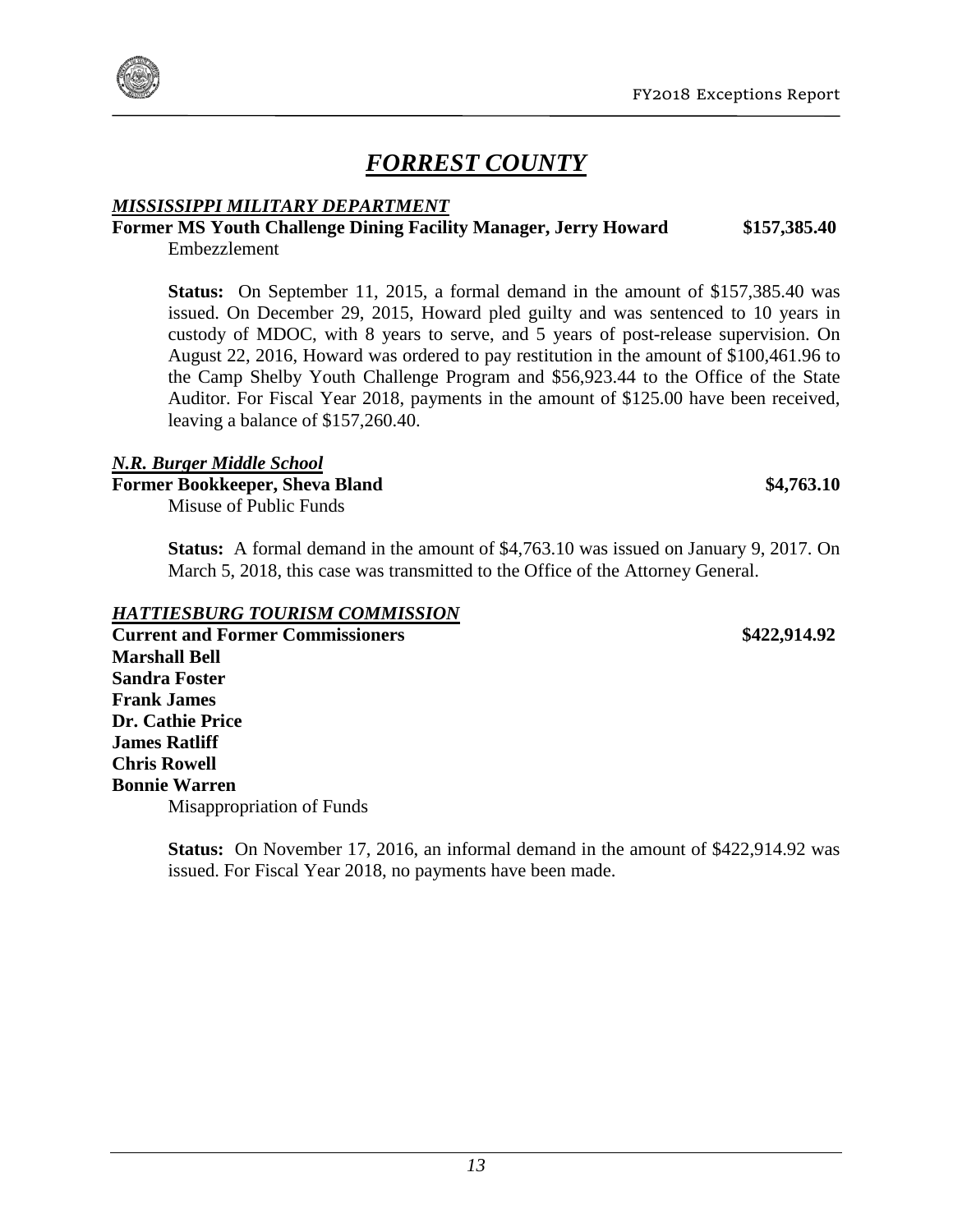### *GEORGE COUNTY*

#### *COUNTY OFFICIAL* **Former JROTC Instructor, Sgt. Kevin Mardis \$13,480.94**

Misuse of Public Funds

**Status:** On October 19, 2015, Mardis pled guilty to Embezzlement, and was sentenced to 3 years of non-adjudicated probation and he was ordered to pay restitution in the amount of \$6,740.47 to George County School System and \$6,740.47 to the Office of the State Auditor. For Fiscal Year 2018, payments in the amount of \$2,400.00 have been received, leaving a balance of \$7,500.44.

### *HANCOCK COUNTY*

#### *COUNTY EMPLOYEE*

**Former Deputy Justice Court Clerk, Dana Beaman \$197,408.94**

Embezzlement

**Status:** On July 28, 2017, Beaman was indicted on 4 counts of Embezzlement and was issued a formal demand in the amount of \$197,408.94. This case was transmitted to the Office of the Attorney General on March 5, 2018. For Fiscal Year 2018, payment from the bond company was received in the amount of \$100,000.00, leaving a balance of \$97,408.94. Trial is pending.

### *HARRISON COUNTY*

#### *GULFPORT PUBLIC SCHOOL DISTRICT*

#### **Contractor, Louis O'Bannon \$50,000.00**

Misappropriation of Funds

**Status:** As a result of his improper contracting, O'Bannon agreed to repay the Gulfport School District \$50,000.00. For Fiscal Year 2017, payment has been received in the amount of \$5,000.00, leaving a balance of \$45,000.00. For Fiscal Year 2018, no payment has been made.

#### *HARRISON CENTRAL HIGH SCHOOL*

**Former Employee, Sherry Brewer \$11,753.36** Embezzlement Alteration of Records

**Status:** On September 29, 2017, a demand was issued in the amount of \$11,753.36. On February 20, 2018, Brewer was sentenced to 10 years (suspended), 3 years of nonadjudicated supervised probation and ordered to pay a fine in the amount of \$1,500.00 and \$300.00 to the Victims Assistant Fund. For Fiscal Year 2018, demand has been paid in full and returned to the appropriate deserving entity.

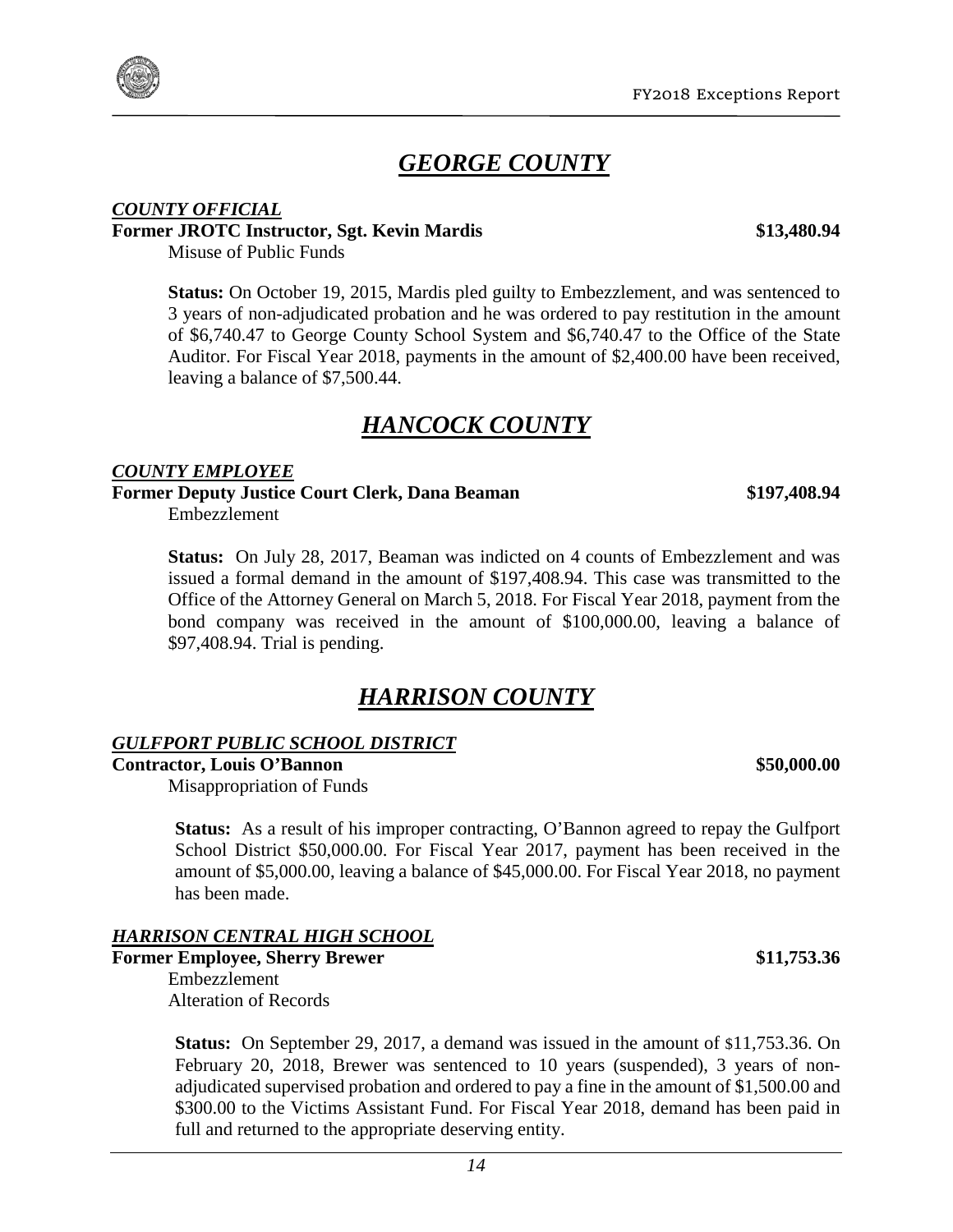

## *HARRISON COUNTY Cont'd*

#### *MISSISSIPPI ASSOCIATION OF SCHOOL RESOURCE OFFICERS*

**Former Chief of Police for Biloxi Schools, Paul Cannette \$244,819.78** Embezzlement

**Status:** On November 3, 2017, Cannette was indicted for Embezzlement. On November 14, 2017, a formal demand in the amount of \$244,819.78 was issued. Trial is pending.

#### *MISSISSIPPI DEPARTMENT OF MARINE RESOURCES*

**Former Executive Director, William W. Walker \$362,689.14** 

Embezzlement

**Status:** A formal demand in the amount of \$362,689.14 was issued on November 7, 2013. On March 10, 2014, Walker pled guilty to Embezzlement. On June 16, 2014, Walker was sentenced to 5 years in prison, 3 years supervised release, a fine of \$125,000.00, and \$572,689.00 in restitution, \$210,000.00 of which is joint and several with Scott Walker. Restitution payments are to begin 30 days after release from custody. For Fiscal Year 2018, payment in the amount of \$2,517.42 has been received, leaving a balance of \$357,364.29

#### Former Chief of Staff, Joseph Ziegler, Jr.  $$258,268.75$

Misuse of Public Funds

**Status:** A formal demand in the amount of \$258,268.75 was issued on November 7, 2013. On August 14, 2014, Ziegler pled guilty to Misprision of a Felony, and on November 10, 2014, he was sentenced to serve 90 days of house arrest followed by 3 years of supervised probation. For Fiscal Year 2018, payments in the amount of \$11,000.00 have been received, leaving a balance of \$206,962.57.

### *GULF COAST COMMUNITY ACTION AGENCY*

**Former Deputy Director, Linda Harvey-Irvin** \$531,236.00 Bribery

**Status:** On February 19, 2015, Irvin pled guilty to Bribery. On July 1, 2015, she was sentenced to 85 months in federal prison followed by 2 years of supervised release, and ordered to pay \$531,236.00 in restitution to be paid jointly and severally with Markuntala Croom, and perform 100 hours of community service. This case was worked jointly with the FBI. Federal restitution is still owed.

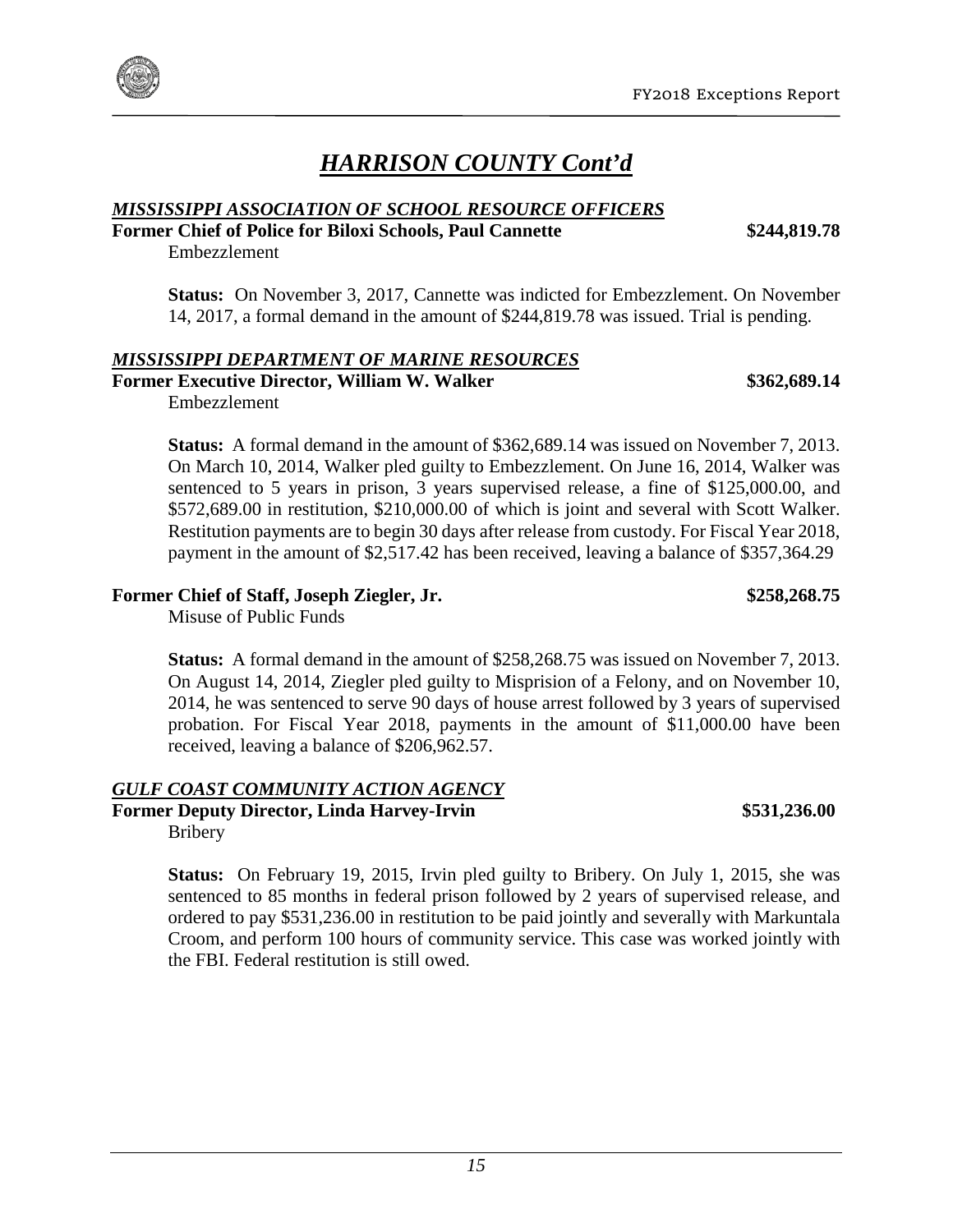

**Status**: On March 28, 2005, Walters pled guilty to Money Laundering and was sentenced to serve 18 months in prison. Walters was ordered to pay restitution in the amount of \$82,174.75. A formal demand was issued on August 1, 2005, and transmitted to the Office of the Attorney General on September 1, 2005. For Fiscal Year 2018, payments in the amount of \$1,100.00 have been received leaving a balance of \$115,606.13.



## *HARRISON COUNTY Cont'd*

#### **Vendor to Gulf Coast Community Action Agency, Markuntala Croom \$531,236.00** Bribery

**Status:** On February 19, 2015, Croom pled guilty to Bribery. On July 1, 2015, Croom was sentenced to 57 months in federal prison followed by 2 years of supervised release. She was also ordered to pay \$531,236.00 in restitution to be paid jointly and severally with Linda Harvey-Irvin, and perform 100 hours of community service. This case was worked jointly with the FBI. Federal restitution is still owed.

#### **Vendor to Gulf Coast Community Action Agency, Donald Walton \$31,000.00** Bribery

**Status:** On February 19, 2015, Walton pled guilty to Bribery**.** On July 1, 2015, Walton was sentenced to 37 months in federal prison followed by 2 years of supervised release. He was also ordered to pay a \$10,000.00 fine, and a forfeiture judgment in the amount of \$31,000.00 was entered. This case was worked jointly with the FBI. Federal restitution is still owed.

#### **Former Utility Cashier, Courtney Page \$3,106.28**

Misuse of Funds

**Status:** On August 25, 2016, a formal demand was issued in the amount of \$3,106.28 and transmitted to the Office of the Attorney General on March 17, 2017.

### *HINDS COUNTY*

### *MISSISSIPPI DEPARTMENT OF HEALTH*

#### **Former Health Inspector, James Walker \$51,319.65**

Embezzlement Tampering with Evidence

**Status**: On May 29, 2018, Walker was indicted for Embezzlement and Tampering with Evidence. On June 27, 2018, a formal demand in the amount of \$51,319.65 was issued.

### *MISSISSIPPI AGRIBUSINESS COUNCIL*

**Former Contractor, Michael Walters \$132,385.13**  Money Laundering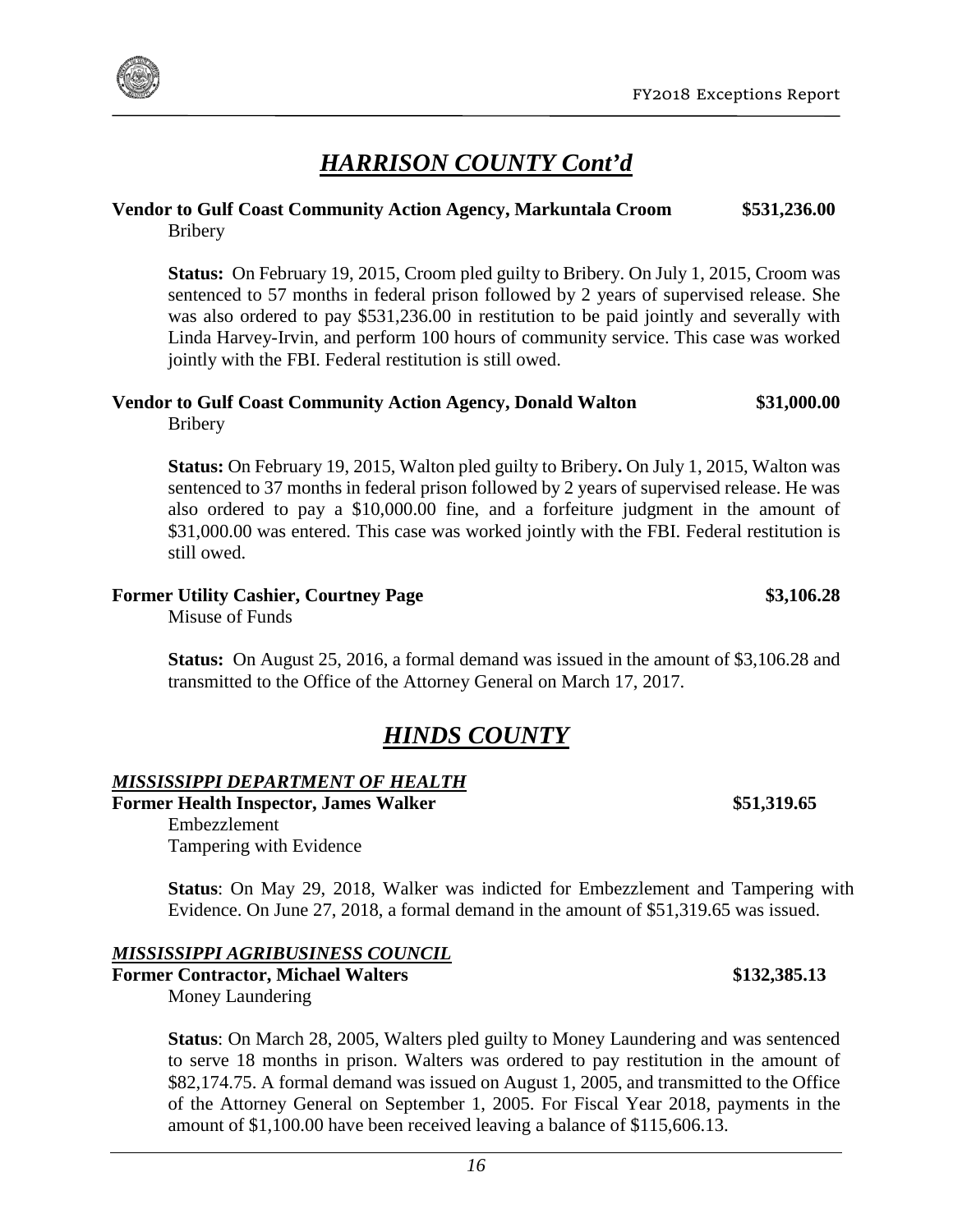## *HINDS COUNTY Cont'd*

## *MISSISSIPPI BOARD OF COSMETOLOGY* **Board Member, Dorothy Ennis \$4,213.63**  Misuse of Funds **Status**: On April 2, 2018, a formal demand in the amount of \$4,213.63 was issued. **Former Board Member, Waylon Garrett \$4,213.63**  Misuse of Funds **Status**: On April 2, 2018, a formal demand in the amount of \$4,213.63 was issued. **Board Member, Glenda Honeycutt \$4,213.63**  Misuse of Funds **Status**: On April 2, 2018, a formal demand in the amount of \$4,213.63 was issued. **Board Member, Bertha Johnson \$4,213.63**  Misuse of Funds **Status**: On April 2, 2018, a formal demand in the amount of \$4,213.63 was issued. For Fiscal Year 2018, balance has been received in full and returned to the appropriate deserving entity. **Board Member, Darlene Smith \$4,213.63**  Misuse of Funds **Status**: On April 2, 2018, a formal demand in the amount of \$4,213.63 was issued. *HOLMES COUNTY*

## *TOWN OF TCHULA*

**Alderperson, Larry Jefferson \$9,331.08**  Salary Overpayments

**Status**: On March 10, 2017, a formal demand in the amount of \$9,331.08 was issued and transmitted to the Office of the Attorney General on May 11, 2017.

#### **Alderperson, Dolly Collins \$10,636.83**

Salary Overpayments

**Status**: On March 10, 2017, a formal demand in the amount of \$10,636.83 was issued and transmitted to the Office of the Attorney General on May 11, 2017.

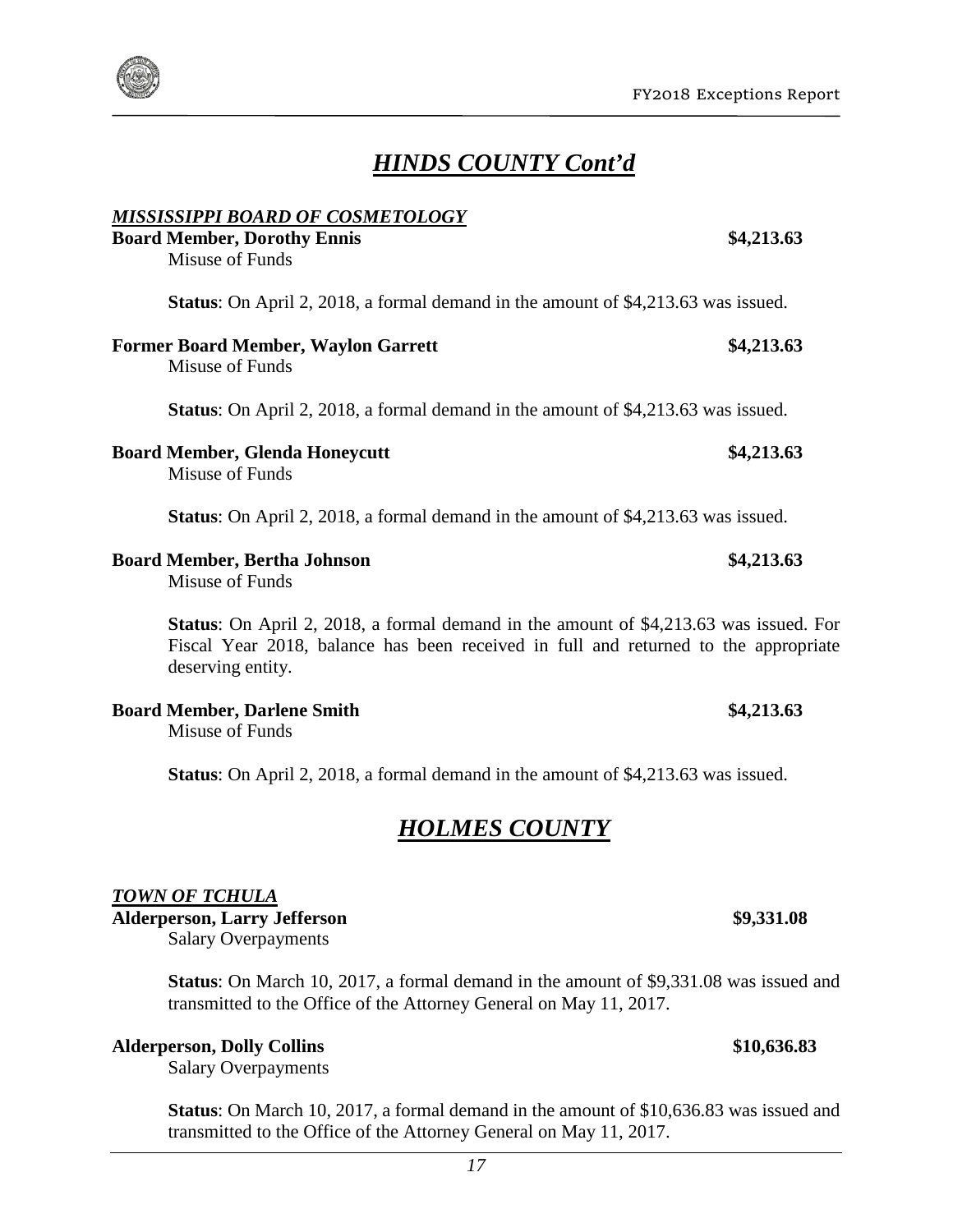### *HOLMES COUNTY Cont'd*

#### **Alderperson, Tina Cross \$9,053.58**

Salary Overpayments

**Status**: On March 10, 2017, a formal demand in the amount of \$9,053.58 was issued and transmitted to the Office of the Attorney General on May 11, 2017.

#### **Alderperson, Cleveland Whiteside, Jr. \$11,861.17**

Salary Overpayments

**Status**: On March 10, 2017, a formal demand in the amount of \$11,861.17 was issued and transmitted to the Office of the Attorney General on May 11, 2017.

#### **Alderperson, Rogerine Johnson \$11,861.17**

Salary Overpayments

**Status**: On March 10, 2017, a formal demand in the amount of \$11,861.17 was issued and transmitted to the Office of the Attorney General on May 11, 2017.

### *HUMPHREYS COUNTY*

#### *COUNTY OFFICIAL*

#### **Chancery Clerk, Lawrence Browder \$143,306.60**

Exceeding Salary Cap

**Status:** On November 13, 2014, a formal demand in the amount of \$143,306.60 was issued for exceeding the fee cap for Fiscal Years 2004, 2006, 2008, 2011, 2012, and 2013. For Fiscal Year 2017, payments in the amount of \$20,000.00 have been received, leaving a balance of \$61,633.94. Browder is currently in an agreement with the county and is on a repayment plan. For Fiscal Year 2018, no payments have been made.

### *JACKSON COUNTY*

#### *JACKSON COUNTY EMERGENCY SERVICES*

#### **Employee, Roger Gibson \$3,912.71**

Misappropriation of Funds

**Status**: On March 9, 2017, a formal demand in the amount of \$3,912.71 was issued. On December 9, 2016, Gibson was indicted for Conspiracy and Fraud. On March 3, 2018, this case was transmitted to the Office of the Attorney General. For Fiscal Year 2018, payment in the amount of \$2,297.96 was received, leaving a balance of \$1,614.75. On July 19, 2017, an order of nolle prosequi was issued.

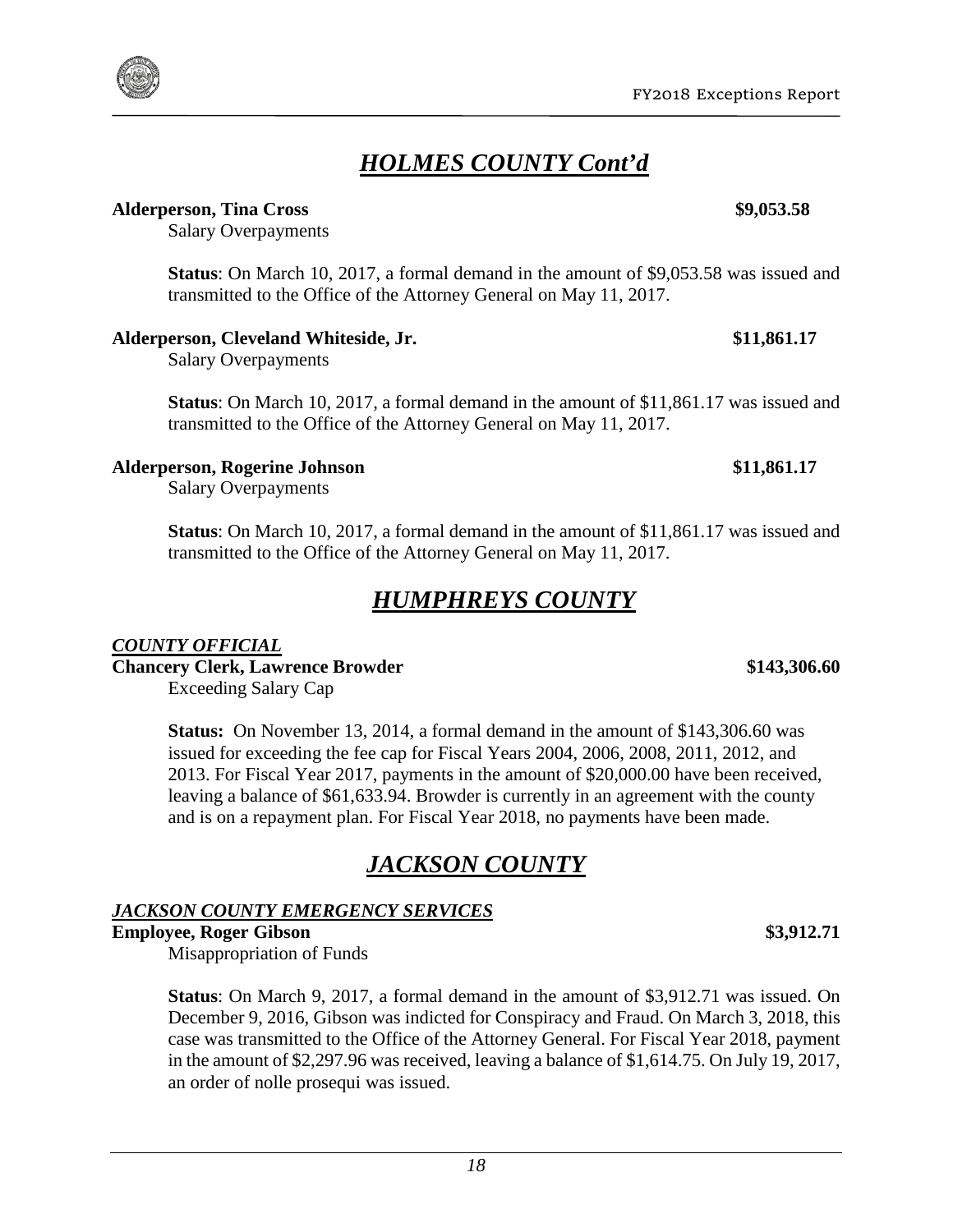### *JACKSON COUNTY Cont'd*

#### **Employee, Cheryl McLeod \$1,148.98**

Misappropriation of Funds

**Status**: On March 7, 2017, a formal demand in the amount of \$1,148.98 was issued. On December 9, 2016, McLeod was indicted for Conspiracy and Fraud. On March 3, 2018, this case was transmitted to the Office of the Attorney General. On July 19, 2017, an order of nolle prosequi was issued.

#### *JACKSON COUNTY SHERIFF'S OFFICE*

**Former Employee, Cherie Ward \$2,970.00** Embezzlement

**Status**: On November 3, 2017, Ward was indicted for Embezzlement. On November 13, 2017, a formal demand in the amount of \$2,970.00 was issued. On March 3, 2018, this case was transmitted to the Office of the Attorney General. Trial is pending.

#### *KEYS VOCATIONAL CENTER*

**Former Bookkeeper, Linda Smeby \$9,113.85**

Embezzlement

**Status:** On May 13, 2013, Smeby pled guilty to Embezzlement and was sentenced to 10 years in prison, suspended, ordered to serve 5 years of probation, and pay restitution in the amount of \$9,113.85 by making payments of \$100.00 per month. For Fiscal Year 2018, payments in the amount of \$1,100.00 have been received, leaving a balance of \$5,513.85.

#### *SINGING RIVER CREDIT UNION*

**Attorney, Thomas Robertson \$60,000.00**

Embezzlement

**Status**: On June 27, 2016, Robertson pled guilty to Embezzlement and was sentenced to 10 years in custody of MDOC, with 8 years suspended and 2 years to serve. The remaining years will be under Post Release Supervision with the first 5 years reporting. Robertson was also ordered to pay restitution in the amount of \$60,000.00, of which \$16,000.00 was already paid to Singing River Credit Union, leaving a balance of \$44,000.00. The OSA investigation revealed a total loss of \$493,054.10. For Fiscal Year 2018, payments in the amount of \$1,200.00 have been received, leaving a balance of \$48,272.61.

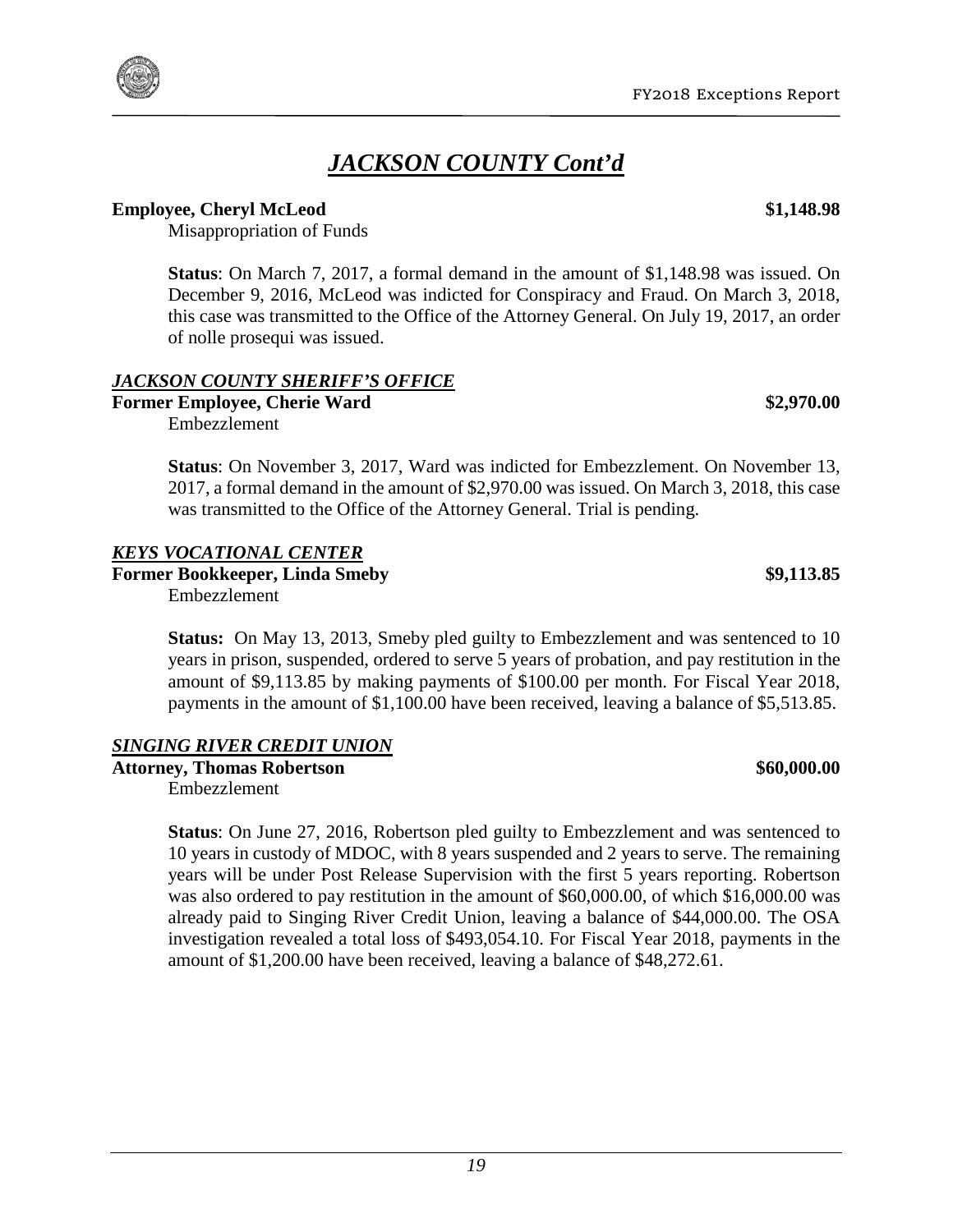### *JEFFERSON COUNTY*

### *COUNTY OFFICIAL* **Former Circuit Clerk, Burnell Harris \$857,966.42**

Misappropriation of Funds

**Status:** A formal demand in the amount of \$857,966.42 was issued on October 17, 2007. On October 17, 2007, Harris was found guilty of Theft of Federal Funds, Engaging in Monetary Transactions in Property Derived from Specified Unlawful Activity, and Tax Evasion. Harris was sentenced to 72 months in prison, supervised release for 3 years after imprisonment, and restitution to the Office of the State Auditor in the amount of \$447,086.07. For Fiscal Year 2018, payments in the amount of \$5,000.00 have been received, leaving a balance of \$528,112.59.

### *JEFFERSON DAVIS COUNTY*

#### *TOWN OF PRENTISS*

**Former City Clerk, Glenda Gail Williams \$115,786.81**

Embezzlement

**Status:** On August 27, 2013, a formal demand in the amount of \$115,786.81 was issued. On February 3, 2014, Williams pled guilty to Embezzlement and was sentenced to 5 years in the custody of the MDOC with 2 years in the intensive house arrest program, and 3 years to be served under post-release supervision. Williams is also ordered to pay restitution in the amount of \$79,620.27, at the rate of \$100.00 per month after the house arrest program begins. For Fiscal Year 2018, payments in the amount of \$245.00 have been received, leaving a balance of \$104,501.81.

#### *GRANBY VOLUNTEER FIRE DEPARTMENT*

**Former Treasurer, Joseph Parker \$3,643.94**

Embezzlement Forgery

**Status:** On June 5, 2017, a formal demand in the amount of \$3,643.94 was issued. On November 27, 2017, Parker was sentenced to 10 years in custody of MDOC, to be served under post-release supervision. Parker was also ordered to pay \$1,758.15 in restitution, \$1,000 fine, and \$1,500 in assessments. On March 9, 2018, this case was transmitted to the Office of the Attorney General. For Fiscal Year 2018, payment in the amount of \$1,758.15 has been received, leaving a balance of \$1,885.79.

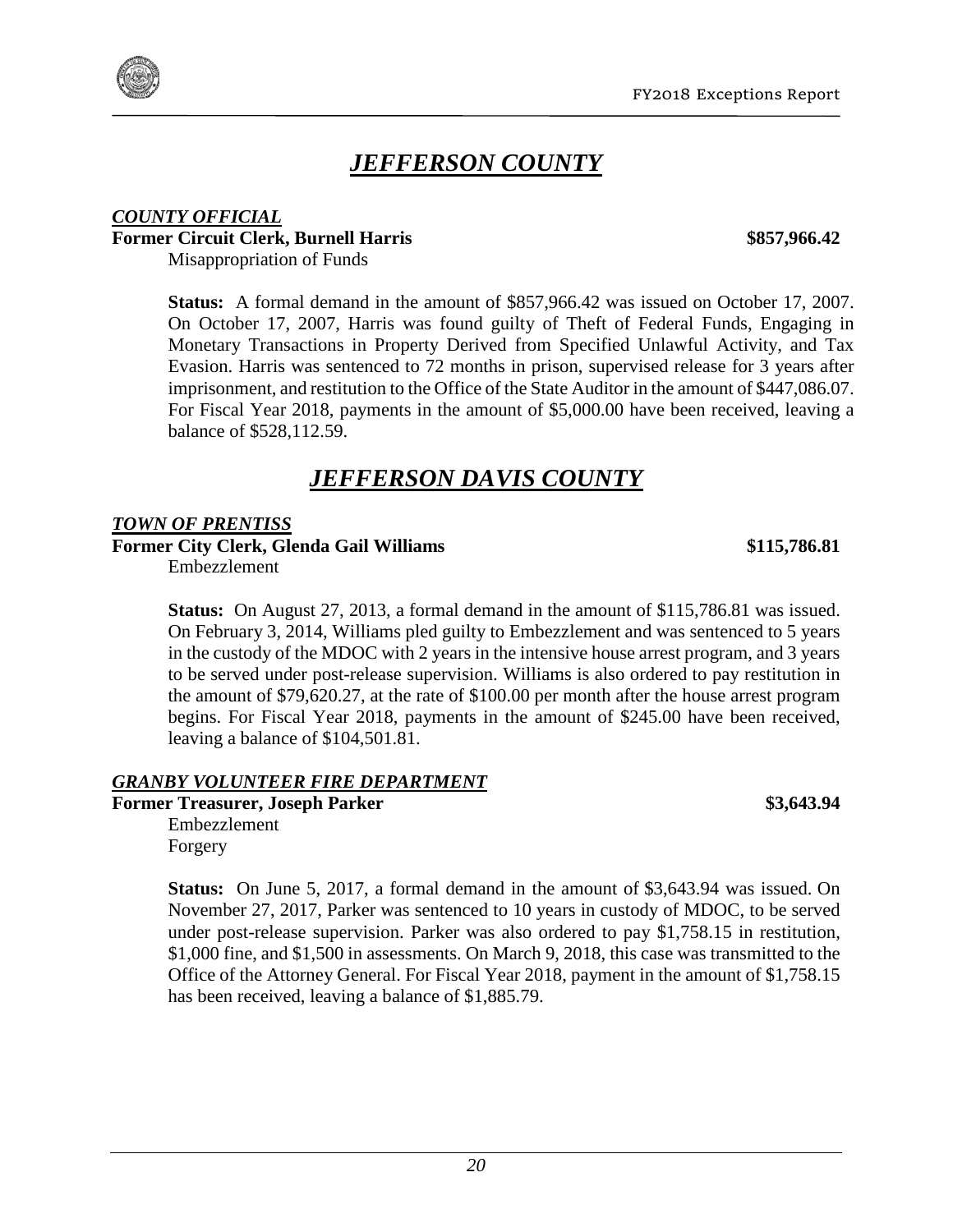### *JONES COUNTY*

### *COUNTY OFFICIALS* **Former Deputy Chancery Clerk, Natalie Brooke Ward \$307,985.48**

Embezzlement

**Status:** On September 22, 2009, Ward pled guilty to Embezzlement. She was sentenced to 12 years in custody of MDOC with 5 years suspended and 7 years to serve. She was ordered to make restitution in the amount of \$307,985.48. On December 16, 2008, a formal demand in the amount of \$307,985.48 was issued, and transmitted to the Office of the Attorney General on January 16, 2009. For Fiscal Year 2018, payments in the amount of \$1,100.00 have been received, leaving a balance of \$201,145.48.

#### *JONES COUNTY JUNIOR COLLEGE*

#### Former Accounting Assistant, Tracy Laird **\$109,407.96**

Embezzlement

**Status:** A formal demand in the amount of \$109,407.96 was issued on September 9, 2009, and transmitted to the Office of the Attorney General on October 19, 2009. On January 20, 2010, Tracy Laird pled guilty to Embezzlement and was sentenced to 10 years, with 5 years to serve and 5 years post-release supervision, completion of a Community Service Program, and restitution of \$109,407.96. For Fiscal Year 2018, payments in the amount of \$4,010.00 have been received, leaving a balance of \$10,058.16.

### *KEMPER COUNTY*

#### *KEMPER COUNTY SCHOOL DISTRICT*

**Former Bookkeeper, Catherine Cole \$85,582.97** Embezzlement

**Status:** On April 19, 2016, Cole pled guilty to Embezzlement. A formal demand in the amount of \$85,582.97 was issued on April 22, 2016. On October 18, 2016, Cole was sentenced to serve 10 years in custody of MDOC, with 9 years suspended, 5 years of supervised probation, and 1 year under the intensive supervised probation program. For Fiscal Year 2018, payments in the amount of \$5,000.00 were received, leaving a balance of \$9,032.97.

**Secretary, Gwendolyn Grace Former Payroll Clerk, Patricia Harmon \$20,079.33** Misuse of Public Funds

**Status:** On February 26, 2018, a formal demand in the amount of \$20,079.33, was issued. For Fiscal Year 2018, payment from the bonding company was received, balance paid in full and returned to the appropriate deserving entity.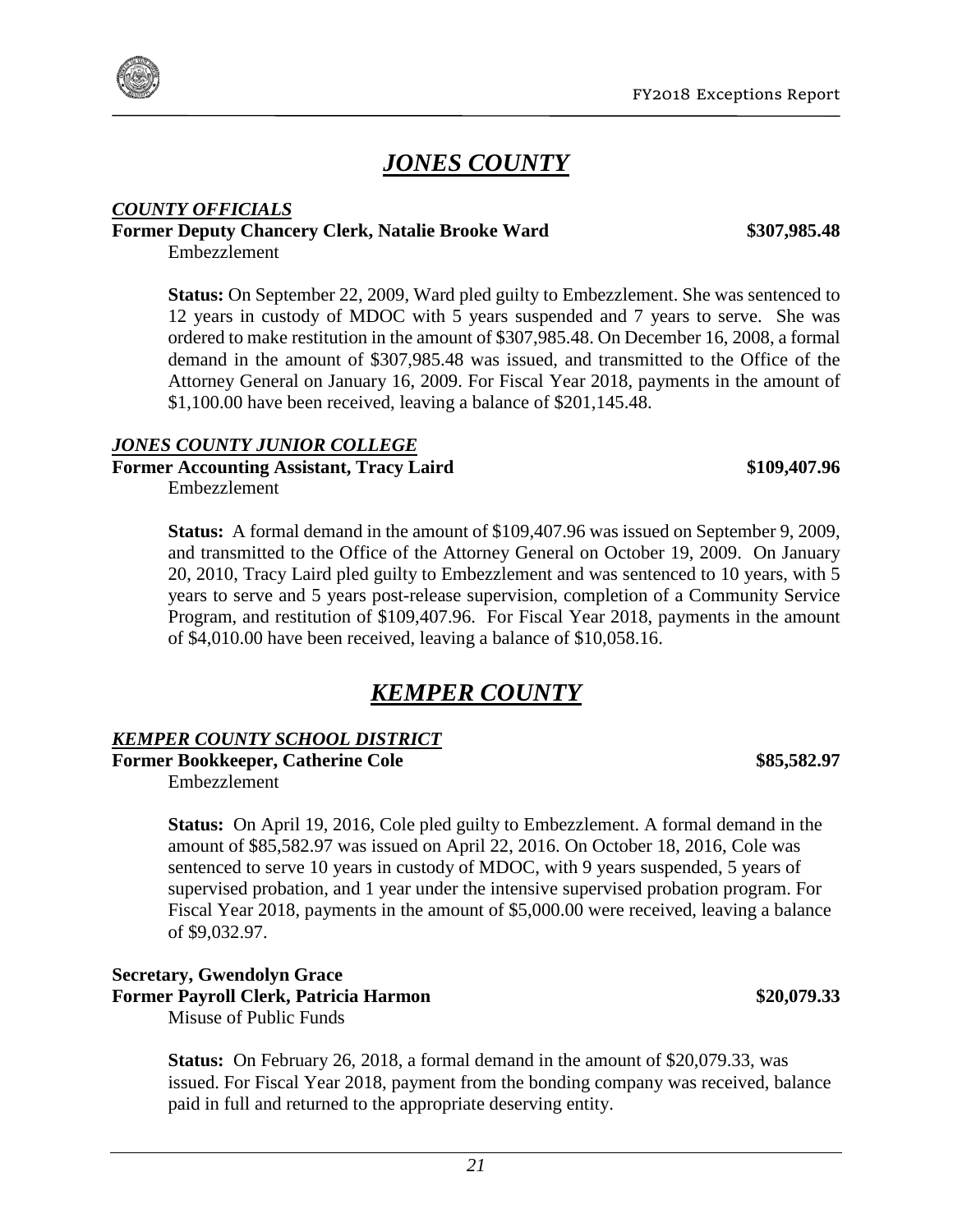### *LAFAYETTE COUNTY*

#### *OFFICE OF THE DISTRICT ATTORNEY*

**Former Office Manager, Heather Thomas Peters \$8,003.02** Embezzlement

**Status:** On March 10, 2015, a formal demand in the amount of \$8,003.02 was issued. Peters pled guilty to Embezzlement on January 4, 2016, and was sentenced to 7 years of imprisonment with 5 years suspended, and 2 years to serve in custody of MDOC. Additionally, Peters was ordered to pay restitution in the amount of \$25,981.43. On July 6, 2015, payment from her bond company was received in the amount of \$699.34, leaving a balance of \$3,003.02. The Lafayette County District Attorney recused himself; therefore, the 17th Judicial District prosecuted this case. For Fiscal Year 2018, balance has been paid in full to the District Attorney's Office, leaving a balance of \$2,111.02 due to the Office of the State Auditor.

#### *MUNICIPALITY OF OXFORD*

**Former Deputy City Clerk, Alissa Liggins \$21,214.85** Embezzlement

**Status:** On June 23, 2014, a formal demand in the amount of \$21,214.85 was issued. On July 6, 2015, Liggins pled guilty and was sentenced to 10 years in custody of MDOC, the first 3 years are to be served on house arrest, and the remaining 7 years are suspended. For Fiscal Year 2018, payments in the amount of \$5,020.22 have been received, leaving a balance of \$1,331.53.

### *LAMAR COUNTY*

#### *COUNTY OFFICIAL*

### **Former Deputy Tax Collector, Susie Dobson \$30,551.60**

Misappropriation of Funds

**Status:** On September 24, 2015, a formal demand in the amount of \$30,551.60 was issued. On September 19, 2016, Dobson pled guilty to Embezzlement, and was sentenced to serve 3 years in custody of MDOC, with 3 years suspended, and ordered to pay restitution in the amount of \$22,300.44. For Fiscal Year 2018, payment in the amount of \$900.22 has been received, leaving a balance of \$19,099.16.

#### *OLOH VOLUNTEER FIRE DEPARTMENT*

**Former Secretary, Michelle Barefoot \$40,693.84** Misappropriation of Funds

**Status:** On August 30, 2017, a formal demand in the amount of \$40,693.84 was issued. For Fiscal Year 2018, payment from the insurance company was received in the amount of \$22,993.89, leaving a balance of \$17,699.95.

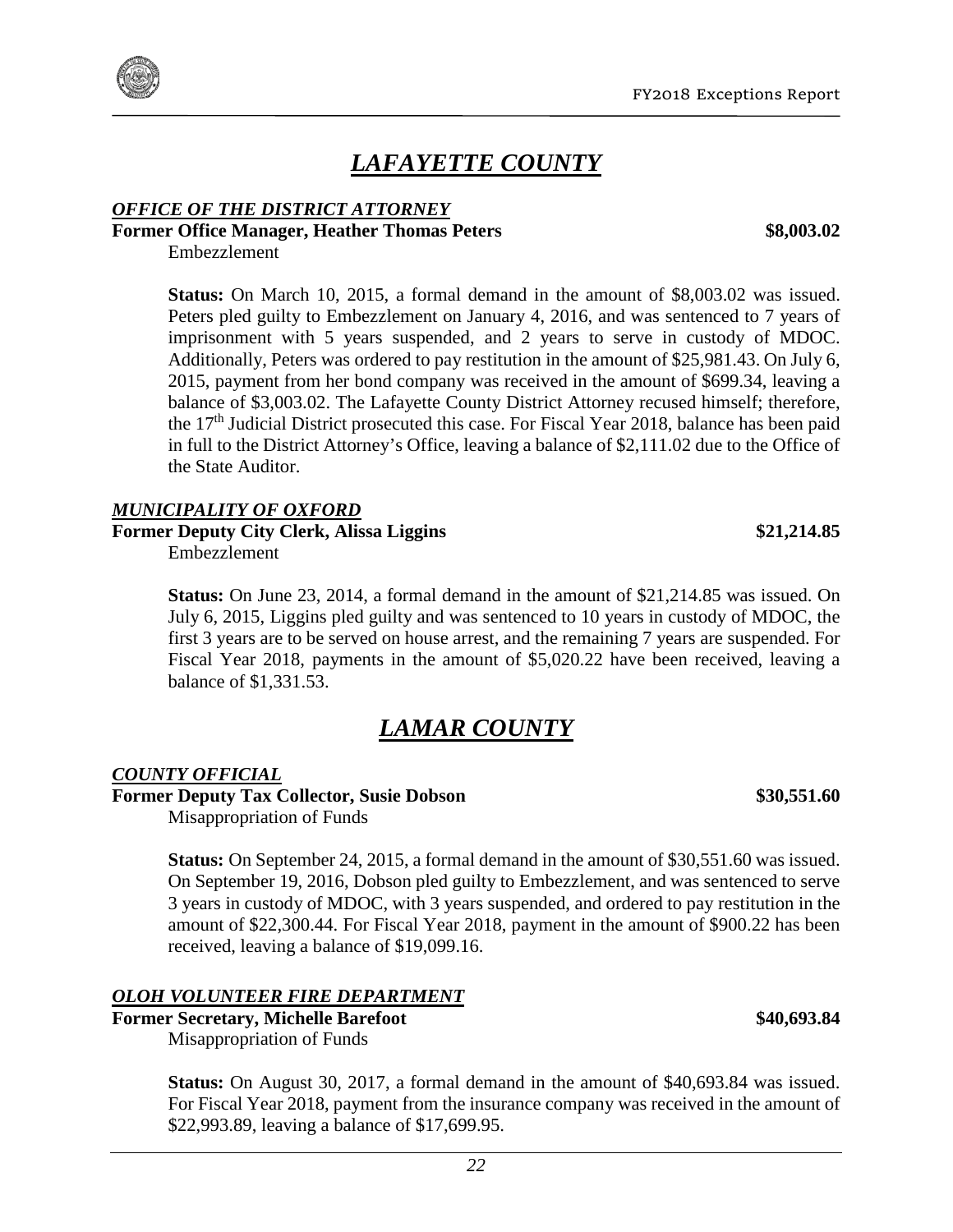### *LAUDERDALE COUNTY*

### *SHERIFF'S DEPARTMENT*

#### **Corrections Officer, Carl Spears \$11,162.72**

Misappropriation of Funds

**Status:** On August 28, 2017, a formal demand in the amount of \$11,162.72 was issued. For Fiscal Year 2018, a negotiated payment was received in the amount of \$10,000.00, balance paid in full and returned to the appropriate deserving entity.

#### *MERIDIAN PUBLIC SCHOOL DISTRICT*

**Former Principal, Judy Radcliff \$287,277.10** Embezzlement

**Status:** On December 2, 2005, Radcliff pled guilty to Conspiracy and was sentenced to serve 30 months, 3 years of supervised release, pay a special assessment fee of \$100.00, and make restitution of \$217,505.68. A formal demand in the amount of \$287,277.10 was issued on December 2, 2005. For Fiscal Year 2018, payments in the amount of \$707.15 have been received, leaving a balance of \$227,197.91.

#### *MERIDIAN COMMUNITY COLLEGE*

### **Former Administrative Assistant, Sandra Gail Young \$202,919.72**

Embezzlement

**Status:** On August 24, 2015, a formal demand in the amount of \$202,919.72 was issued. On January 26, 2017, Young pled guilty to Embezzlement. She was sentenced to 5 years in custody of MDOC, 5 years suspended, and 5 years of supervised probation. Young was also ordered to pay restitution in the amount of \$10,000.00, and was transmitted to the Office of the Attorney General on March 30, 2017. For Fiscal Year 2018, payments were received in the amount of \$1,945.50, leaving a balance of \$51,262.22.

### *LEAKE COUNTY*

#### *COUNTY OFFICIAL* **Former Circuit Clerk, Kathleen Henderson \$151,559.00**

Failure to Perform Duties

**Status:** In June of 2017, a claim was filed on Henderson's bond. For Fiscal Year 2018, payment from the bonding company was received in the amount of \$151,559.00 and returned to the appropriate deserving entity.

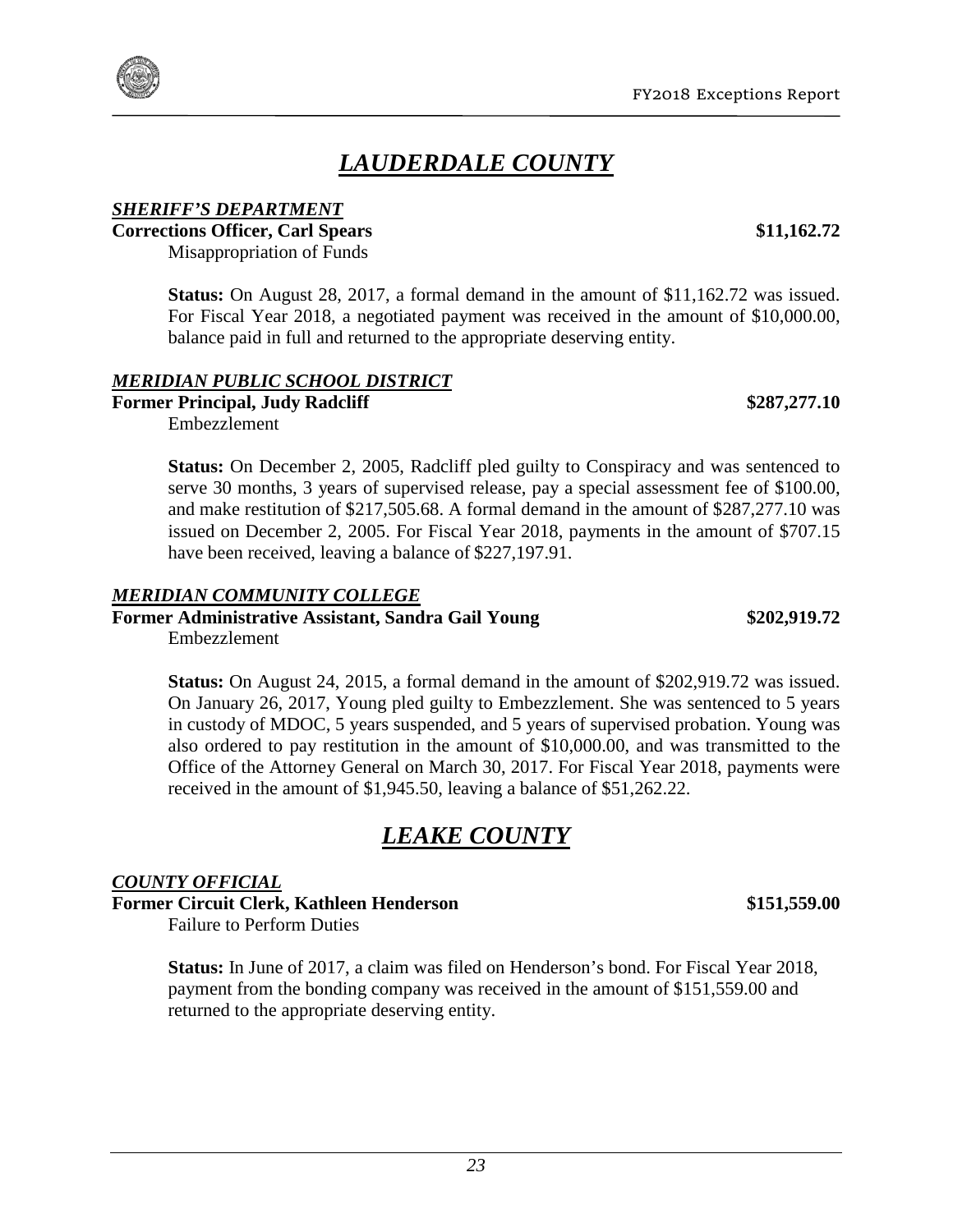### *LEFLORE COUNTY*

### *CITY OF GREENWOOD*

Police Officer, Erica Scott **\$22,911.71** Embezzlement Making Fraudulent Statements

**Status:** On June 7, 2018, Scott was indicted for Embezzlement and Making Fraudulent Statements. On June 18, 2018, Scott was served with a demand in the amount of \$22,911.71.

### *MUNICIPALITY OF ITTA BENA*

#### **Former City Clerk, Lacheronda Spivey \$149,088.22**

Embezzlement

**Status:** On November 9, 2015, Spivey was served with a formal demand in the amount of \$149,088.22. Spivey pled guilty on April 11, 2016, to 1 count of Embezzlement. On July 12, 2016, Spivey was sentenced to 10 years in custody of MDOC, 1 year of intensive supervised probation, followed by 5 years post release supervision, and the remaining 4 years are suspended. She was also ordered to pay restitution in the amount of \$97,318.98; \$47,318.98 to the City of Itta Bena, and \$50,000.00 to Western Surety. For Fiscal Year 2018, payment has been received in the amount of \$2,750.00, leaving a balance of \$94,361.72.

### *LOWNDES COUNTY*

#### *COLUMBUS-LOWNDES COUNTY AIRPORT*

Former Contractor, Billy Scarbrough **\$14,490.81** 

Embezzlement

**Status:** On April 24, 2018, Scarbrough was indicted for Embezzlement. On May 21, 2018, a formal demand in the amount of \$14,490.81 was issued.

### *MADISON COUNTY*

### *CANTON MUNICIPAL UTILITIES*

**Commissioner, Cleveland Anderson \$19,192.77**

Misappropriation of Funds

**Status:** On March 8, 2018, a formal demand was issued in the amount of \$19,192.77. On June 27, 2018, this case was transmitted to the Office of the Attorney General.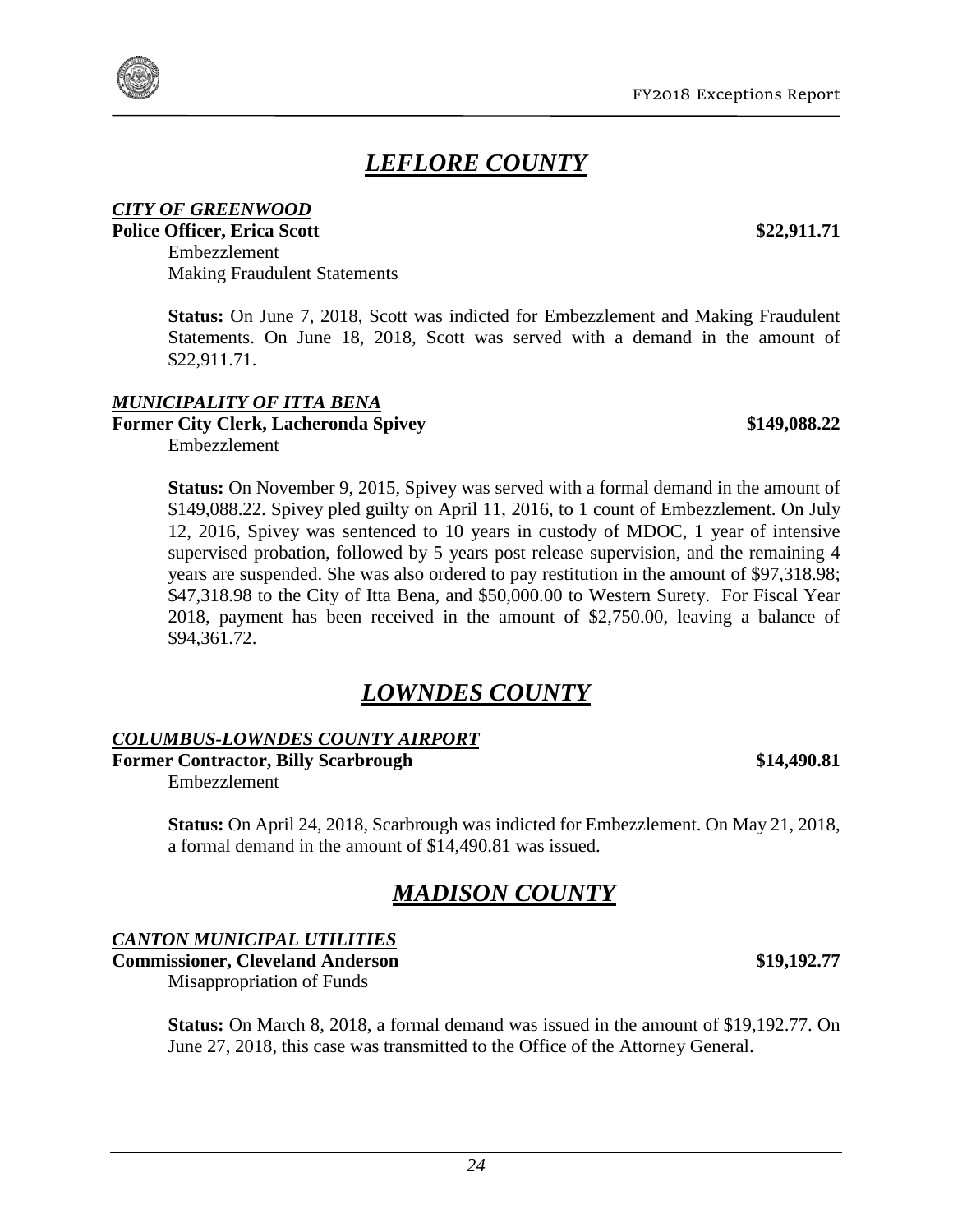### *MADISON COUNTY Cont'd*

#### **Commissioner, Charles Morgan \$19,192.77**

Misappropriation of Funds

**Status:** On March 8, 2018, a formal demand was issued in the amount of \$19,192.77. On June 27, 2018, this case was transmitted to the Office of the Attorney General.

#### **Commissioner, L.C. Slaughter \$19,192.77**

Misappropriation of Funds

**Status:** On March 8, 2018, a formal demand was issued in the amount of \$19,192.77. On June 27, 2018, this case was transmitted to the Office of the Attorney General.

#### **Commissioner, Charles Weems (deceased) \$19,192.77**

Misappropriation of Funds

**Status:** On March 8, 2018, a formal demand was issued in the amount of \$19,192.77. On June 27, 2018, this case was transmitted to the Office of the Attorney General.

#### **Commissioner, Cleotha Williams \$19,192.77**

Misappropriation of Funds

**Status:** On March 8, 2018, a formal demand was issued in the amount of \$19,192.77. On June 27, 2018, this case was transmitted to the Office of the Attorney General.

### *MARION COUNTY*

#### *COLUMBIA SCHOOL DISTRICT*

**Former Cafeteria Manager, Marquette Magee \$4,718.05** Embezzlement Alteration of Records

**Status:** On October 31, 2016, a formal demand was issued in the amount of \$4,718.05. On September 28, 2017, Magee was issued a non-adjudicated sentence pending 5 years of probation, 200 hours of community service, and restitution in the amount of \$2,267.75, payable at \$50.00 per month. On March 17, 2017, this case was transmitted to the Office of the Attorney General. For Fiscal Year 2018, no payments have been made.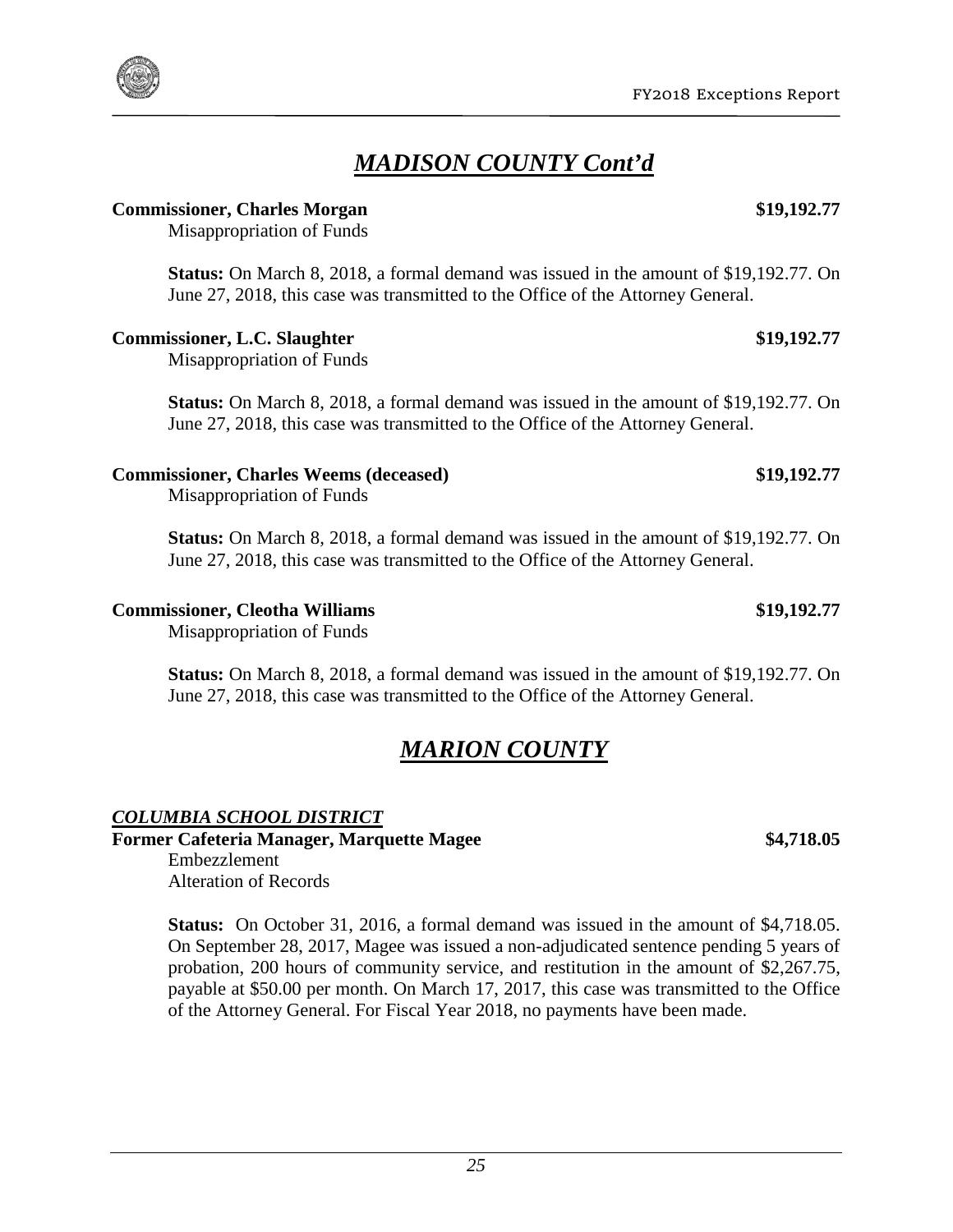### *MARSHALL COUNTY*

### *CITY OF POTTS CAMP*

### **Former City Clerk, Paula Mansell** \$10,146.41

Misappropriation of Funds **\$178,385.81**

**Status:** On February 9, 2018, two formal demands were issued for a total amount of \$188,532.22. On June 28, 2018, this case was transmitted to the Office of the Attorney General.

#### *NORTH CENTRAL MISSISSIPPI CRIME STOPPERS*

**Former Coordinator, Elijah Wilson 1988 515,673.28** Embezzlement

**Status:** On June 29, 2017, a formal demand in the amount of \$15,673.28 was issued. On November 6, 2017, Wilson pled guilty to 2 counts of Embezzlement. He was sentenced to 5 years of supervised probation and ordered to pay \$13,906.12 in restitution. For Fiscal Year 2018, payment in the amount of \$13,906.13 was received, leaving a balance of \$1,767.15.

### *NESHOBA COUNTY*

**Comptroller, Jill Watkins \$459,630.65**

Embezzlement

**Status:** On June 26, 2015, a formal demand was issued in the amount of \$459,630.65. On September 22, 2016, Watkins was sentenced to 25 years in custody of MDOC, with 15 years suspended and 10 years to serve. Upon release, Watkins will be placed on 5 years of probation. She was ordered to pay Neshoba County in a lump sum from her PERS account. Additionally, Watkins was ordered to pay Neshoba County an additional \$15,000.00 after being released from probation. For Fiscal Year 2017, payment from her bond company has been received in the amount of \$8,489.07, leaving a balance of \$451,141.58. For Fiscal Year 2018, no payments have been made.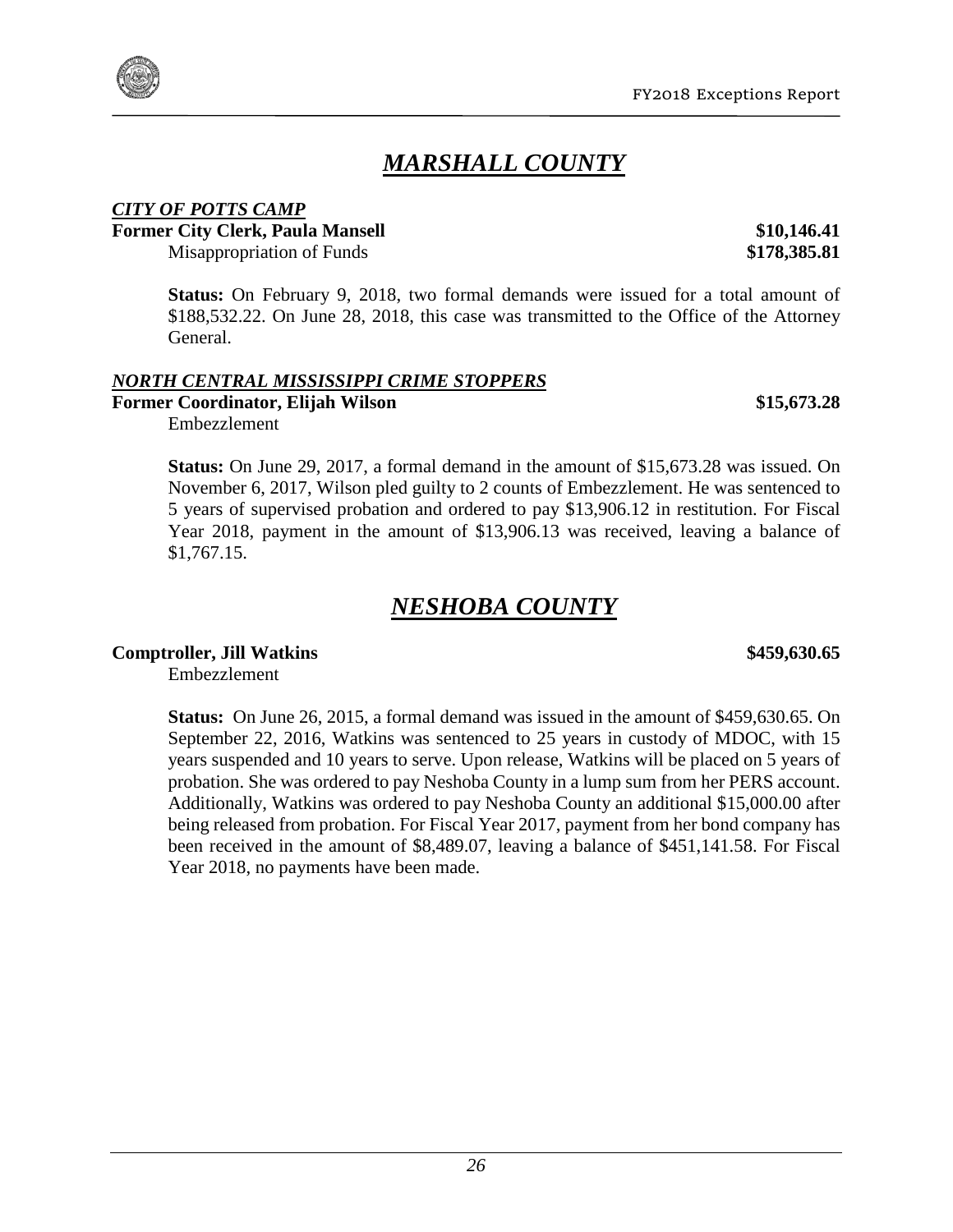### *NESHOBA COUNTY Cont'd*

#### **Purchasing Clerk, Julie Faye Russell <b>8449,130.47 \$449,130.47**

Embezzlement

**Status:** On June 26, 2015, a formal demand was issued in the amount of \$449,130.47. September 22, 2016, Russell was sentenced to 25 years in custody of MDOC, with 15 years suspended and 10 years to serve. Upon release, Russell will be placed on 5 years of probation. She was ordered to pay Neshoba County in a lump sum from her PERS account. Additionally, Russell was ordered to pay Neshoba County an additional \$15,000.00 after being released from probation. On March 9, 2018, this case was transmitted to the Office of the Attorney General. For Fiscal Year 2017, payment from her bonding company has been received in the amount of \$83,295.14, leaving a balance of \$365,835.33. For Fiscal Year 2018, no payments have been made.

#### **Payroll Clerk, Tammy Gomillion \$444,834.56**

Embezzlement

**Status:** On June 26, 2015, a formal demand was issued in the amount of \$444,834.56. September 22, 2016, Gomillion was sentenced to 25 years in custody of MDOC, with 15 years suspended and 10 years to serve. Upon release, Gomillion will be placed on 5 years of probation. She was ordered to pay Neshoba County in a lump sum from her PERS account. Additionally, Gomillion was ordered to pay Neshoba County an additional \$42,220.55 after being released from probation. On March 9, 2018, this case was transmitted to the Office of the Attorney General. For Fiscal Year 2017, payment from her bonding company has been received in the amount of \$58,215.79, leaving a balance of \$386,618.77. For Fiscal Year 2018, no payments have been made.

### *OKTIBBEHA COUNTY*

#### *COUNTY OFFICIAL*

**Former Chancery Clerk, Monica Banks (deceased) \$101,957.43** Embezzlement

**Status:** On June 15, 2017, a formal demand in the amount of \$101,957.43 was issued. On March 9, 2018, this case was transmitted to the Office of the Attorney General.

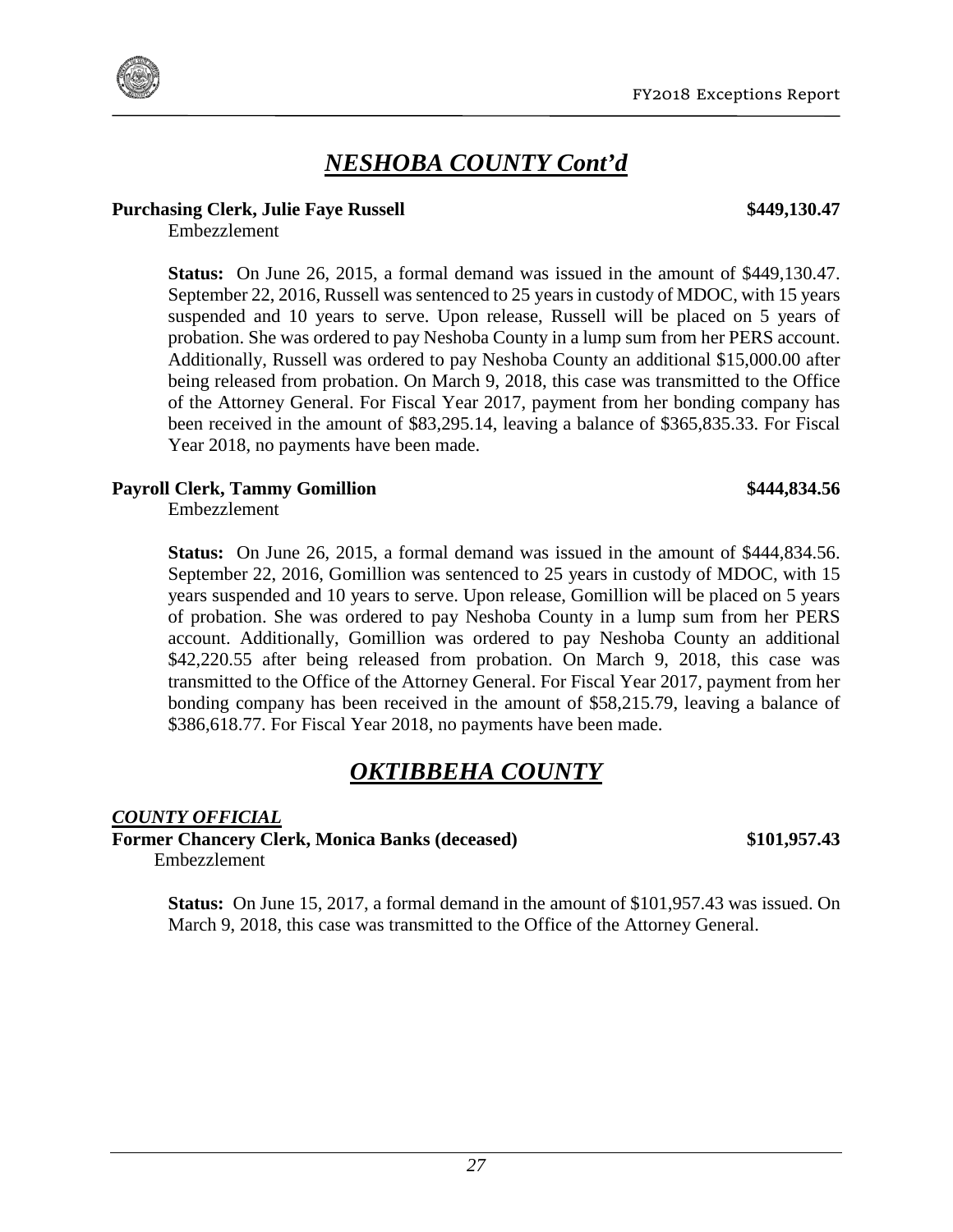### *OKTIBBEHA COUNTY Cont'd*

### *MISSISSIPPI STATE UNIVERSITY*

**Former Employee, Dr. Susan Holder \$81,946.47** 

Embezzlement

**Status:** On October 25, 2016, a formal demand in the amount of \$81,946.47 was issued. On March 17, 2017, this was transmitted to the Office of the Attorney General. On April 12, 2018, Holder pled guilty to Embezzlement and was sentenced to 1 year of house arrest and 4 years of post-release supervision. She was also ordered to pay restitution and court costs in the amount of \$58,449.49. For Fiscal Year 2018, \$50,000.00 has been paid, leaving a balance of \$31,946.47.

#### **Former Employee, Lisa Lindsey \$59,428.71**

Embezzlement

**Status:** On January 17, 2003, a formal demand was issued in the amount of \$59,428.71. On February 10, 2003, this was transmitted to the Office of the Attorney General. On July 31, 2003, Lindsey pled guilty to 1 count of Embezzlement and was sentenced to serve 10 years with 5 years suspended on supervised probation. She was also ordered to pay restitution in the amount of \$59,428.71. For Fiscal Year 2018, payment in the amount of \$5,875.22 has been received, leaving a balance of \$9,695.03.

### *PANOLA COUNTY*

#### *MISSISSIPPI DEPARTMENT OF TRANSPORTATION*

**Former Road Crew Employee, Connie Shegog \$12,751.02** Misappropriation of Funds

**Status:** On December 7, 2015, a formal demand was issued in the amount of \$12,751.02. On August 18, 2016, Shegog pled guilty to Embezzlement and was sentenced to a nonadjudicated sentence with 3 years of probation, and ordered to pay restitution in the amount of \$6,735.80 at a rate of \$100.00 per month. This case was transmitted to the Office of the Attorney General on August 12, 2016. For Fiscal Year 2018, no payments have been made.

#### **Former Road Crew Employee, Clyde Poole, Jr. \$1,394.51**

Misappropriation of Funds

**Status:** On December 2, 2015, Poole was indicted for Embezzlement. On December 7, 2015, a formal demand was issued in the amount of \$1,394.51. The demand has been paid in full and returned to the appropriate deserving entity. On February 28, 2018, Poole was sentenced to the Pretrial Intervention Program and the case has been remanded to the files pending successful completion of the program.

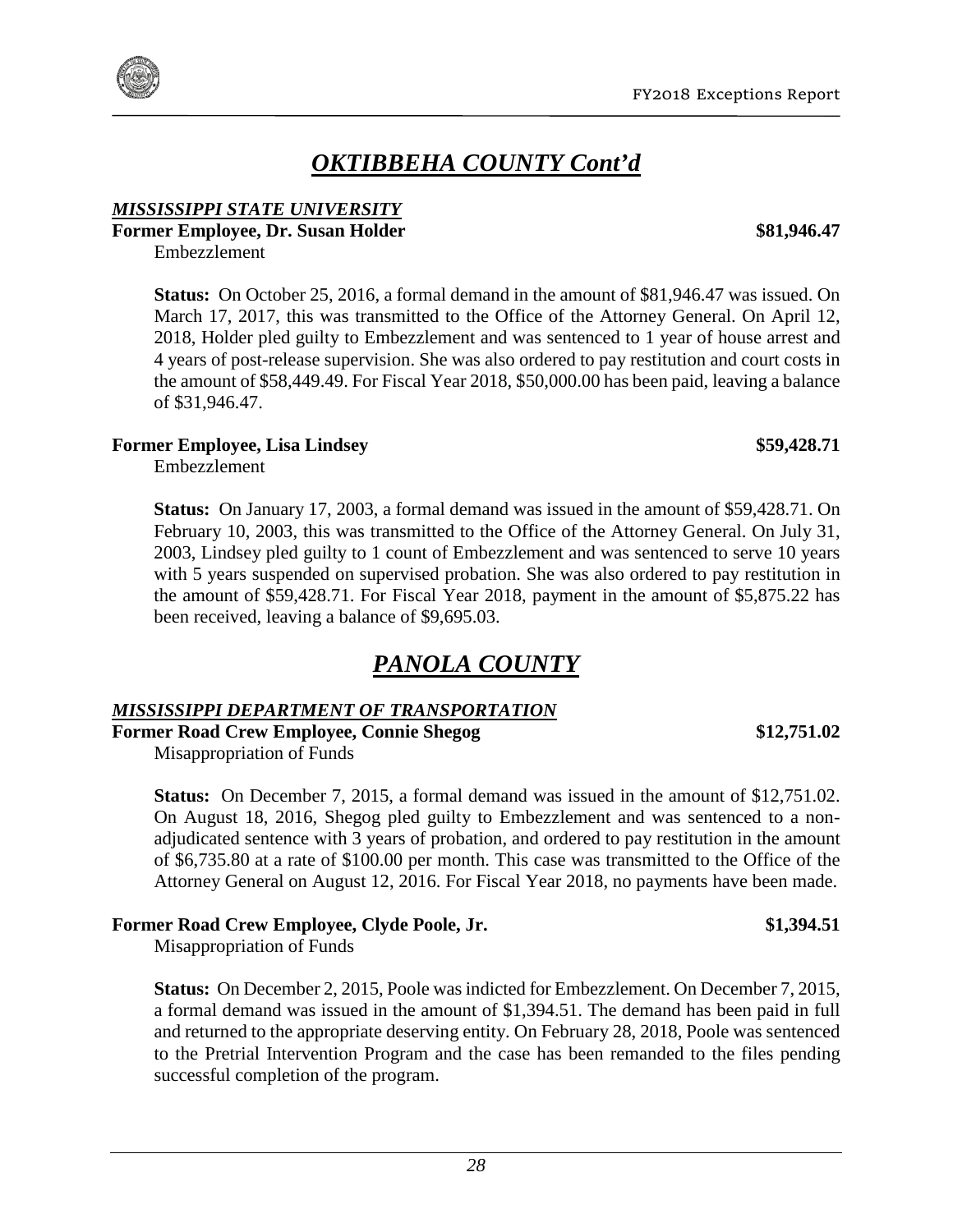### *PANOLA COUNTY Cont'd*

#### **Former Road Crew Employee, Torrie Willey \$101.36**

Embezzlement

**Status:** On December 7, 2015, a formal demand was issued in the amount of \$101.36. Willey pled guilty to 1 count of Embezzlement by a Public Official on October 6, 2016. Willey received a 20 year suspended sentence with 2 years of supervised probation, and was ordered to pay restitution to MDOT in the amount of \$53.79. For Fiscal Year 2018, payments have been made to court costs only.

#### *COLES POINT VOLUNTEER FIRE DEPARTMENT*

#### **Former Secretary, Martha Chrestman \$58,372.57**

Embezzlement

**Status:** On September 5, 2013, a formal demand was issued in the amount of \$58,372.57. On December 11, 2014, Chrestman was sentenced to serve 10 years in MDOC. Chrestman's sentence was suspended and she was ordered to pay restitution in the amount of \$58,972.57. For Fiscal Year 2018, payments in the amount of \$5,300.00 have been received, leaving a balance of \$28,072.57.

### *PEARL RIVER COUNTY*

#### *PEARL RIVER COUNTY PUBLIC SCHOOL DISTRICT*

#### **Former Bookkeeper, Darlene Comesana \$92,394.75**

Embezzlement

**Status:** On August 24, 2009, Darlene Comesana pled guilty to Embezzlement. The court withheld acceptance of the plea for 5 years and ordered her to pay restitution in the amount of \$40,000.00. A formal demand in the amount of \$92,394.75 was issued on March 23, 2011, and was transmitted to the Office of the Attorney General on May 6, 2011. For Fiscal Year 2018, payments in the amount of \$300.00 have been received, leaving a balance of \$81,449.75.

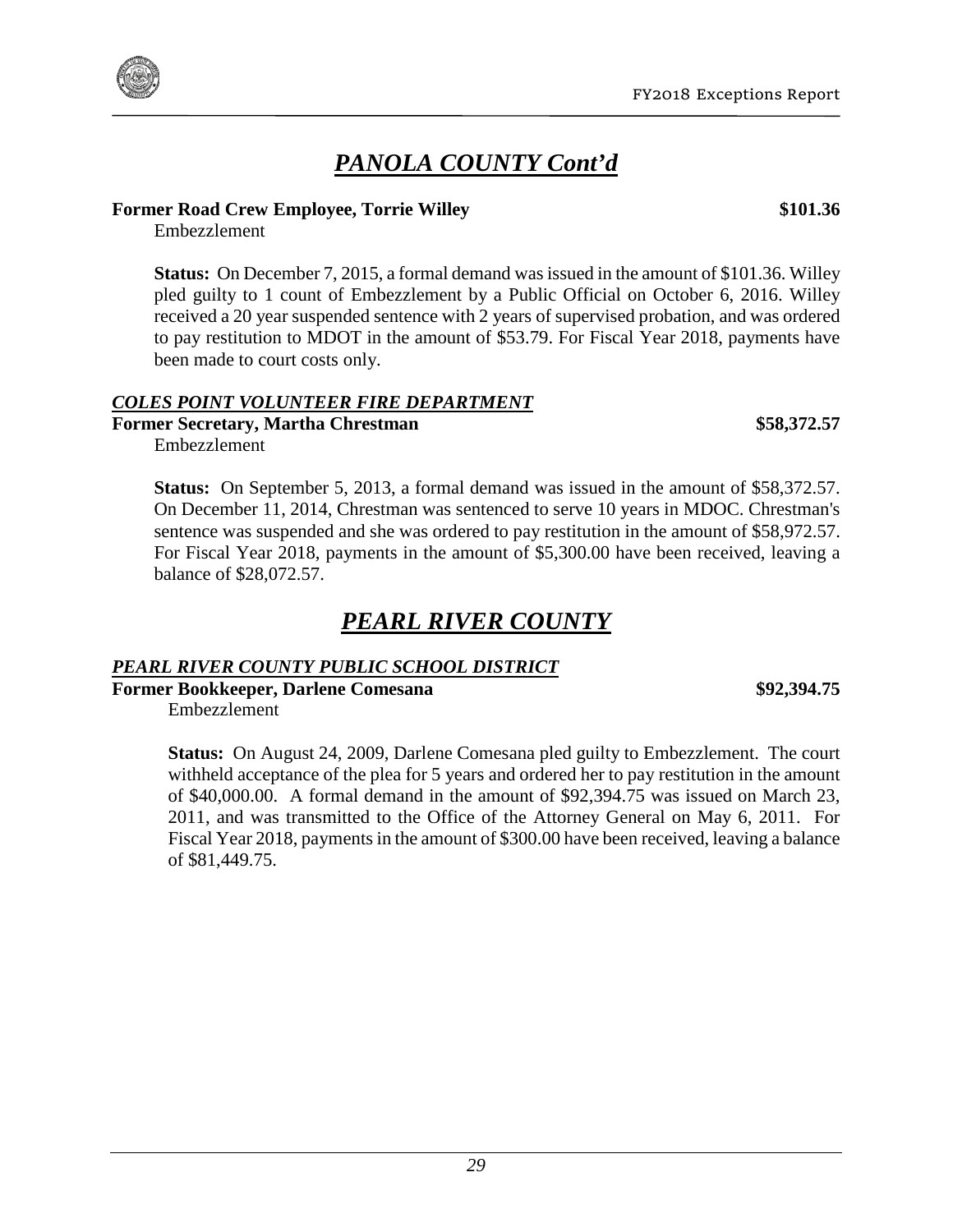### *PIKE COUNTY*

### *MUNICIPALITY OF MCCOMB*

**Former Court Clerk, Greta Patterson \$1,018,375.00** Embezzlement

**Status:** On December 14, 2015, Patterson pled guilty to Embezzlement and was sentenced to 10 years in custody of MDOC, with 8 years suspended, and 2 years in the intensive supervision program. Additionally, Patterson was ordered to surrender her PERS retirement account, and ordered to pay restitution in the amount of \$1,018,375.00.

For Fiscal Year 2018, payment in the amount of \$6,600.00 has been received, leaving a balance of \$965,975.00.

### *PONTOTOC COUNTY*

#### *TOWN OF ECRU*

#### **Alderman, Donald Andrews \$1,985.62**

Misuse of Public Funds

**Status:** On August 17, 2017, an informal demand was issued in the amount of \$1,985.62. For Fiscal Year 2018, balance has been paid in full and returned to the appropriate deserving entity.

#### Former Alderwoman, Pat Davis **\$1,154.70**

Misuse of Public Funds

**Status:** On August 17, 2017, an informal demand was issued in the amount of \$1,154.70. For Fiscal Year 2018, balance has been paid in full and returned to the appropriate deserving entity.

#### **Former Alderman, Glen Denton \$1,966.88**

Misuse of Public Funds

**Status:** On August 17, 2017, an informal demand was issued in the amount of \$1,966.88. For Fiscal Year 2018, balance has been paid in full and returned to the appropriate deserving entity.

#### **Alderwoman, Gloria High \$2,278.46**

Misuse of Public Funds

**Status:** On August 17, 2017, an informal demand was issued in the amount of \$2,278.46. For Fiscal Year 2018, balance has been paid in full and returned to the appropriate deserving entity.

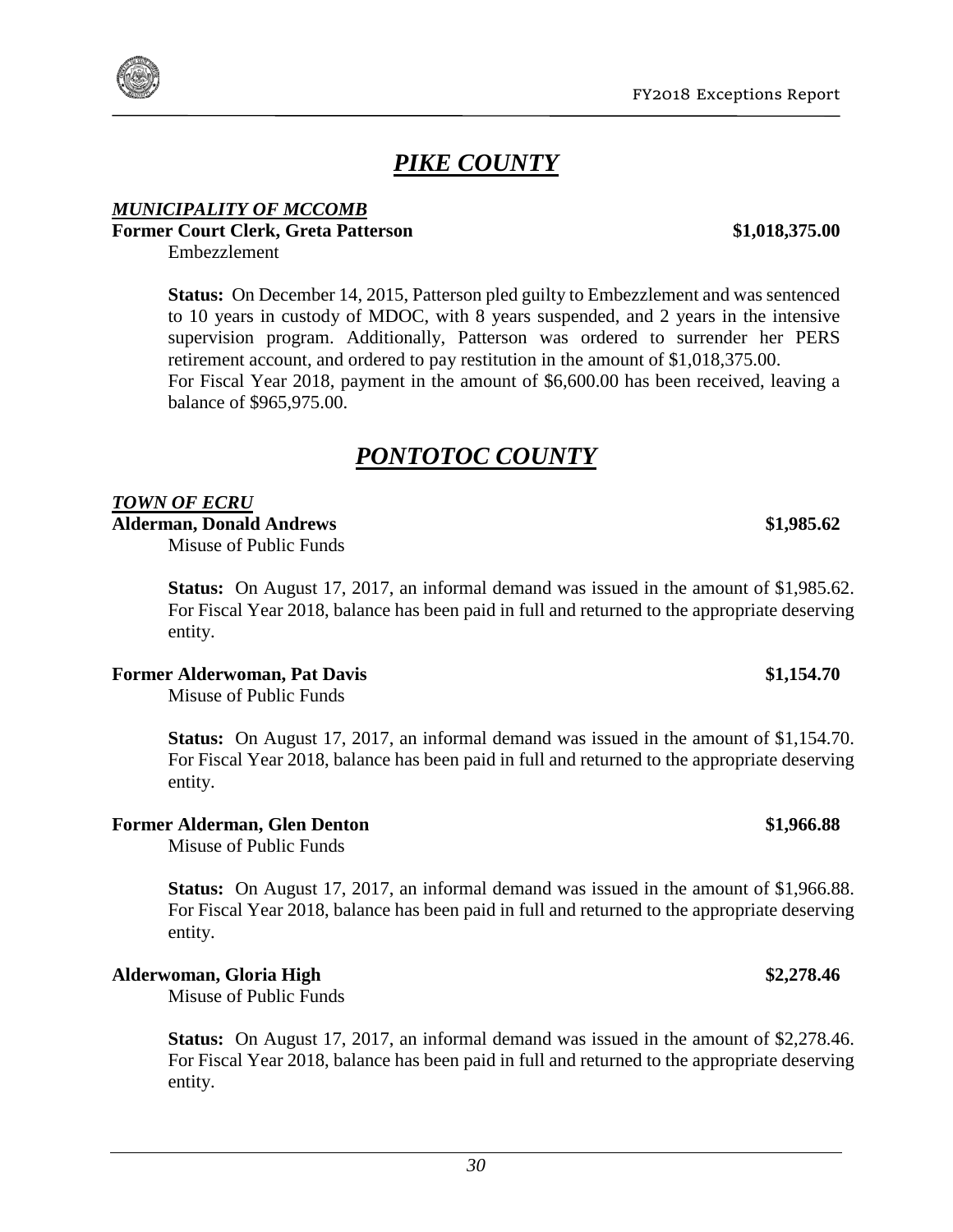### *PONTOTOC COUNTY Cont'd*

#### **Former Alderman, Charles Mitchell \$1,200.84**

Misuse of Public Funds

**Status:** On August 17, 2017, an informal demand was issued in the amount of \$1,200.84. For Fiscal Year 2018, balance has been paid in full and returned to the appropriate deserving entity.

#### **Former Alderman, Bill Nance \$2,784.34**

Misuse of Public Funds

**Status:** On August 17, 2017, an informal demand was issued in the amount of \$2,784.34. For Fiscal Year 2018, balance has been paid in full and returned to the appropriate deserving entity.

#### **Alderman, James Speck \$2,073.33**

Misuse of Public Funds

**Status:** On August 17, 2017, an informal demand was issued in the amount of \$2,073.33. For Fiscal Year 2018, balance has been paid in full and returned to the appropriate deserving entity.

#### **Former Alderman, Ronnie Stevens \$1,198.69**

Misuse of Public Funds

**Status:** On August 17, 2017, an informal demand was issued in the amount of \$1,198.69. For Fiscal Year 2018, balance has been paid in full and returned to the appropriate deserving entity.

#### **Former Alderwoman, Ivonne Whitehead \$977.42**

Misuse of Public Funds

**Status:** On August 17, 2017, an informal demand was issued in the amount of \$977.42. For Fiscal Year 2018, balance has been paid in full and returned to the appropriate deserving entity.

#### **Former Alderman, Jimmy Whitehead \$72.33**

Misuse of Public Funds

**Status:** On August 17, 2017, an informal demand was issued in the amount of \$72.33. For Fiscal Year 2018, balance has been paid in full and returned to the appropriate deserving entity.

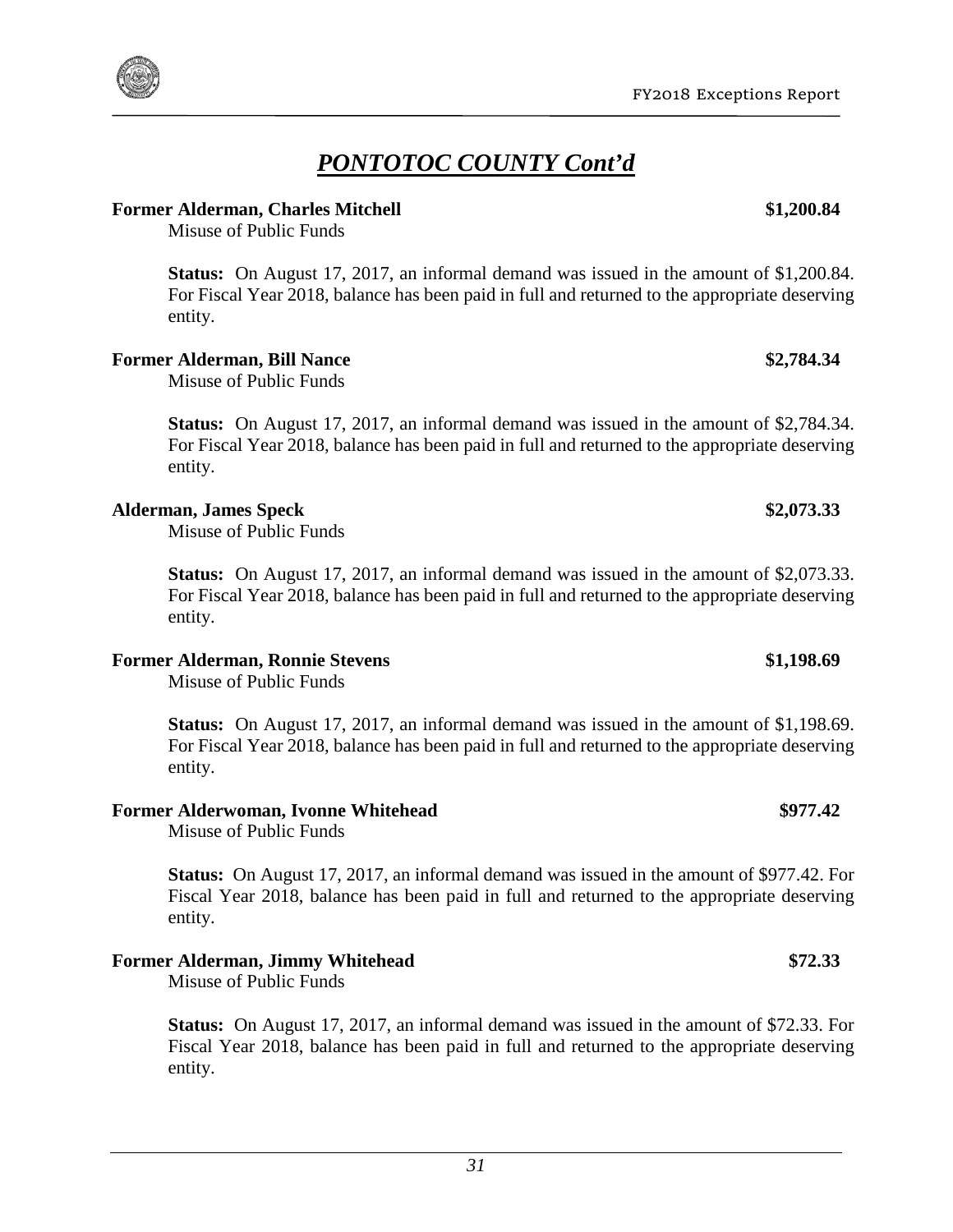### *PONTOTOC COUNTY Cont'd*

#### Former Clerk, Gretchin Moody **\$333,150.98**

Embezzlement

**Status:** On September 11, 2017, Moody was indicted on 3 counts of Embezzlement. On September 12, 2017, Moody was issued a demand in the amount of \$333,150.98. For Fiscal Year 2018, payment from the bond company was received in the amount of \$150,006.70, leaving a balance of \$183,144.28.

#### **Former Police Chief, Paul Blaylock \$59,934.58**

Fraud

**Status:** On September 11, 2017, Blaylock was indicted for Fraud. On September 12, 2017, Blaylock was issued a demand in the amount of \$59,934.58. For Fiscal Year 2018, balance has been paid in full and returned to the appropriate deserving entity.

#### *COUNTY OFFICIAL*

**Former Supervisor, Dennis Corder \$11,916.86**

Embezzlement

**Status:** On August 2, 2017, an informal demand in the amount of \$11,916.86 was issued. For Fiscal Year 2018, balance has been paid in full and returned to the appropriate deserving entity.

#### *SHERIFF'S DEPARTMENT*

**Former Deputy Clerk, Stephanie Cooper \$59,752.75**

Embezzlement

**Status:** On July 8, 2016, a formal demand in the amount of \$59,752.75 was issued. On April 19, 2017, Cooper pled guilty to Embezzlement and was sentenced to 20 years, suspended, with 2 years intensive supervision, 5 years post-release supervision, and ordered to pay restitution in the amount of \$54,192.59. For Fiscal Year 2018, payment has been received in the amount of \$1,753.14, leaving a balance of \$3,840.38.

#### *CITY OF PONTOTOC*

**Former Parks and Recreation Employee, Michelle Boone \$15,153.21**

Embezzlement

**Status:** On September 12, 2017, Boone was issued a demand in the amount of \$15,153.21. On December 4, 2017, Boone pled guilty to 1 count of Embezzlement and was sentenced to 10 years in custody of MDOC, 8 years suspended, 2 years of house arrest, and 5 years of post-release supervision. Boone was ordered to pay restitution in the amount of \$15,153.21. For Fiscal Year 2018, balance has been paid in full and returned to the appropriate deserving entity.

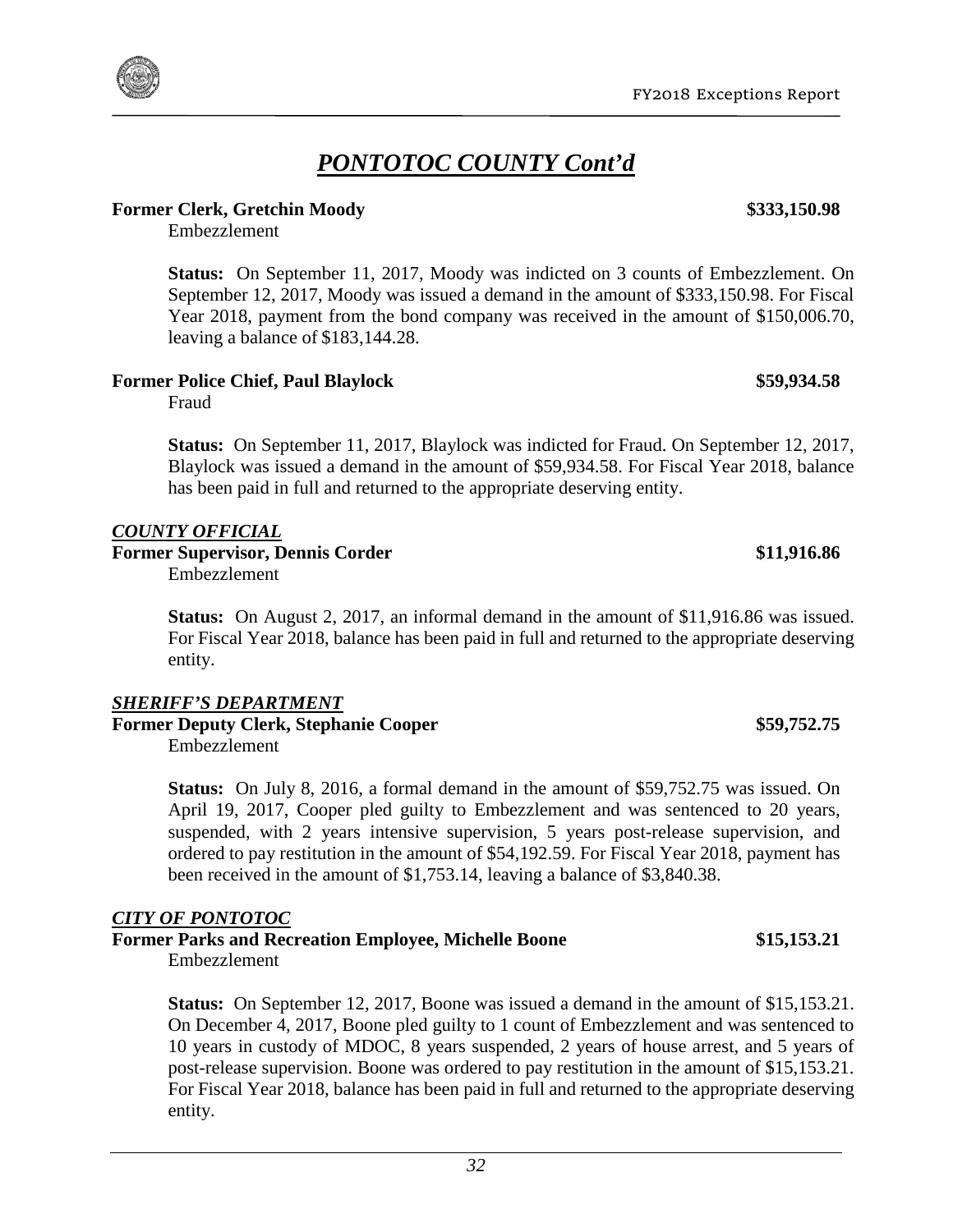*33*

### *PONTOTOC COUNTY Cont'd*

### *PONTOTOC COUNTY SCHOOL DISTRICT*

**Former Bookkeeper, Dianne Renee Barefield \$62,646.29** Embezzlement

**Status:** On May 18, 2017, a formal demand in the amount of \$62,646.29 was issued. On March 9, 2018, this case was transferred to the Office of the Attorney General. On March 28, 2018, Barefield pled guilty to 1 count of Embezzlement and was sentenced to 20 years in custody of MDOC, with 18 years suspended, 2 years of house arrest, and 5 years of postrelease supervision. For Fiscal Year 2018, demand has been paid in full and returned to the appropriate deserving entity.

### *PRENTISS COUNTY*

#### *COUNTY OFFICIAL*

**Former Justice Court Clerk, Donna Inman \$6,335.92**

Embezzlement

**Status:** On February 9, 2017, Inman was indicted on 1 count of Embezzlement. A formal demand in the amount of \$6,335.92 was issued on March 8, 2017. For Fiscal Year 2018, payment was received from the bond company, balance paid in full and returned to the appropriate deserving entity.

#### *NORTHEAST MISSISSIPPI COMMUNITY COLLEGE*

**Former Accounts Receivable Specialist, Seleta Howell \$76,607.41** Embezzlement

**Status:** A formal demand in the amount of \$76,607.41 was issued on November 4, 2008, and transmitted to the Office of the Attorney General on December 4, 2008. On June 30, 2009, Howell pled guilty in Circuit Court to 3 counts of Embezzlement. She was ordered to serve 20 years in custody of the MDOC, with 17 years suspended, and 3 years to serve, and to pay restitution in the amount of \$76,607.41. For Fiscal Year 2018, payments in the amount of \$1,803.00 have been received, leaving a balance of \$62,735.41.

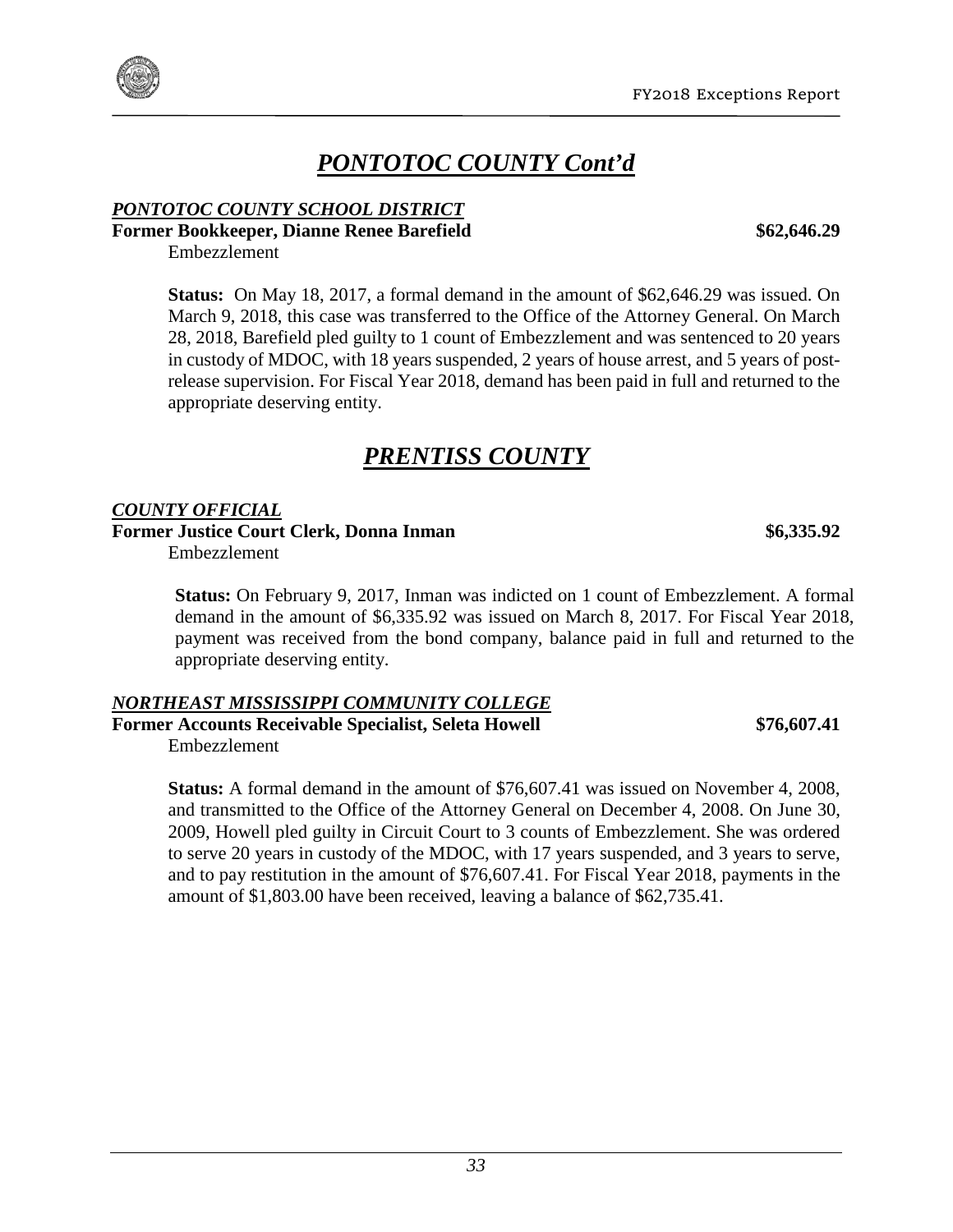### *RANKIN COUNTY*

### *CITY OF PEARL* **Former Clerk, Kathy Dennis \$238,345.19**

Embezzlement

**Status:** On August 17, 2017, Dennis was indicted on 1 count of Embezzlement. On September 19, 2017, Dennis was issued a demand in the amount of \$238,345.19. This case was transmitted to the Office of the Attorney General on June 28, 2018. For Fiscal Year 2018, payment from the bond company was received in the amount of \$50,000.00, leaving a balance of \$188,345.19.

#### *TOWN OF PELAHATCHIE*

**Former and Current City Officials 6421,668.00 Former Mayor, Knox Ross, Jr. Former City Clerk, Bettye Massey Alderman, Michael Adams Alderman, Frank Boyd Former Alderwoman, Megan Hall Former Alderman, Jerry Norwood Alderwoman, Margie Warren** Misappropriation of Funds

**Status:** On May 21, 2018, joint and several formal demands were issued in the amount of \$421,668.00. On June 27, 2018, this case was transmitted to the Office of the Attorney General.

**Former and Current City Officials 1988 1998 1998 1999 1999 1999 1999 1999 1999 1999 1999 1999 1999 1999 1999 1999 1999 1999 1999 1999 1999 1999 1999 1999 1999 1999 199 Mayor, Ryshonda Beechem, Former City Clerk, Bettye Massey Alderman, Michael Adams Alderman, Frank Boyd Alderman, Eddie Jones Alderman, James Ray Harrell Alderwoman, Margie Warren** Misappropriation of Funds

**Status:** On May 21, 2018, joint and several formal demands were issued in the amount of \$80,694.97. On June 27, 2018, this case was transmitted to the Office of the Attorney General.

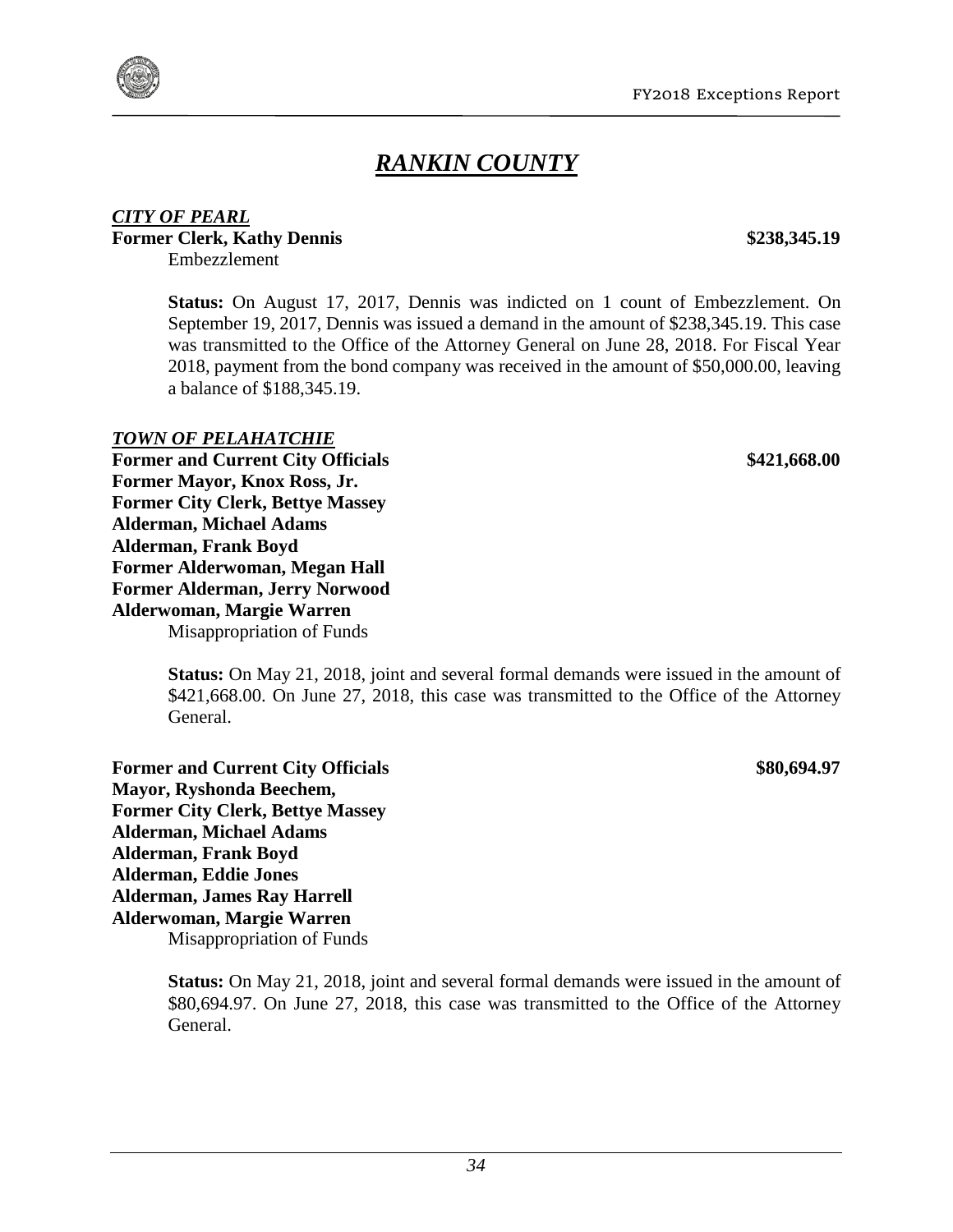### *SHARKEY COUNTY*

#### *TOWN OF ANGUILLA* **Mayor, Larry Bradford \$1,095.44**

Misappropriation of Funds

**Status:** On June 8, 2018, an informal demand in the amount of \$1,095.44 was issued.

### *SUNFLOWER COUNTY*

#### *MUNICIPALITY OF INDIANOLA*

#### **Former Deputy Municipal Court Clerk, Tina Parker \$66,118.18**

Missing Funds

**Status:** On February 11, 2013, Parker pled guilty and the court withheld adjudication for a period of 7 years, provided Parker complete 5 years of supervised probation, followed by 2 years unsupervised probation. Parker was also ordered to pay restitution in the amount of \$35,000.00 to the City of Indianola in monthly payments of \$200.00 beginning March 4, 2013. In addition, Parker shall pay \$2,500.00 from her income tax return each year for 7 years. A formal demand in the amount of \$66,118.18 was issued on February 15, 2013. For Fiscal Year 2018, no payments have been made, leaving a balance of \$4,440.18.

## *TALLAHATCHIE COUNTY*

#### *TOWN OF TUTWILER* **Alderperson, Gregory Braggs \$1,194.39**

Salary Overpayments

**Status:** On May 3, 2017, a formal demand in the amount of \$1,194.39 was issued. On June 6, 2017, this was transmitted to the Office of the Attorney General. For Fiscal Year 2018, payment from the bond company was received, balance paid in full and returned to the appropriate deserving entity.

#### **Alderperson, James Farmer \$16,188.06**

Salary Overpayments

**Status:** On May 3, 2017, a formal demand in the amount of \$16,188.06 was issued. On June 6, 2017, this was transmitted to the Office of the Attorney General. For Fiscal Year 2018, payment from the bond company was received, balance paid in full and returned to the appropriate deserving entity.

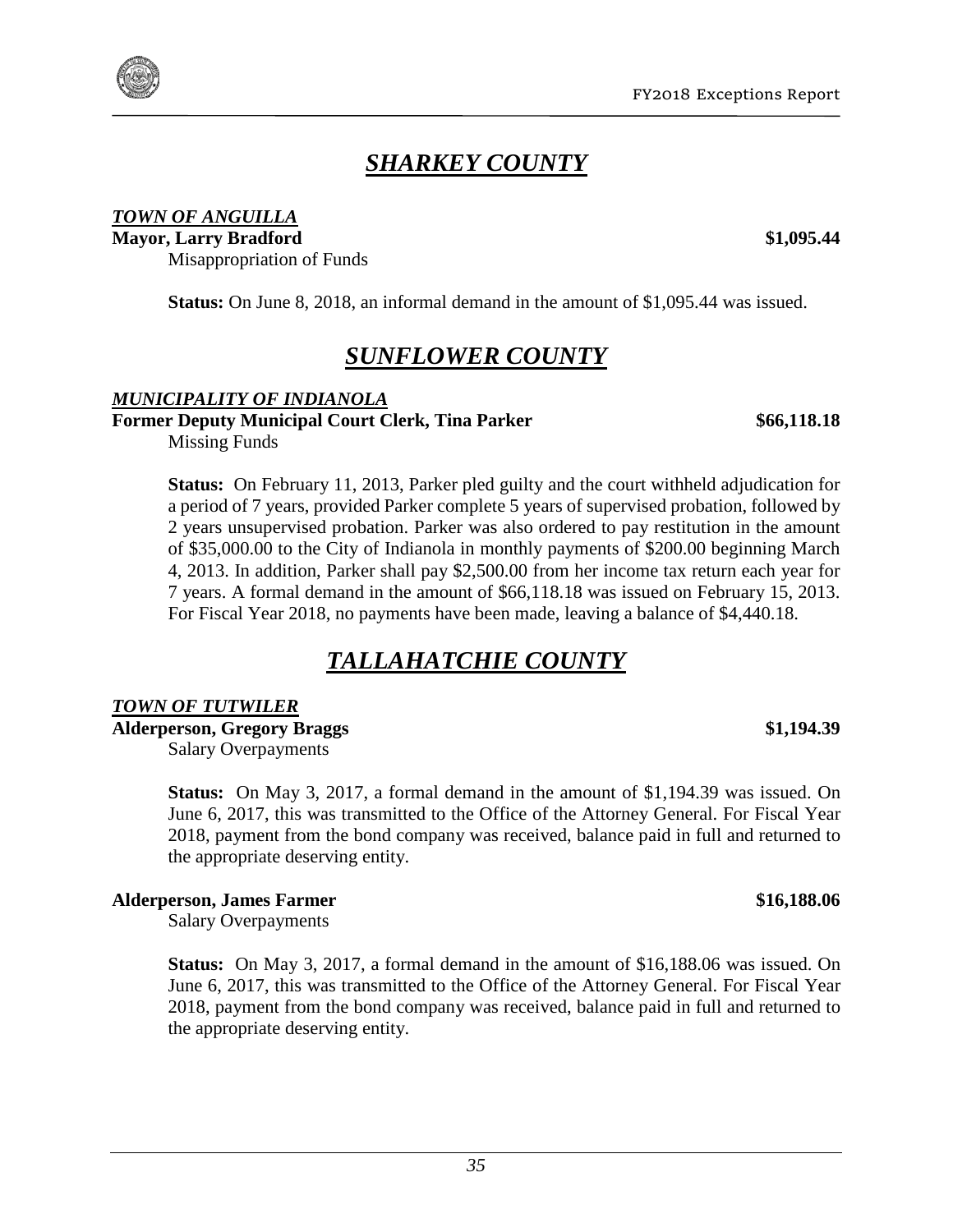### *TALLAHATCHIE COUNTY Cont'd*

#### **Alderperson, Christopher Hooper \$16,188.06**

Salary Overpayments

**Status:** On May 3, 2017, a formal demand in the amount of \$16,188.06 was issued. On June 6, 2017, this was transmitted to the Office of the Attorney General. For Fiscal Year 2018, payment from the bond company was received, balance paid in full and returned to the appropriate deserving entity.

#### **Alderperson, Donnie Powell \$13,886.69**

Salary Overpayments

**Status:** On May 3, 2017, a formal demand in the amount of \$13,886.69 was issued. On June 6, 2017, this was transmitted to the Office of the Attorney General. For Fiscal Year 2018, payment from the bond company was received, balance paid in full and returned to the appropriate deserving entity.

#### **Alderperson, Diann Pimpton \$15,965.89**

Salary Overpayments

**Status:** On May 3, 2017, a formal demand in the amount of \$15,965.89 was issued. On June 6, 2017, this was transmitted to the Office of the Attorney General. For Fiscal Year 2018, payment from the bond company was received, balance paid in full and returned to the appropriate deserving entity.

#### **Alderperson, Donnell Wiggins \$15,830.21**

Salary Overpayments

**Status:** On May 3, 2017, a formal demand in the amount of \$15,830.21 was issued. On June 6, 2017, this was transmitted to the Office of the Attorney General. For Fiscal Year 2018, payment from the bond company was received, balance paid in full and returned to the appropriate deserving entity.

#### **Board Attorney, Renetha Frieson \$7,608.52**

Misuse of Public Funds

**Status:** On September 20, 2017, a formal demand was issued in the amount of \$7,608.52. On June 6, 2017, this was transmitted to the Office of the Attorney General.

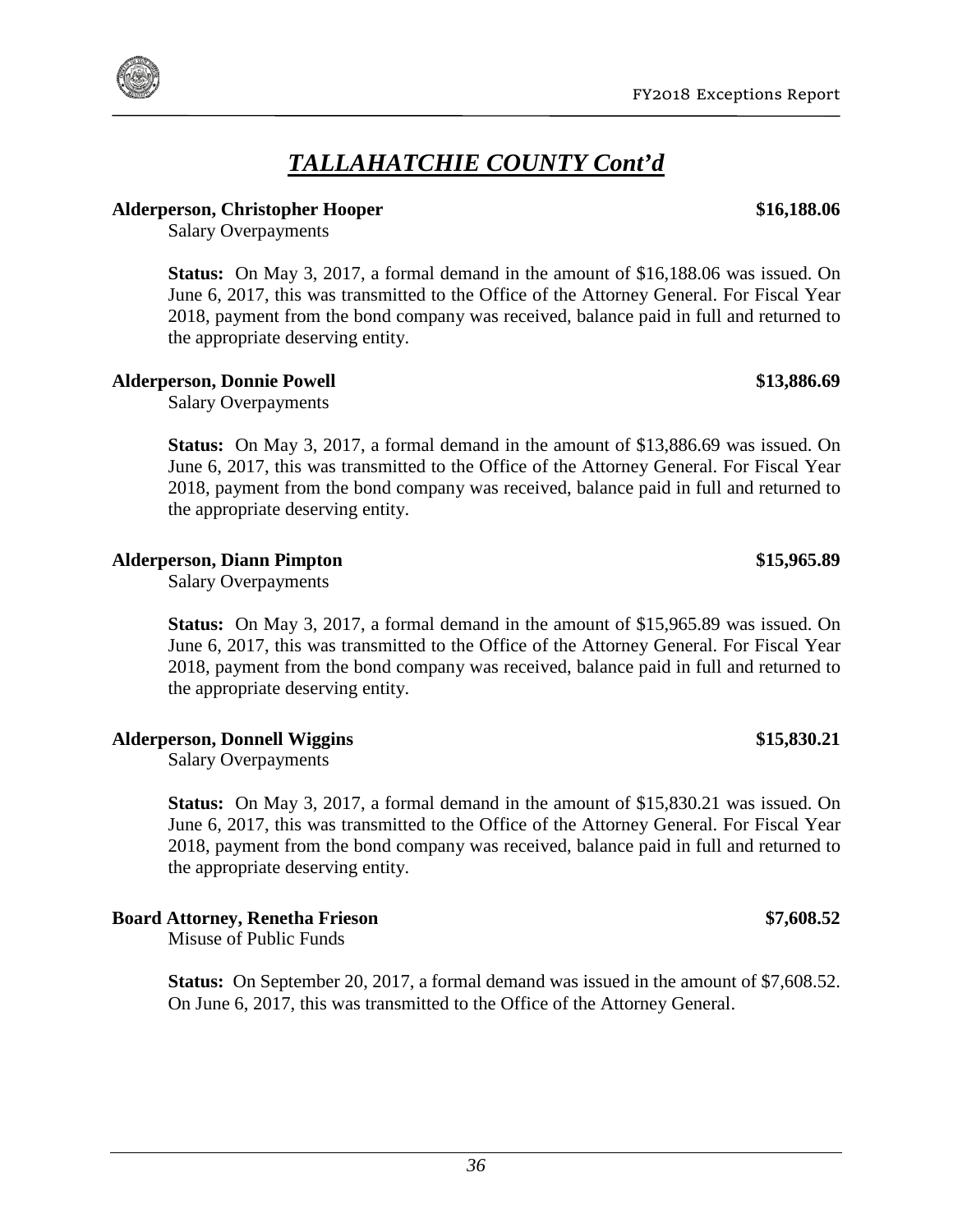### *TATE COUNTY*

#### *TOWN OF COLD WATER*

### **Former Employee, Wayne Hayes \$795.36**

Embezzlement

**Status:** On July 19, 2017, Hayes was indicted for Embezzlement. On August 7, 2017, a formal demand in the amount of \$795.36 was issued. On June 29, 2018, this case was transmitted to the Office of the Attorney General.

### *TISHOMINGO COUNTY*

#### *CITY OF BURNSVILLE*

#### **Former City Clerk, Jill Lee \$1,161.70**

Embezzlement

**Status:** On June 11, 2018, Lee was indicted for Embezzlement. On June 19, 2018, Lee was served with a demand in the amount of \$1,161.70.

### *UNION COUNTY*

#### *COUNTY OFFICIAL*

## **Former Deputy Clerk, Jennifer Galloway \$334,680.64**

Embezzlement

**Status:** On October 24, 2016, Galloway was indicted for Embezzlement and a formal demand was issued in the amount of \$334,680.64. For Fiscal Year 2017, payment from her bond company was received in the amount of \$50,000.00, leaving a balance of \$284,680.64. Trial is pending.

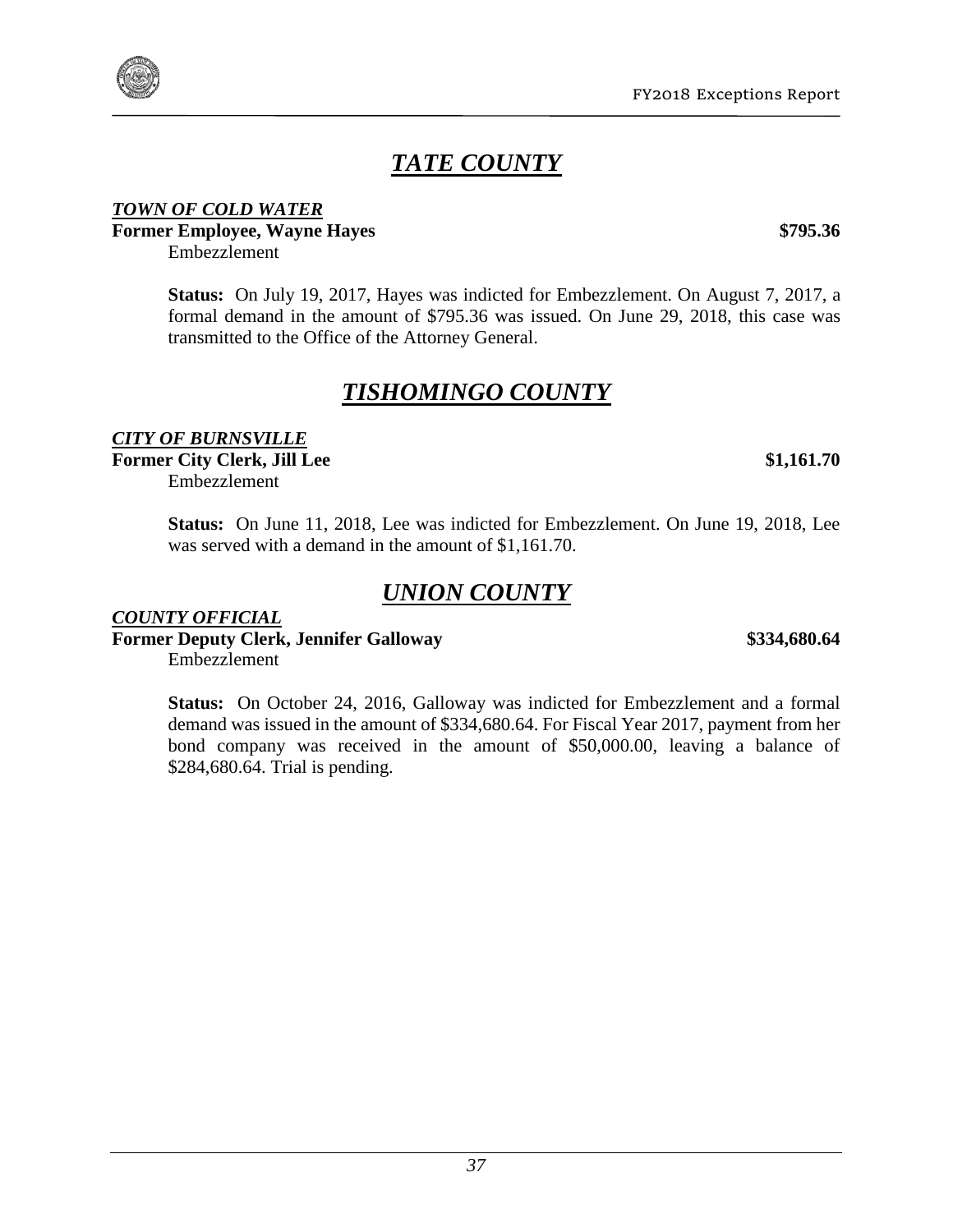

### *WASHINGTON COUNTY*

#### *GREENVILLE PUBLIC SCHOOLS*

**Former Superintendent, Dr. Harvey Franklin, Sr. \$1,201,247.00**

Fraud

**Status**: On May 15, 2012, Dr. Franklin resigned as the Superintendent of Education for the Greenville Public School District. On August 2, 2012, Dr. Franklin pled guilty in federal court to 2 counts of Accepting a Bribe and 1 count of Embezzlement, for which the government sought forfeiture of a 2010 Ford F-150 and Real Property identified as 930 South Washington, Greenville, Washington County, Mississippi, 38701, and as Parcel #15444400000 in Washington County, Mississippi, Tax Assessor records. On November 13, 2013, Franklin was sentenced to 76 months each on two counts and 60 months on a third count, to be served concurrently. Franklin was also ordered to pay joint and several restitution with Edna Goble totaling \$1,201,247.00 with \$75,000.00 due immediately. He will also perform 300 hours of community service. On August 2, 2012, Franklin's 2010 Ford F-150 truck was forfeited, and on October 25, 2015, the truck was awarded to the State of Mississippi, with a value of \$20,600.00. This case was jointly investigated with the Office of Inspector General Education. Federal restitution is still owed.

#### **Greenville Public Schools Vendor, Edna Goble \$1,201,247.00**

Conspiracy to Pay Bribes

**Status**: On June 19, 2014, Goble pled guilty to 1 count of Conspiracy to Pay Bribes and was sentenced to 30 months in prison, and 3 years of supervised release. Goble admitted to paying bribes and kickbacks to Harvey Franklin. Goble was also ordered to pay restitution in the amount of \$1,201,247.00 jointly and severally with Franklin. Goble is currently serving time in the Federal Bureau of Prisons. This case was jointly investigated with the Office of Inspector General Education. Federal restitution is still owed.

#### *MUNICIPALITY OF GREENVILLE*

#### **Former Employee, Sandra Yvette Yeager \$115,892.62**

Embezzlement

**Status**: On October 23, 2013, Yeager was arrested on 1 count of Embezzlement and she was issued a formal demand in the amount of \$115,892.62. On January 5, 2015, Yeager was sentenced to 10 years of intensive supervised probation, 8 years suspended, 5 years supervised probation upon completion of the intensive supervised probation, and restitution in the amount of \$115,892.62. For Fiscal Year 2018, payments in the amount of \$550.00 have been received, leaving a balance of \$38,356.63.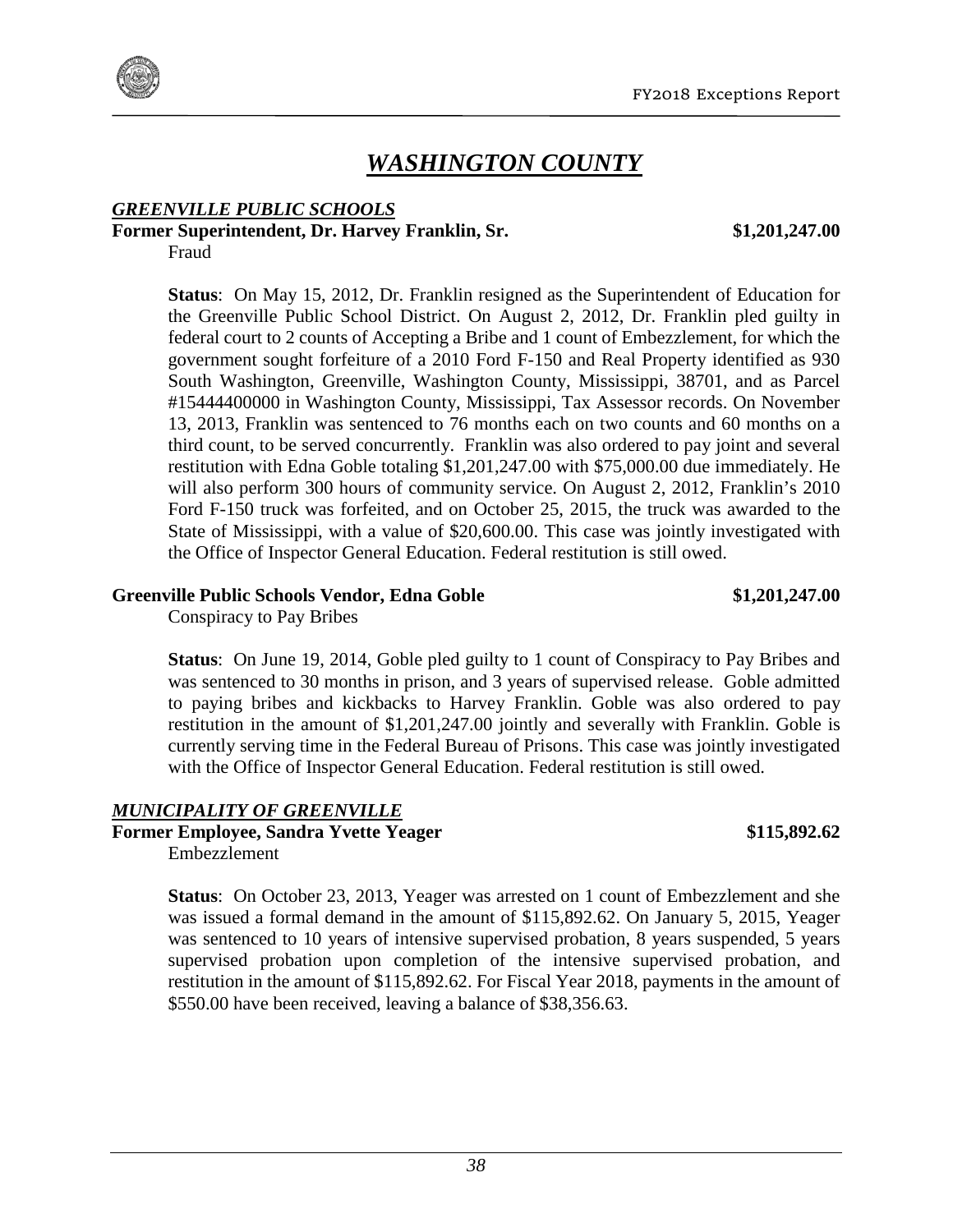### *WAYNE COUNTY*

### *MUNICIPALITY OF WAYNESBORO*

### **Former Water Department Clerk, Gloria Cooley \$223,455.01**

Embezzlement

**Status**: On February 15, 2017, Cooley was indicted on 6 counts of Embezzlement. On February 24, 2017, Cooley pled not guilty. On June 15, 2017, a formal demand in the amount of \$223,455.01 was issued. Trial is pending.

### **Former Water Department Clerk, Shirley Harris \$19,861.33**

Embezzlement

**Status**: On February 24, 2017, Harris pled not guilty. On June 15, 2017, a formal demand in the amount of \$19,861.33 was issued. On February 13, 2018, Harris pled guilty to 1 count of Embezzlement, the remaining 5 counts were nolle prosequi. Harris was given a non-adjudicated sentence of 5 years non-reporting probation and ordered to pay restitution in the amount of \$19,861.33. For fiscal Year 2018, payment has been received in full and returned to the appropriate deserving entity.

#### *WAYNE COUNTY SCHOOL DISTRICT*

### **Former Superintendent, Robert Dean \$12,359.00**

Embezzlement Conspiracy to Commit Embezzlement

**Status**: On June 12, 2017, Dean was indicted on 1 count of Embezzlement and 1 count of Conspiracy to Commit Embezzlement. On June 23, 2017, a formal demand in the amount of \$12,359.00 was issued. Trial is pending.

### *YALOBUSHA COUNTY*

### *MISSISSIPPI BEEF PROCESSORS*

**Former Owner/Manager, Richard N. Hall, Jr. \$577,964.59**

Mail Fraud/Money Laundering

**Status:** On January 25, 2006, Richard N. Hall, Jr. pled guilty to 1 count of Mail Fraud and 1 count of Money Laundering in the U.S. District Court. On the same date, Hall entered a plea of guilty to 3 counts of Mail Fraud in circuit court. Hall was sentenced in U.S. District Court to 96 months, with 5 years post-release supervision, and ordered to pay restitution in the amount of \$751,094.59 and given credit of \$173,130.00, paid by a separate defendant, for a net amount of \$577,964.59 due to the Office of the State Auditor. For Fiscal Year 2018, payments in the amount of \$2,835.84 were received leaving a balance of \$487,510.89.

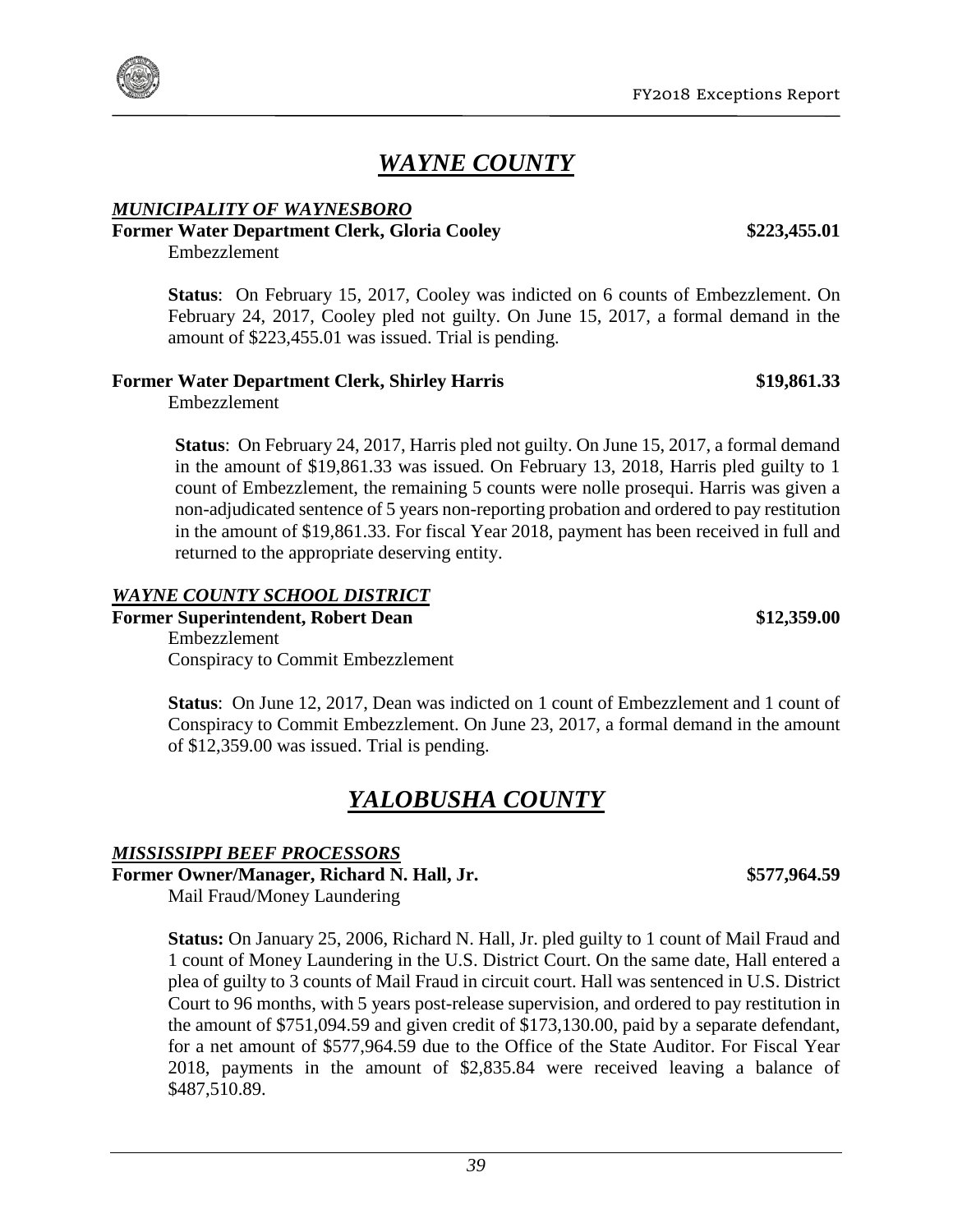### *YALOBUSHA COUNTY Cont'd*

#### **Former Contractor, James Draper \$187,725.00**

Interstate Transportation of Money by Fraud/Money Laundering

**Status:** On July 23, 2008, a federal jury convicted James Draper of 1 count of Interstate Transportation of Money by Fraud and 1 count of Money Laundering. On November 7, 2008, Draper was sentenced to serve 30 months in prison, to pay a special assessment of \$200.00 and to make restitution of \$187,725.00 jointly and severally with Richard Hall. Draper was ordered to make a lump sum payment of \$50,000.00. A federal jury found Draper guilty of 1 count of Aiding and Abetting the Interstate Transportation of Moneys Obtained By Fraud, 18 USC 2314, and 1 count of Money Laundering, 18 USC 1956 on July 23, 2008. For Fiscal Year 2018, payments in the amount of \$5,420.16 were received.

### *YAZOO COUNTY*

#### *YAZOO COUNTY CHAMBER OF COMMERCE*

**Former Administrative Manager, Carolyn Coates \$39,517.38** Embezzlement

**Status:** On August 23, 2010, Carolyn Coates pled guilty to Embezzlement and was ordered to pay restitution in the amount of \$13,546.40. For Fiscal Year 2018, payments in the amount of \$220.00 have been received, leaving a balance of \$6,601.40.

#### *YAZOO COUNTY CONVENTION AND VISITORS BUREAU*

**Former Executive Director, Karen Smith \$37,587.51** 

Embezzlement

**Status:** On August 13, 2010, Karen Smith pled guilty to Embezzlement. On March 22, 2011, Smith was sentenced to 10 years suspended, with 5 years of supervised probation, and 5 years unsupervised probation, and was ordered to make restitution of \$37,587.51. For Fiscal Year 2018, payments in the amount of \$200.00 have been received, leaving a balance of \$22,498.28.

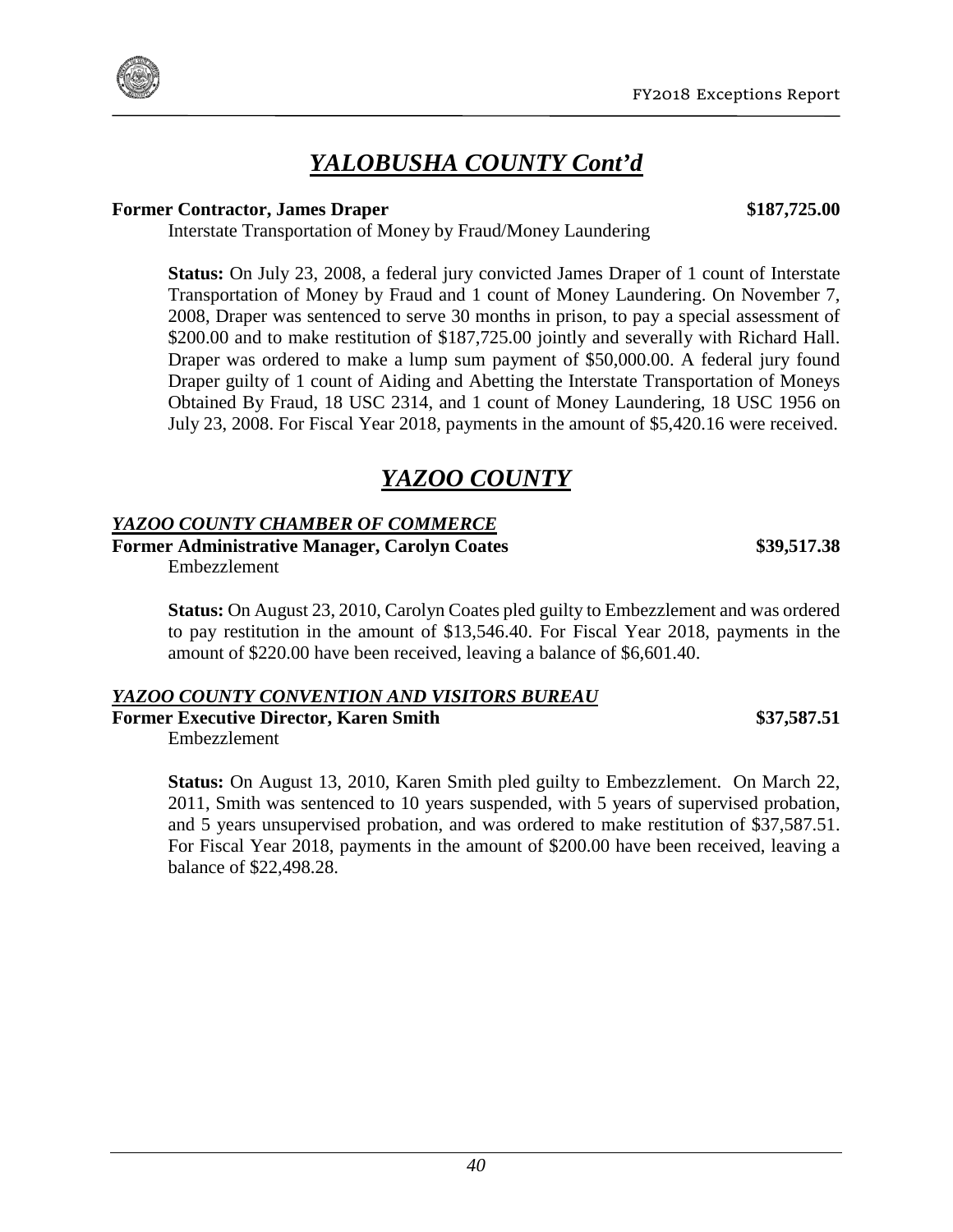





## **EXCEPTIONS TAKEN BY THE PERFORMANCE AUDIT DIVISION**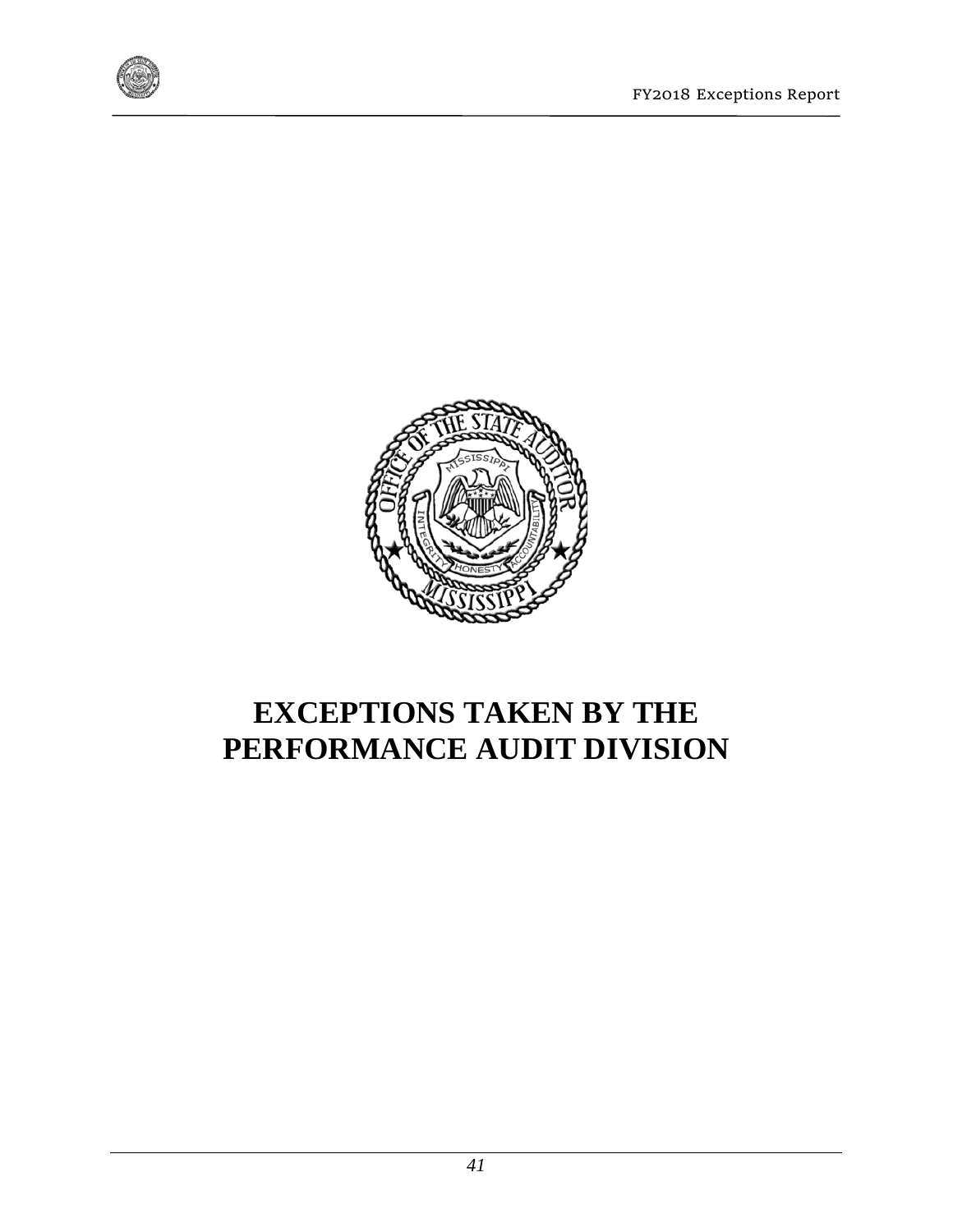### *BOLIVAR COUNTY*

#### *CITY OF CLEVELAND*

#### **City Clerk, Dominique Green \$38,712.24**

Failure to Adhere to MS Code §99-19-73(c)

**Status:** Court assessments were not submitted for July 2017 – October 2017**.** On September 11, 2017, and December 1, 2017, a sum of \$38,712.24 was paid in full and settled to the State of Mississippi.

#### *TOWN OF SHAW*

#### **Town Clerk, Ann Marie Blake \$14,935.35**

Failure to Adhere to MS Code §99-19-73(c)

**Status:** Court assessments were not submitted for January 2011 – November 2013. On March 15, 2018, a sum of \$14,935.35 was paid in full and settled to the State of Mississippi.

### *COAHOMA COUNTY*

#### *COAHOMA COUNTY CHANCERY CLERK*

#### **Chancery Clerk, Carolyn Parham \$18,668.27**

Failure to Adhere to MS Code §99-19-73(b)

**Status:** A 30-day notice was issued on March 18, 2018, for non-submission of state assessment funds for January 2011 - August 2017. On May 21, 2018, a sum of \$18,668.27 was paid in full and settled to the State of Mississippi.

### *COPIAH COUNTY*

#### *COPIAH COUNTY CHANCERY CLERK*

**Chancery Clerk, Steve Amos**  $$562.50$ Accounting Error

**Status:** Incorrect amount was submitted for December 2016 court assessments. On June 29, 2018, a sum of \$562.50 was paid in full and settled to the State of Mississippi.

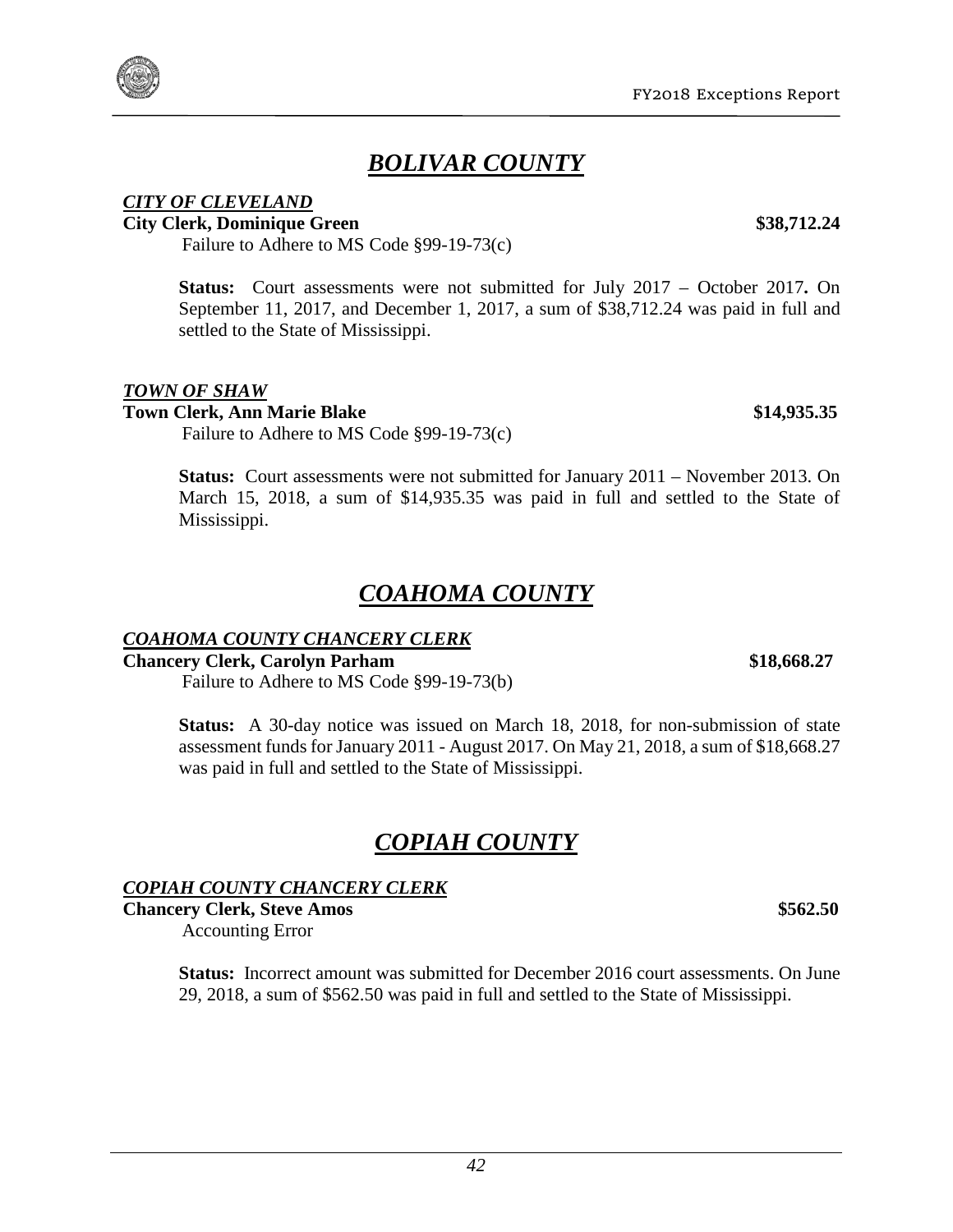### *DESOTO COUNTY*

#### *WPG AMERICAS, INC.*

#### **Employment Default** \$28,666.67

Failure to meet grant requirements

**Status:** Company failed to maintain employment requirements as per grant agreement. On April 10, 2018, WPG Americas paid a sum of \$28,666.67 for default of the employment requirements.

### *FORREST COUNTY*

#### *STION CORPORATION*

#### **CEO, Chester Farris \$92,943,780.86**

Failure to meet contract requirements

**Status:** On March 20, 2018, a formal demand in the amount of \$92,943,780.86 was issued to Stion Corporation for failure to meet the terms of the Memorandum of Understanding and Loan Agreements regarding capital investment and employment requirements. Mississippi Development Authority and Attorney General's Office are attempting to liquidate assets and recover funds.

### *HOLMES COUNTY*

*CITY OF DURANT* 

**Town Clerk, Ursula Perry \$2,913.25**  \$2,913.25

Failure to Adhere to MS Code §99-19-73(c)

**Status:** Court assessments were not submitted for May 2016**.** On July 11, 2017, a sum of \$2,913.25 was paid in full and settled to the State of Mississippi.

#### *TOWN OF TCHULA*

#### Town Clerk, Annie Mae Horton **\$106,140.66**

Failure to Adhere to MS Code §99-19-73(c)

**Status:** On May 29, 2018, a formal demand in the amount of \$106,140.66 was issued to Town Clerk Annie Mae Horton. This demand was to recover funds that were collected in the form of court assessments by the town of Tchula and were not submitted to the State of Mississippi.

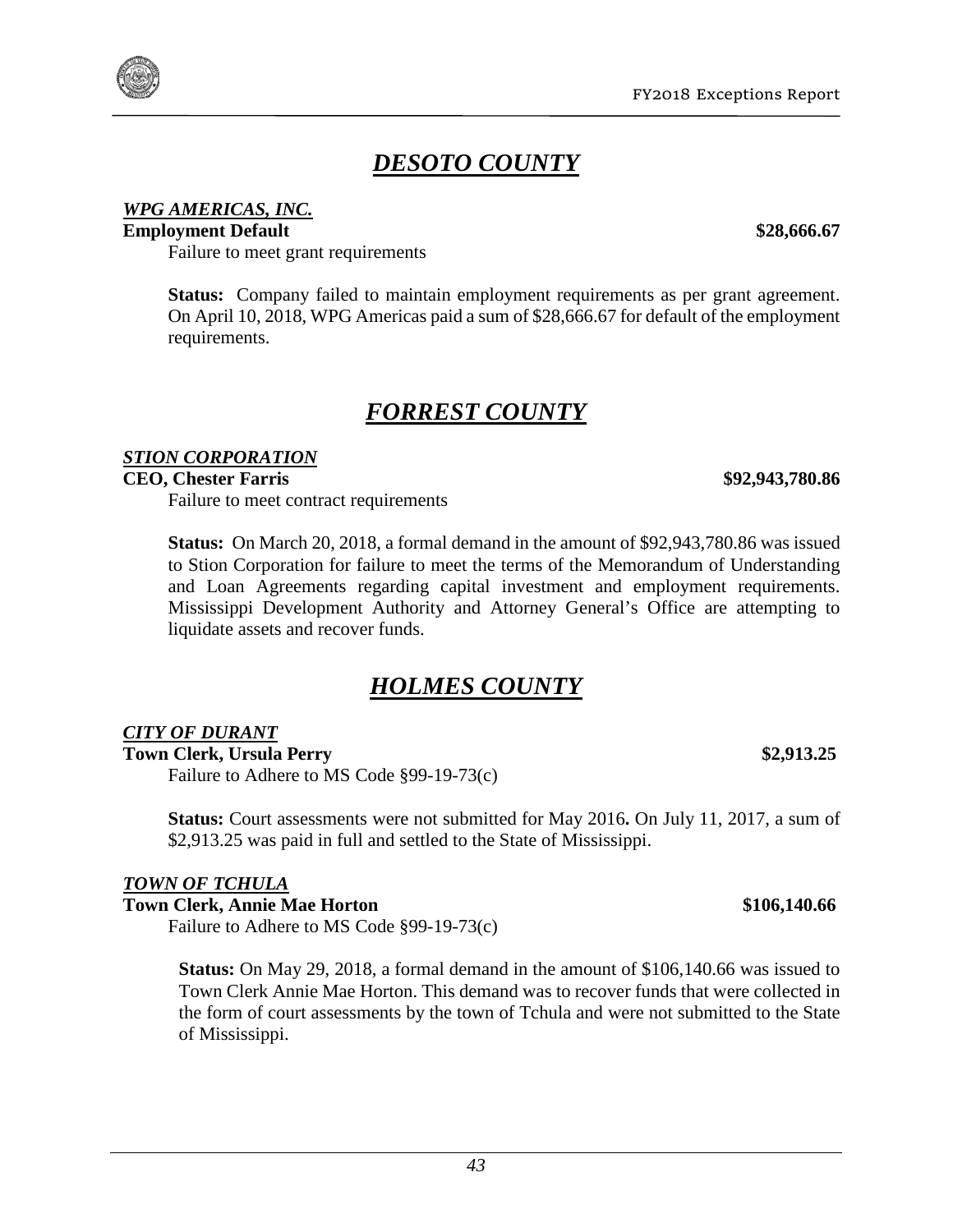### *JACKSON COUNTY*

#### *JACKSON COUNTY CHANCERY CLERK*

#### **Chancery Clerk, Josh Eldridge \$5,060.00**

Failure to Adhere to MS Code §99-19-73(c)

**Status:** Court assessments were not submitted for December 2016**.** On September 15, 2017, a sum of \$5,060.00 was paid in full and settled to the State of Mississippi.

### *KEMPER COUNTY*

#### *KEMPER COUNTY CHANCERY CLERK*

#### **Chancery Clerk, Sherline Watkins \$77,915.00**

Failure to Adhere to MS Code §99-19-73(b)

**Status:** Court assessments were not submitted for August 2016, October 2016 – December 2016, March 2017 and July 2017**.** On August 21, 2017, a sum of \$77,915.00 was paid in full and settled to the State of Mississippi.

### *LEFLORE COUNTY*

#### *VIKING RANGE CORPORATION*

**Employment Default** \$1,200,000.00

Failure to meet contract requirements

**Status:** Company failed to maintain employment requirements as per the Memorandum of Understanding for May 2016 and May 2017. On July 31, 2017, Viking paid \$1,200,000.00 for failing to meet the job maintenance requirements.

#### *MIDDLEBY CORPORATION*

#### **Employment Default** \$13,003.17

Failure to meet contract requirements

**Status:** Company failed to maintain contractual employment requirements for July 1, 2017. On August 8, 2017, Middleby paid \$13,003.17 for failure to meet these requirements.

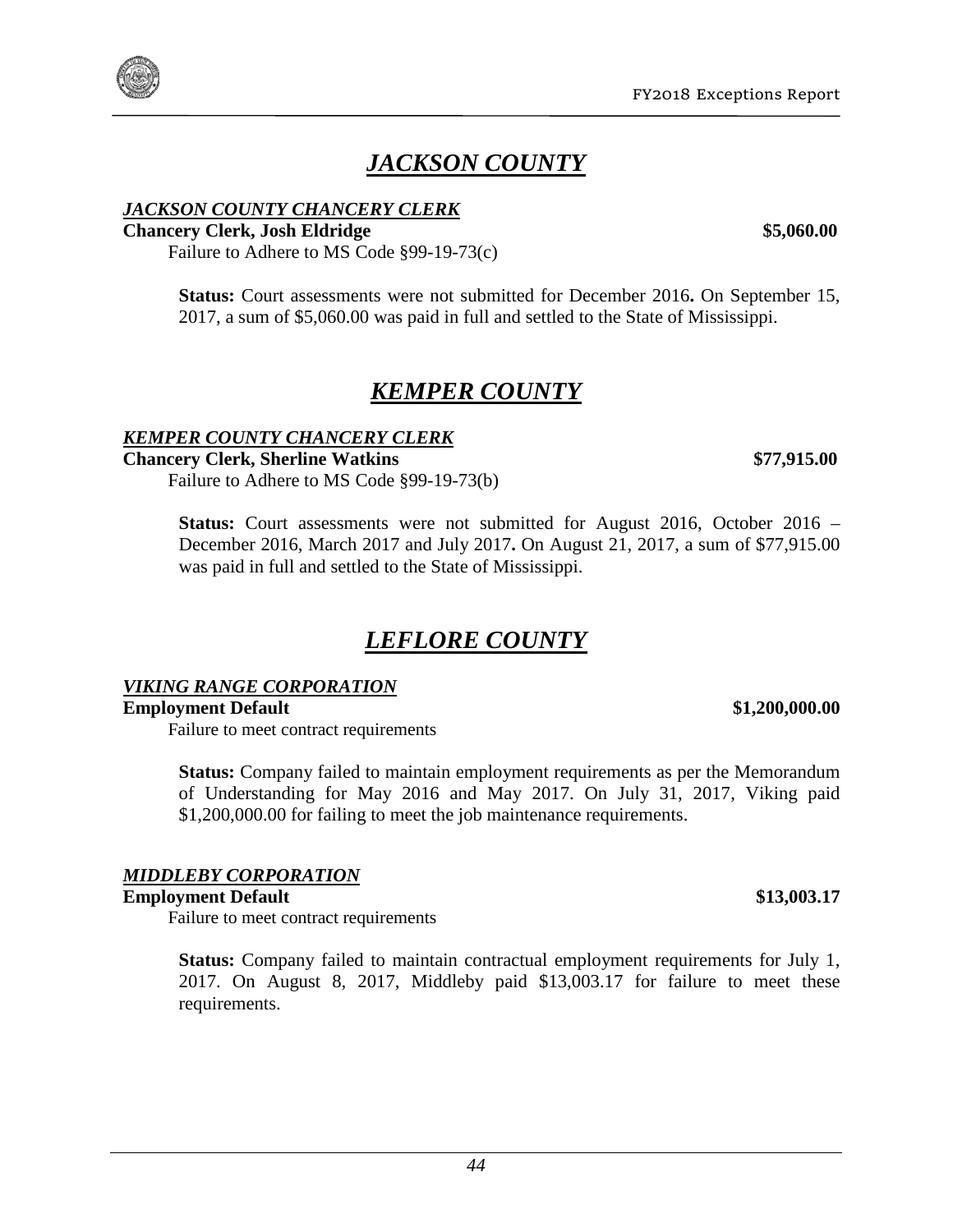### *MARSHALL COUNTY*

#### *MARSHALL COUNTY CHANCERY CLERK*

#### **Chancery Clerk, Chuck Thomas \$82,079.74**

Failure to Adhere to MS Code §99-19-73(b)

**Status:** Court assessments were not submitted for March 2017 - May 2017**.** On July 17, 2018, a sum of \$82,079.74 was paid in full and settled to the State of Mississippi.

### *PANOLA COUNTY*

#### *VILLAGE OF POPE*

#### **Town Clerk, Tracy Holcomb 6574.50 \$574.50**

Failure to Adhere to MS Code §99-19-73(c)

**Status:** A 30-day notice was issued on March 8, 2018, for non-submission of state assessments for October 2016, January 2017 – February 2017. On, January 10, 2018, a sum of \$574.50 was paid in full and settled to the State of Mississippi.

### *PIKE COUNTY*

#### *CITY OF MAGNOLIA*

**City Clerk, Servia Fortenberry \$12,947.50**  Failure to Adhere to MS Code §99-19-73(c)

**Status:** Court assessments were not submitted for October 2016 - May 2017**.** On June 30, 2017, a sum of \$12,947.50 was paid in full and settled to the State of Mississippi.

#### *PIKE COUNTY CHANCERY CLERK*

#### **Chancery Clerk, Becky Bouie \$2,990.00** \$2,990.00

Failure to Adhere to MS Code §99-19-73(b)

**Status:** Court assessments were not submitted for March 2016**.** On September 30, 2017, a sum of \$2,990.00 was paid in full and settled to the State of Mississippi.

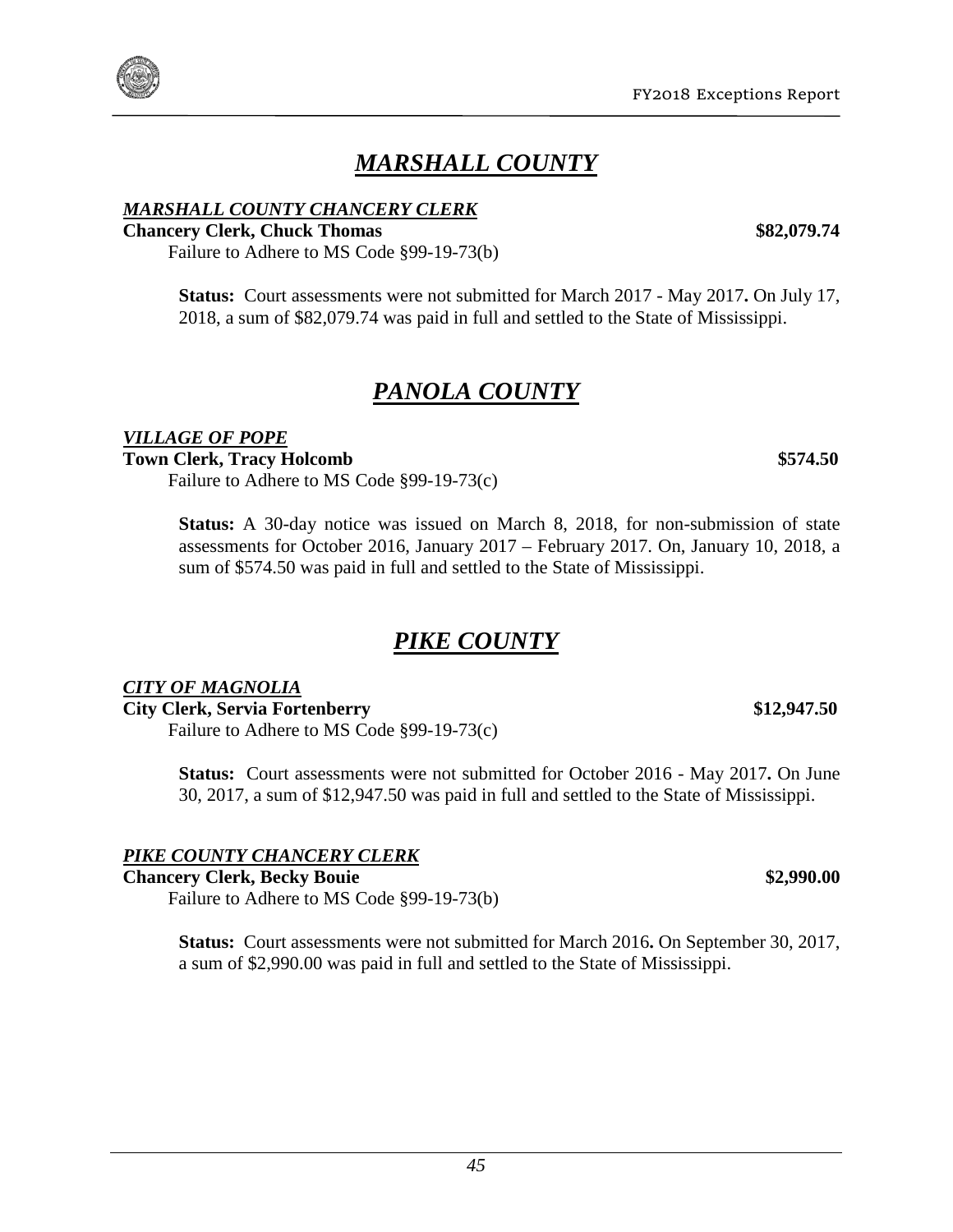### *PONOTOC COUNTY*

#### *TOWN OF ECRU*

#### **Town Clerk, Mitzi Stokes \$2,143.00**

Failure to Adhere to MS Code §99-19-73(c)

**Status:** Court assessments were not submitted for May 2017**.** On June 28, 2017, a sum of \$2,143.00 was paid in full and settled to the State of Mississippi.

### *SMITH COUNTY*

#### *TOWN OF RALEIGH*

#### **City Clerk, Helen Bounds \$47,076.72**

Failure to Adhere to MS Code §99-19-73(c)

**Status:** A 30-day notice was issued on March 8, 2018, for non-submission of state assessments for October 2013 – December 2017. On March 28, 2018, a sum of \$47,076.72 was paid in full and settled to the State of Mississippi.

### *TUNICA COUNTY*

#### *GREENTECH AUTOMOTIVE, INC.*

### **CEO, Charles Wang \$6,555,191.28**

Failure to meet contract requirements

**Status:** On October 6, 2017, a formal demand was issued in the amount of \$6,555,191.28 to GreenTech Automotive, Inc., for failure to meet the terms of the Memorandum of Understanding and Loan Agreements regarding capital investment and employment requirements. The Attorney General's Office has filed suit to recover funds.

### *WASHINGTON COUNTY*

#### *WASHINGTON COUNTY CHANCERY CLERK*

#### **Chancery Clerk, Marilyn Hansell \$19,090.00**

Failure to Adhere to MS Code §99-19-73(b)

**Status:** Court assessments were not submitted for May 2016**.** On September 30, 2017, a sum of \$19,090.00 was paid in full and settled to the State of Mississippi.

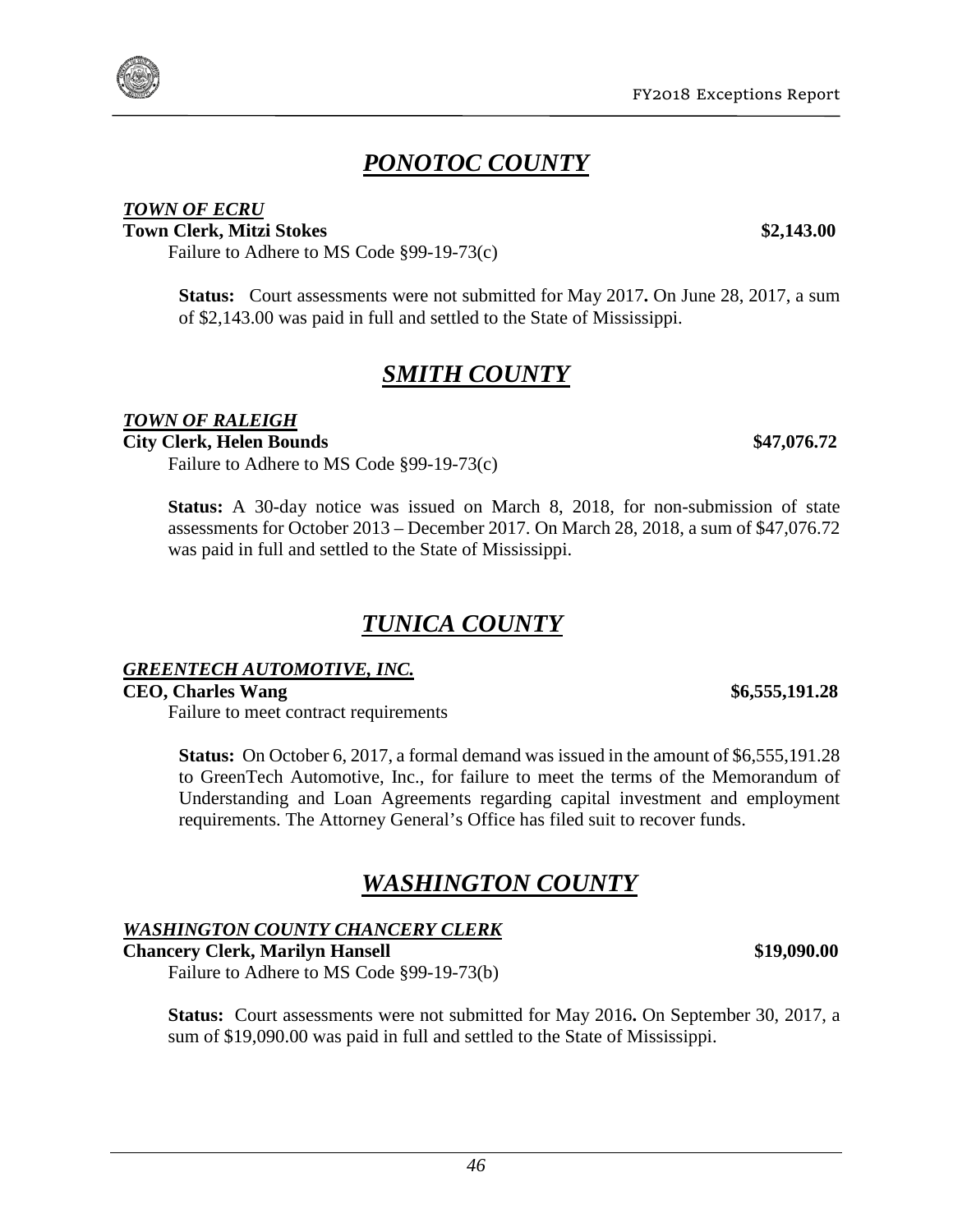



## **EXCEPTIONS TAKEN BY THE PROPERTY DIVISION**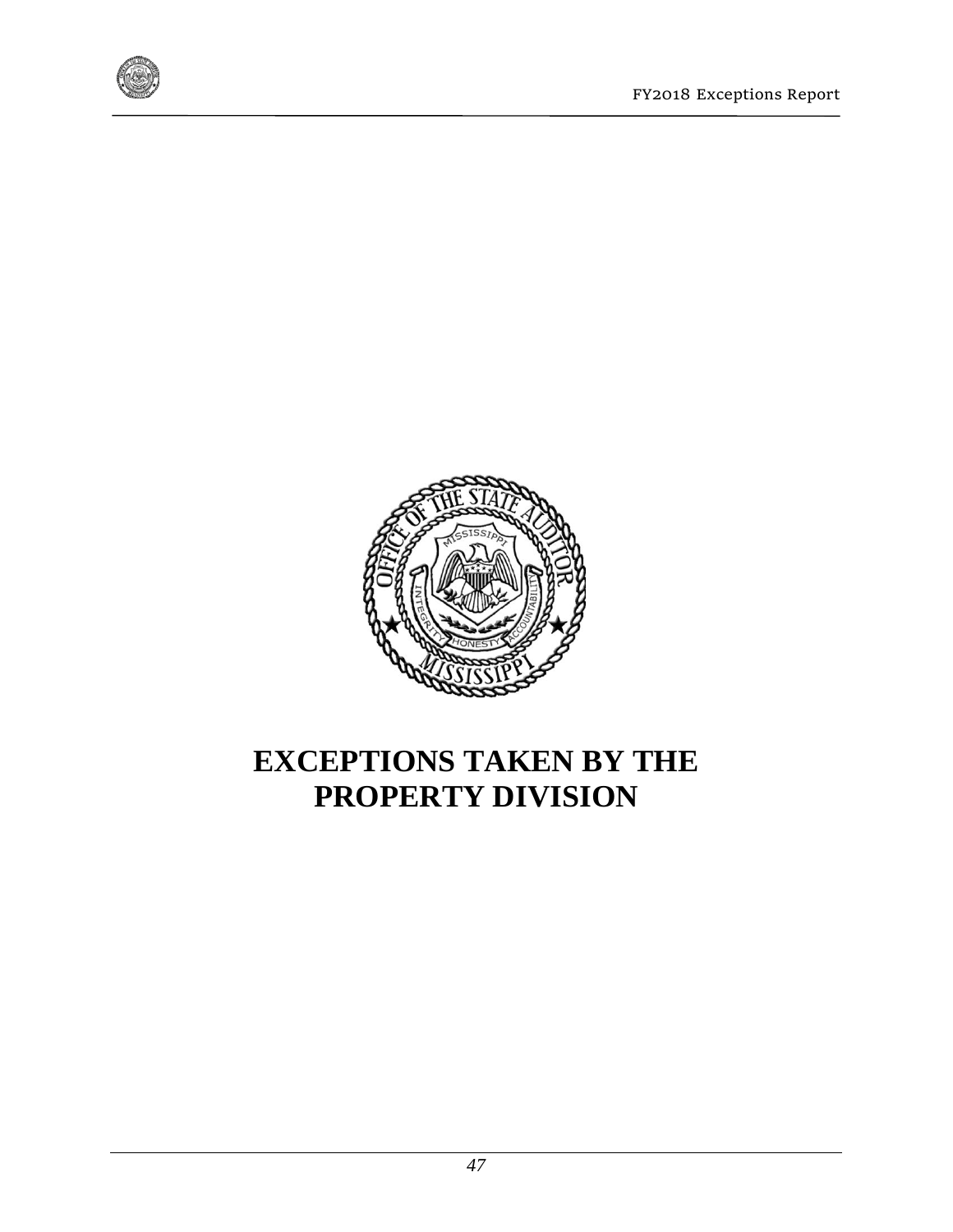

## *CLAIBORNE COUNTY*

### *ALCORN STATE MISSISSIPPI*

| <b>Torrey Turner</b>                   | \$62.92  |
|----------------------------------------|----------|
| <b>Danuall Lucas</b>                   | \$57.74  |
| <b>Walter Sago</b>                     | \$8.29   |
| <b>Nancy Morehead</b>                  | \$21.35  |
| <b>Franklin Chukwama</b>               | \$203.00 |
| <b>Donna Williams</b>                  | \$33.44  |
| <b>Wesley Whittaker</b>                | \$55.00  |
| <b>Repayment for Missing Equipment</b> |          |

Status: Paid in full and settled to the appropriate entity.

## *FORREST COUNTY*

| UNIVERSITY OF SOUTHERN MISSISSIPPI                                                                                |          |
|-------------------------------------------------------------------------------------------------------------------|----------|
| <b>M Kate Howard</b>                                                                                              | \$59.40  |
| <b>Terry Puckett</b>                                                                                              | \$19.02  |
| <b>USM Foundation-Student Affairs</b>                                                                             | \$477.71 |
| <b>USM Foundation-GCTLC</b>                                                                                       | \$890.52 |
| <b>Repayment for Missing Equipment</b>                                                                            |          |
| <b>Status:</b> Paid in full and settled to the appropriate entity.                                                |          |
| <b>HINDS COUNTY</b>                                                                                               |          |
| ISTITUTIONS OF HIGHER LEARNING<br><b>Harry Sims</b>                                                               | \$1.49   |
| <b>Repayment for Missing Equipment</b>                                                                            |          |
| <b>Status:</b> Paid in full and settled to the appropriate entity.                                                |          |
| DEPARTMENT OF PUBLIC SAFETY<br><b>Mississippi Highway Safety Patrol</b><br><b>Repayment for Missing Equipment</b> | \$377.47 |
|                                                                                                                   |          |

Status: Paid in full and settled to the appropriate entity.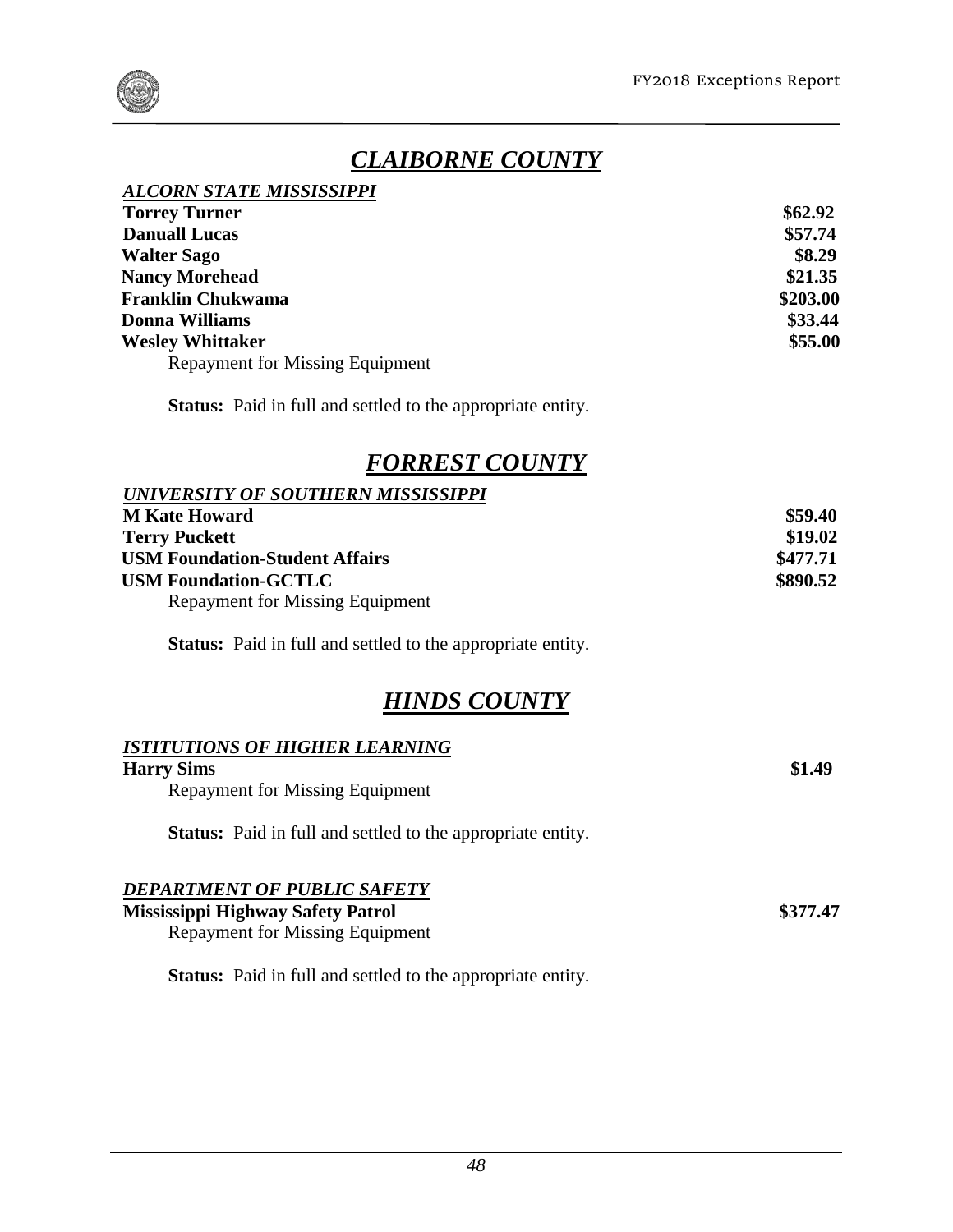

## *HINDS COUNTY Cont'd*

| <b>BUREAU OF NARCOTICS</b>                                         |          |
|--------------------------------------------------------------------|----------|
| <b>Cecily Kumor</b>                                                | \$3.00   |
| <b>Repayment for Missing Equipment</b>                             |          |
| <b>Status:</b> Paid in full and settled to the appropriate entity. |          |
| <b>DEPARTMENT OF CORRECTIONS</b>                                   |          |
| Aramark                                                            | \$193.46 |
| <b>Repayment for Missing Equipment</b>                             |          |
| <b>Status:</b> Paid in full and settled to the appropriate entity. |          |
| <b>JEFFERSON COUNTY</b>                                            |          |
| <u>ALCORN STATE UNIVERSITY</u>                                     |          |
| <b>Douglas Stewart</b>                                             | \$13.50  |
| <b>Geraldine Varnado</b>                                           | \$32.50  |
| <b>Repayment for Missing Equipment</b>                             |          |
| <b>Status:</b> Paid in full and settled to the appropriate entity. |          |
| <i><b>LEFLORE COUNTY</b></i>                                       |          |
| MISSISSIPPI VALLEY STATE UNIVERSITY                                |          |
| <b>Torrey Moore</b>                                                | \$1.44   |
| <b>George Huntley</b>                                              | \$63.06  |
| <b>Repayment for Missing Equipment</b>                             |          |

**Status:** Paid in full and settled to the appropriate entity.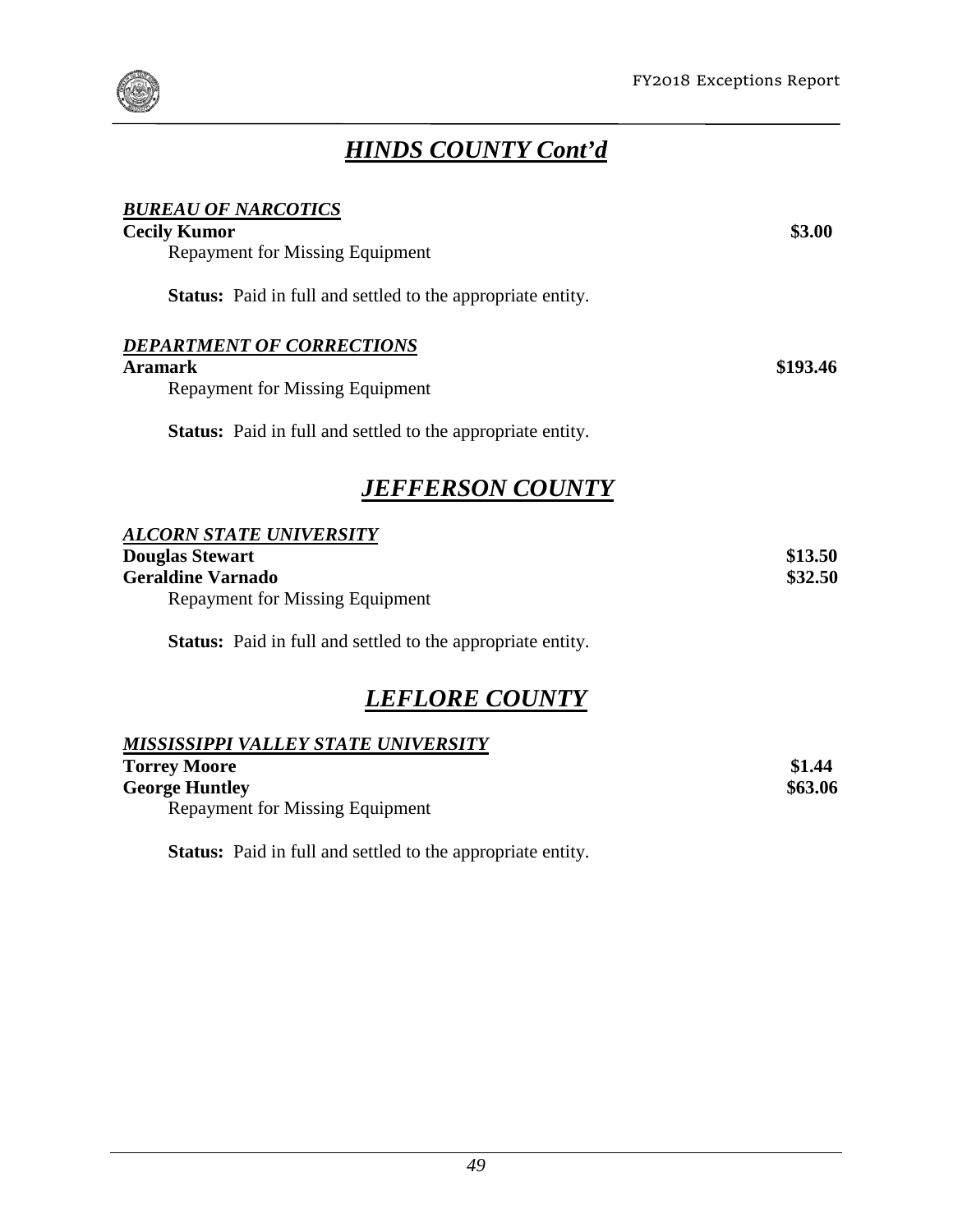

## *OKTIBBEHA COUNTY*

#### *MISSISSIPPI STATE UNIVERSITY*

| <b>Mary McLendon</b>                   | \$495.00 |
|----------------------------------------|----------|
| <b>Jeremiah Dumas</b>                  | \$59.41  |
| <b>Bille Cooke</b>                     | \$157.33 |
| <b>Mark Novotny</b>                    | \$123.44 |
| <b>Lanny Pace</b>                      | \$229.65 |
| <b>Kent Hoblet</b>                     | \$129.10 |
| <b>Repayment for Missing Equipment</b> |          |

**Status:** Paid in full and settled to the appropriate entity.

| <b>MISSISSIPPI STATE UNIVERSITY-COOPERATE EXTENSION SERVICES</b> |         |
|------------------------------------------------------------------|---------|
| <b>Jeffrey Johnson</b>                                           | \$23.99 |
| <b>Kimberly Hancock</b>                                          | \$6.89  |
| <b>Repayment for Missing Equipment</b>                           |         |

**Status:** Paid in full and settled to the appropriate entity.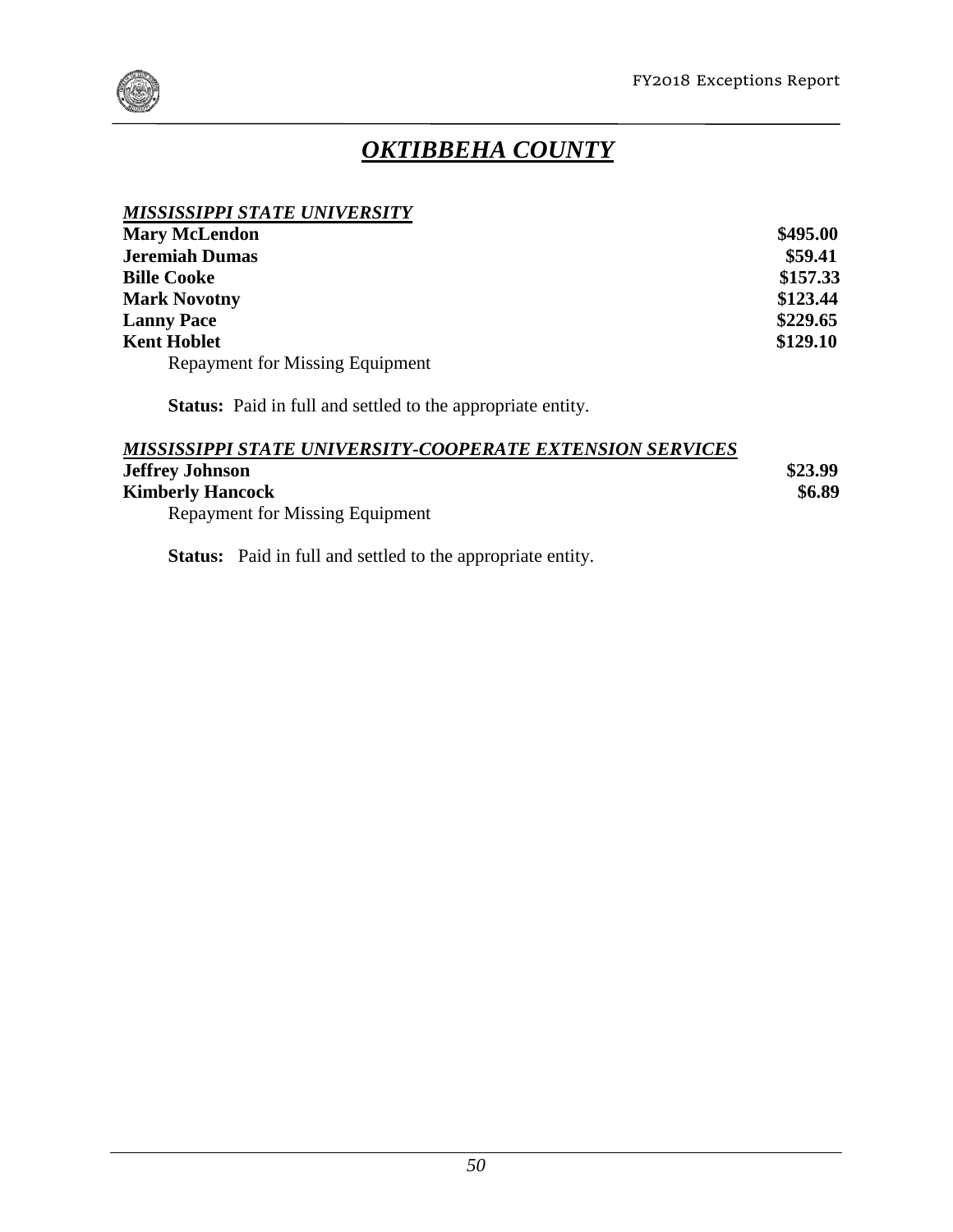



## **INDEX BY COUNTY**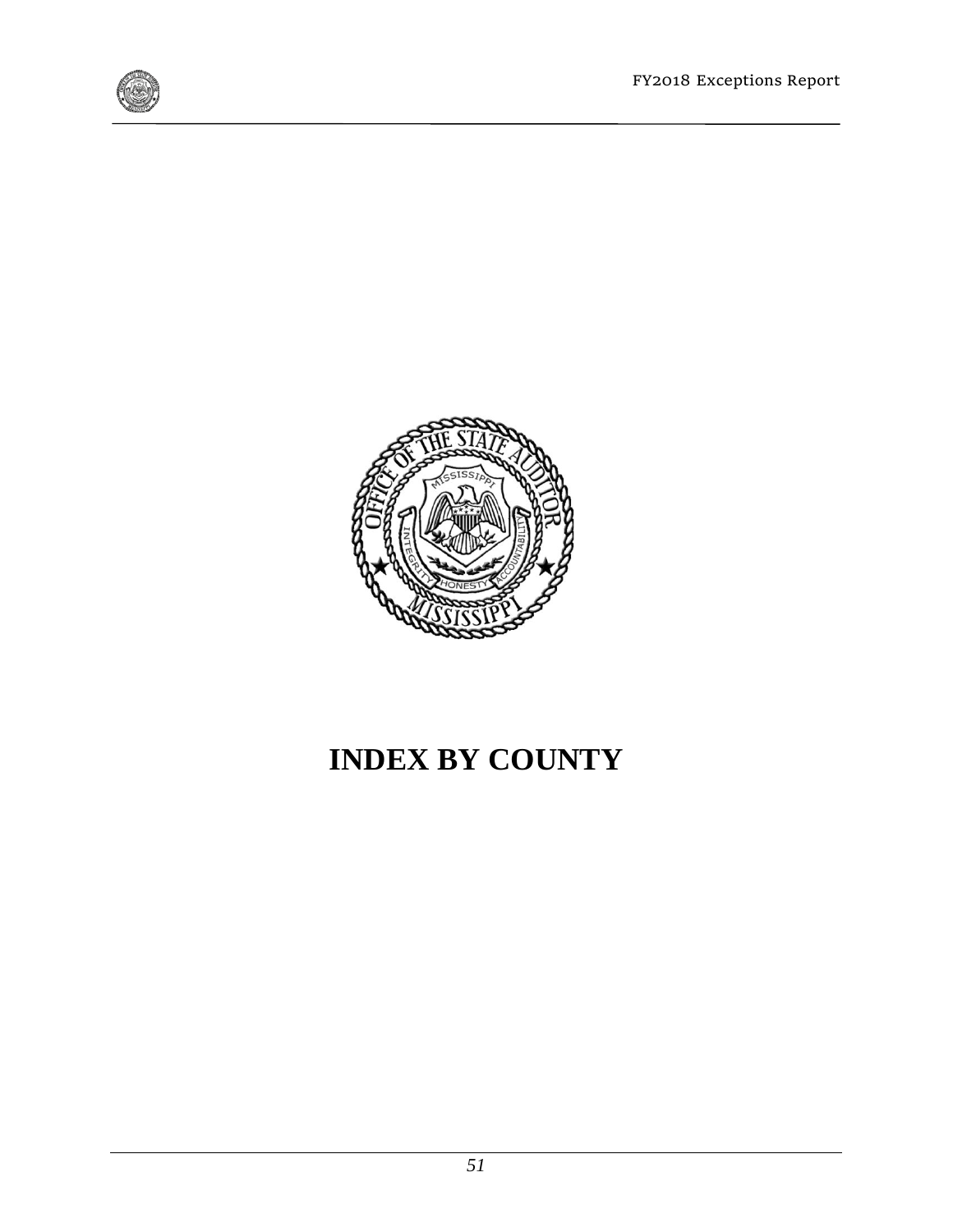

| Adams None        |  |
|-------------------|--|
|                   |  |
| AmiteNone         |  |
|                   |  |
| Benton None       |  |
|                   |  |
| Calhoun None      |  |
| Carroll None      |  |
| Chickasaw 11      |  |
| Choctaw None      |  |
| Claiborne 48      |  |
| Clarke 11,12      |  |
| ClayNone          |  |
| Coahoma  12,42    |  |
|                   |  |
|                   |  |
|                   |  |
| Forrest  13,43,48 |  |
| Franklin None     |  |
|                   |  |
| GreeneNone        |  |
| Grenada None      |  |
| Hancock  14       |  |
| Harrison 14,15,16 |  |
| Hinds 16,17,48    |  |
| Holmes  17,18,43  |  |
| Humphreys 18      |  |
| IssaquenaNone     |  |

| ItawambaNone       |  |
|--------------------|--|
| Jackson 18,19,44   |  |
| JasperNone         |  |
|                    |  |
| Jefferson Davis 20 |  |
|                    |  |
|                    |  |
|                    |  |
|                    |  |
| Lauderdale 23      |  |
| LawrenceNone       |  |
|                    |  |
| LeeNone            |  |
| Leflore 24,44,49   |  |
| Lincoln None       |  |
|                    |  |
| Madison 24,25      |  |
|                    |  |
| Marshall  26,45    |  |
| MonroeNone         |  |
| MontgomeryNone     |  |
| Neshoba 26,27      |  |
| NewtonNone         |  |
| Noxubee None       |  |
| Oktibbeha 27,28,50 |  |
| Panola 28,29,45    |  |
| Pearl River  29    |  |
| PerryNone          |  |

| Pike                     | $\dots$ 30.45 |
|--------------------------|---------------|
| Pontotoc  30,31,32,33,46 |               |
|                          |               |
| QuitmanNone              |               |
|                          |               |
| Scott None               |               |
|                          |               |
|                          |               |
|                          |               |
| Stone None               |               |
|                          |               |
| Tallahatchie 35,36       |               |
|                          |               |
| Tippah None              |               |
| Tishomingo  37           |               |
|                          |               |
|                          |               |
| WalthallNone             |               |
| WarrenNone               |               |
| Washington  38,46        |               |
|                          |               |
| Webster None             |               |
| WilkinsonNone            |               |
| WinstonNone              |               |
| Yalobusha  39,40         |               |
|                          |               |
|                          |               |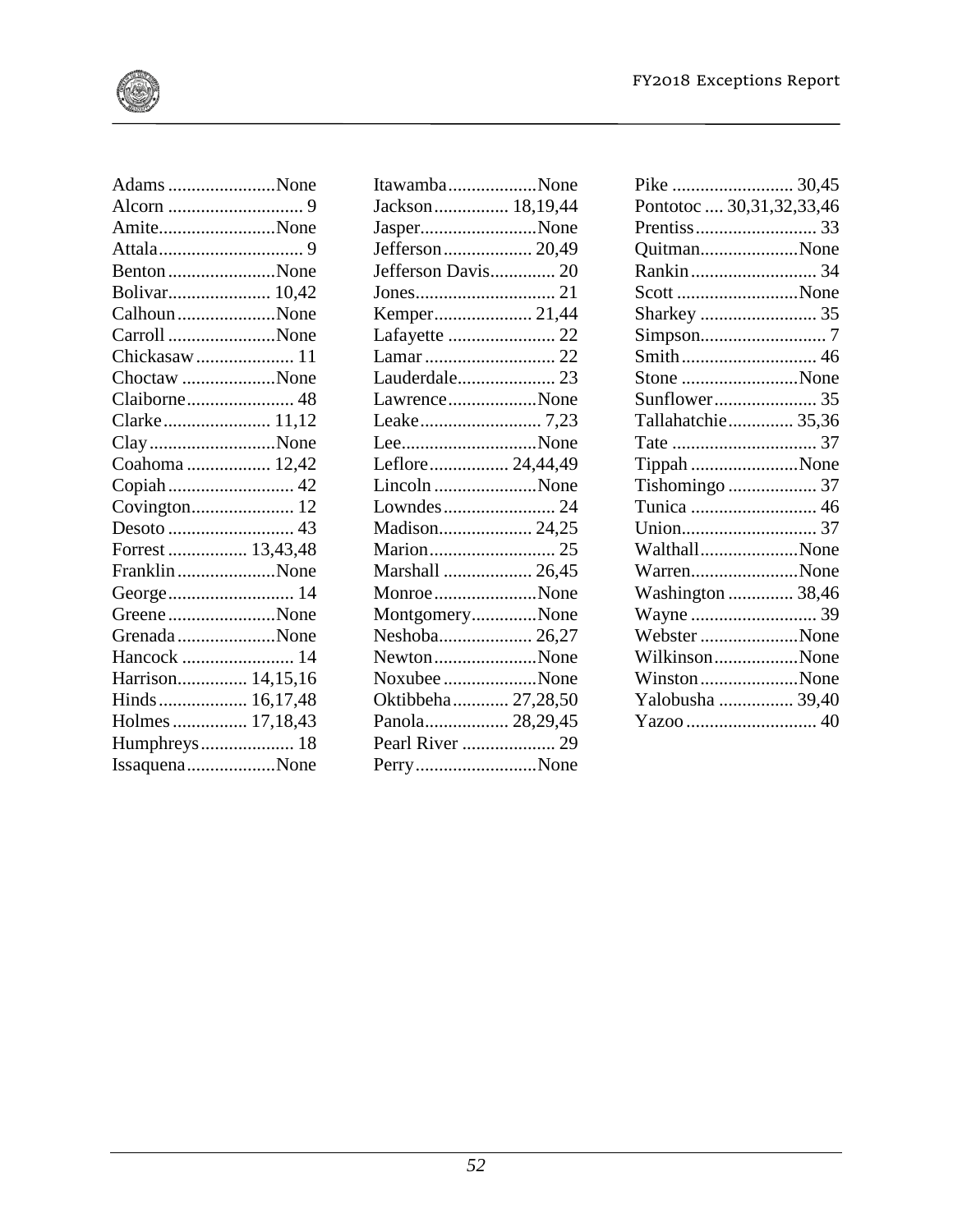



**Office of the State Auditor P.O. Box 956 Jackson, MS 39205 www.osa.ms.gov**